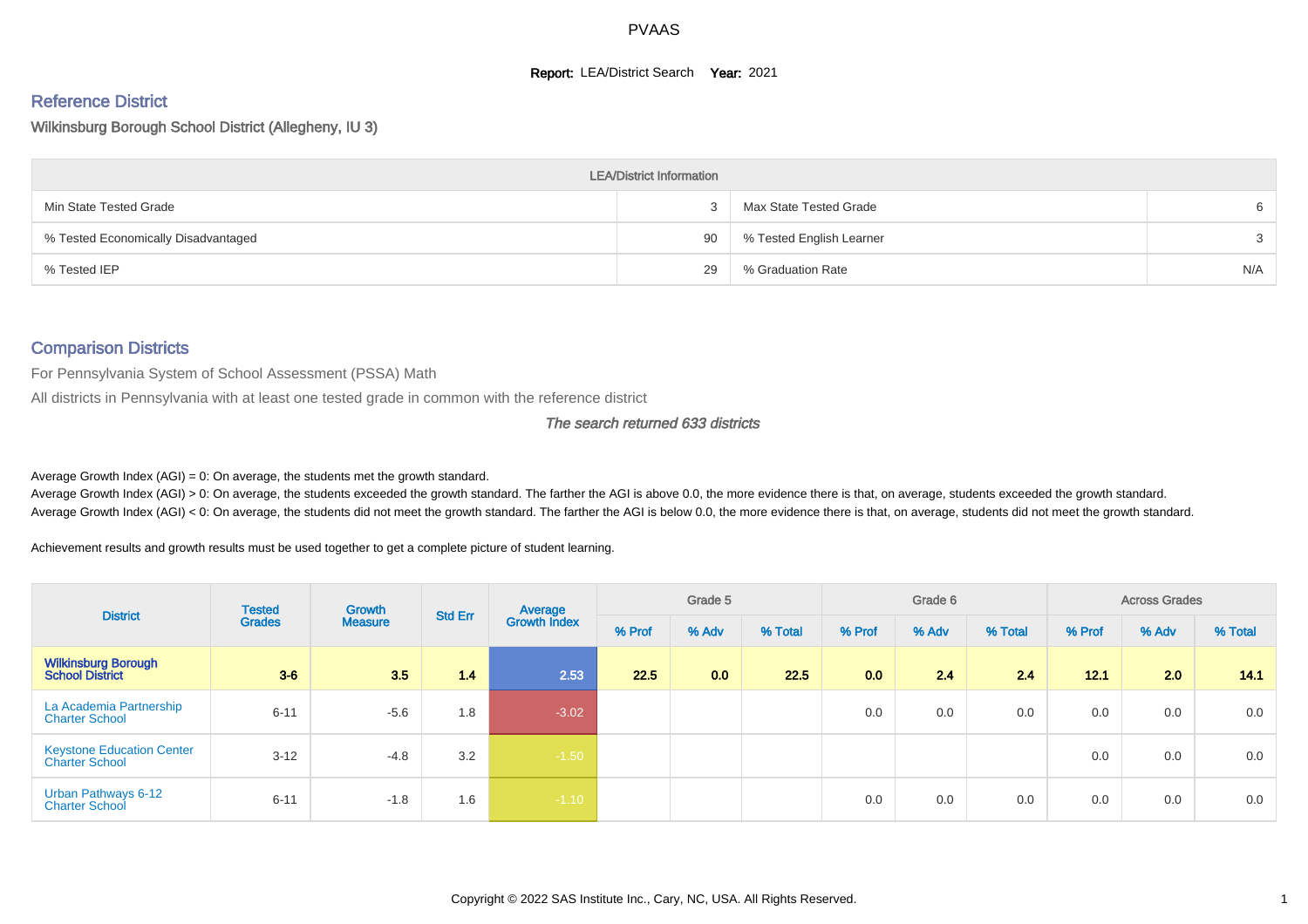| <b>District</b>                                                         | <b>Tested</b> | <b>Growth</b>  | <b>Std Err</b> | <b>Average</b><br>Growth Index |        | Grade 5 |         |         | Grade 6 |         |         | <b>Across Grades</b> |         |
|-------------------------------------------------------------------------|---------------|----------------|----------------|--------------------------------|--------|---------|---------|---------|---------|---------|---------|----------------------|---------|
|                                                                         | <b>Grades</b> | <b>Measure</b> |                |                                | % Prof | % Adv   | % Total | % Prof  | % Adv   | % Total | % Prof  | % Adv                | % Total |
| <b>Wilkinsburg Borough</b><br><b>School District</b>                    | $3-6$         | 3.5            | $1.4$          | 2.53                           | 22.5   | 0.0     | 22.5    | 0.0     | 2.4     | 2.4     | 12.1    | 2.0                  | 14.1    |
| <b>Global Leadership</b><br>Academy Charter School<br>Southwest at Huey | $3 - 8$       | 1.0            | 1.7            | 0.56                           | 0.0    | 0.0     | 0.0     | 0.0     | 0.0     | 0.0     | 0.0     | 0.0                  | 0.0     |
| Memphis Street Academy<br>Charter School @ JP Jones                     | $5-8$         | 0.7            | 0.7            | 0.92                           | 0.0    | 3.2     | 3.2     | 0.0     | 0.0     | 0.0     | 0.0     | 0.6                  | 0.6     |
| <b>Propel Charter School-</b><br><b>Northside</b>                       | $3-8$         | $-1.6$         | 0.9            | $-1.74$                        | 0.0    | 0.0     | $0.0\,$ | 2.4     | 0.0     | 2.4     | 0.4     | 0.0                  | 0.4     |
| John B. Stetson Charter<br><b>School</b>                                | $5 - 8$       | 0.5            | 0.6            | 0.78                           | 1.6    | 0.0     | 1.6     | $0.8\,$ | 0.0     | 0.8     | 0.4     | $0.0\,$              | 0.4     |
| <b>Alliance For Progress</b><br><b>Charter School</b>                   | $3 - 8$       | $-5.0$         | 1.1            | $-4.56$                        | 0.0    | 0.0     | 0.0     | 0.0     | 0.0     | 0.0     | 0.6     | 0.0                  | 0.6     |
| <b>Propel Charter School-</b><br>Hazelwood                              | $3 - 8$       | $-1.6$         | 1.2            | $-1.32$                        | 3.4    | 0.0     | 3.4     | 0.0     | 0.0     | 0.0     | 0.6     | 0.6                  | 1.3     |
| <b>Steelton-Highspire School</b><br><b>District</b>                     | $3 - 11$      | 2.5            | 0.7            | 3.67                           | 2.9    | 0.0     | 2.9     | 0.0     | 0.0     | 0.0     | $0.8\,$ | 0.4                  | 1.3     |
| <b>Mastery Charter School -</b><br><b>Pickett Campus</b>                | $6 - 10$      | 1.2            | 1.1            | 1.12                           |        |         |         | 0.0     | 0.0     | 0.0     | 0.9     | 0.0                  | $0.9\,$ |
| <b>Lindley Academy Charter</b><br>School At Birney                      | $3-8$         | $-3.0$         | 0.7            | $-4.25$                        | 1.3    | 0.0     | 1.3     | 2.6     | 0.0     | 2.6     | 1.0     | 0.3                  | 1.3     |
| <b>Richard Allen Preparatory</b><br><b>Charter School</b>               | $5-8$         | 0.8            | 0.7            | 1.20                           | 0.0    | 0.0     | 0.0     | 1.0     | 0.0     | 1.0     | 1.1     | 0.3                  | 1.4     |
| Deep Roots Charter School                                               | $3-6$         | $-0.9$         | 1.3            | $-0.67$                        | 0.0    | 0.0     | $0.0\,$ | 0.0     | 0.0     | 0.0     | 1.3     | 0.0                  | 1.3     |
| People For People Charter<br>School                                     | $3 - 12$      | $-1.1$         | 1.0            | $-1.12$                        | 0.0    | 0.0     | 0.0     | 0.0     | 0.0     | 0.0     | 1.3     | 0.0                  | 1.3     |
| <b>Perseus House Charter</b><br><b>School Of Excellence</b>             | $6 - 11$      | $-4.8$         | 1.1            | $-4.24$                        |        |         |         | 0.0     | 0.0     | 0.0     | 1.4     | 0.0                  | 1.4     |
| <b>Widener Partnership</b><br><b>Charter School</b>                     | $3 - 7$       | 2.8            | 1.0            | 2.65                           | 0.0    | 0.0     | 0.0     | 2.5     | 0.0     | 2.5     | 1.4     | 0.5                  | 1.9     |
| <b>Innovative Arts Academy</b><br><b>Charter School</b>                 | $6 - 11$      | $-1.5$         | 0.8            | $-1.78$                        |        |         |         | 0.0     | 0.0     | 0.0     | 1.4     | 0.0                  | 1.4     |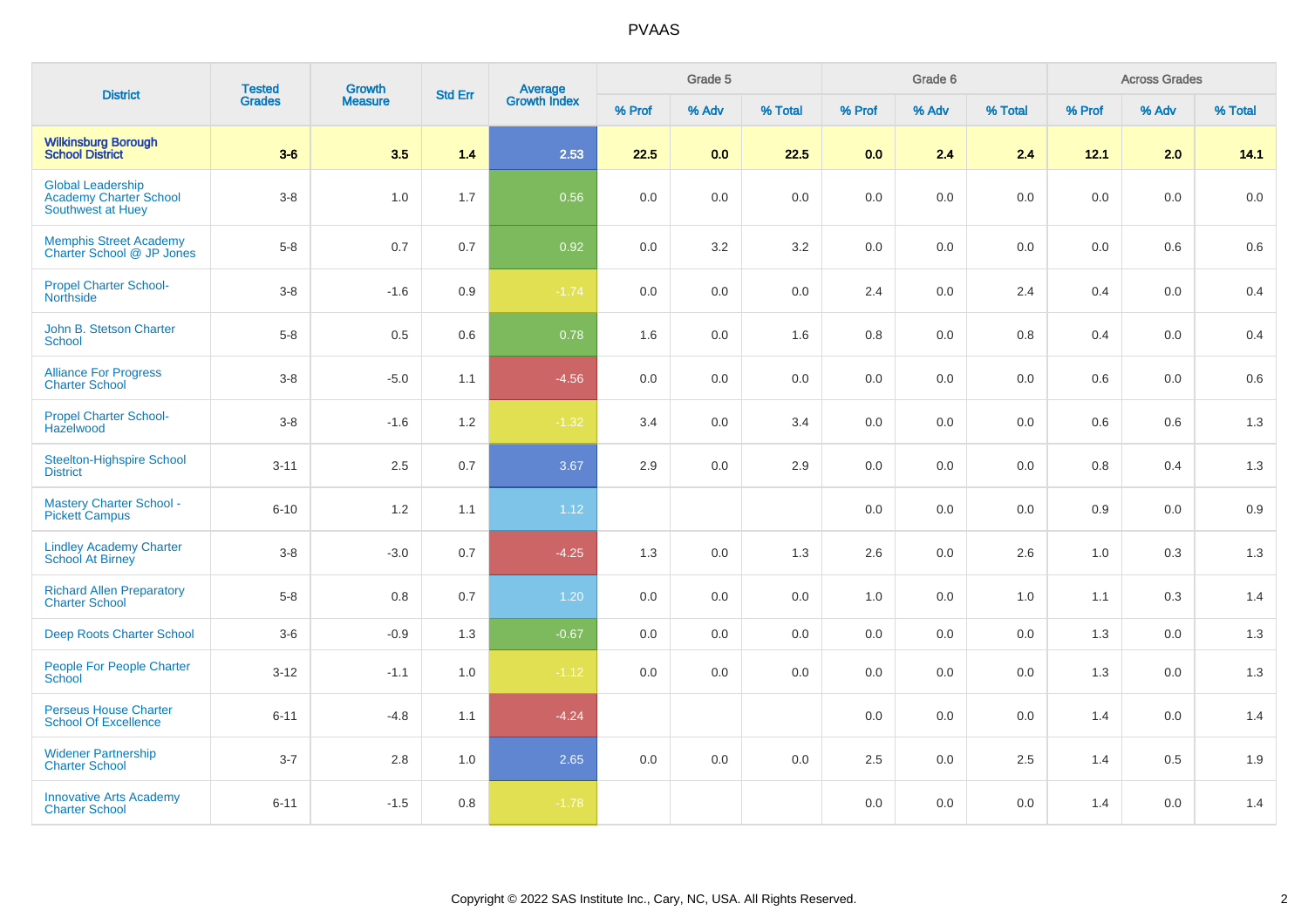| <b>District</b>                                                                  | <b>Tested</b> | <b>Growth</b>  | <b>Std Err</b> |                         |        | Grade 5 |         |         | Grade 6 |         |        | <b>Across Grades</b> |         |
|----------------------------------------------------------------------------------|---------------|----------------|----------------|-------------------------|--------|---------|---------|---------|---------|---------|--------|----------------------|---------|
|                                                                                  | <b>Grades</b> | <b>Measure</b> |                | Average<br>Growth Index | % Prof | % Adv   | % Total | % Prof  | % Adv   | % Total | % Prof | % Adv                | % Total |
| <b>Wilkinsburg Borough</b><br><b>School District</b>                             | $3-6$         | 3.5            | 1.4            | 2.53                    | 22.5   | 0.0     | 22.5    | 0.0     | 2.4     | 2.4     | 12.1   | 2.0                  | 14.1    |
| <b>Frederick Douglass Mastery</b><br><b>Charter School</b>                       | $3 - 8$       | $-1.0$         | 1.2            | $-0.83$                 | 4.8    | 0.0     | 4.8     | $0.0\,$ | 0.0     | 0.0     | 1.5    | 0.8                  | 2.3     |
| Boys Latin Of Philadelphia<br><b>Charter School</b>                              | $6 - 12$      | 0.1            | 0.8            | 0.12                    |        |         |         | 0.0     | 0.0     | 0.0     | 1.5    | 0.0                  | 1.5     |
| <b>Erie Rise Leadership</b><br><b>Academy Charter School</b>                     | $3 - 8$       | $-0.6$         | 1.1            | $-0.50$                 | 6.9    | 0.0     | 6.9     | 0.0     | 0.0     | 0.0     | 1.6    | 1.0                  | 2.6     |
| <b>Esperanza Cyber Charter</b><br>School                                         | $3 - 11$      | 0.4            | 1.3            | 0.31                    | 0.0    | 0.0     | 0.0     | 0.0     | 0.0     | 0.0     | 1.6    | 0.0                  | 1.6     |
| Aspira Bilingual Cyber<br>Charter School                                         | $3 - 11$      | 4.2            | 1.5            | 2.84                    |        |         |         | 0.0     | 0.0     | 0.0     | 1.6    | 0.0                  | 1.6     |
| <b>Universal Institute Charter</b><br><b>School</b>                              | $3-8$         | $-2.3$         | 0.7            | $-3.43$                 | 1.5    | 0.0     | 1.5     | 1.3     | 0.0     | 1.3     | 1.7    | 0.2                  | 2.0     |
| <b>Esperanza Academy</b><br><b>Charter School</b>                                | $4 - 11$      | 2.8            | 0.5            | 5.89                    |        |         |         | 1.5     | 0.0     | 1.5     | 1.8    | 0.0                  | 1.8     |
| <b>Chester Charter Scholars</b><br><b>Academy Charter School</b>                 | $3 - 12$      | $-3.3$         | 0.8            | $-3.92$                 | 0.0    | 0.0     | 0.0     | 2.1     | 0.0     | 2.1     | 1.8    | 0.4                  | 2.2     |
| Antonia Pantoja Community<br>Charter School                                      | $3-8$         | $-3.9$         | 0.8            | $-4.62$                 | 1.5    | 0.0     | 1.5     | 0.0     | 0.0     | 0.0     | 1.8    | 0.9                  | 2.8     |
| Propel Charter School -<br><b>Braddock Hills</b>                                 | $3 - 11$      | $-2.4$         | 0.8            | $-3.18$                 | 1.8    | 1.8     | 3.5     | 1.7     | 0.0     | 1.7     | 1.9    | 0.6                  | 2.5     |
| <b>Young Scholars Charter</b><br>School                                          | $6-8$         | 2.6            | 0.8            | 3.07                    |        |         |         | 1.8     | 0.0     | 1.8     | 2.0    | 0.0                  | 2.0     |
| <b>Aliquippa School District</b>                                                 | $3 - 11$      | 0.1            | 0.8            | 0.06                    | 1.5    | 0.0     | 1.5     | 0.0     | 1.6     | 1.6     | 2.0    | 0.5                  | 2.6     |
| <b>Chester Community Charter</b><br><b>School</b>                                | $3 - 8$       | $3.5\,$        | 0.6            | 6.06                    | 0.7    | 0.7     | 1.5     | 3.6     | 0.0     | 3.6     | 2.1    | 0.4                  | 2.5     |
| The Philadelphia Charter<br>School for Arts and<br><b>Sciences at HR Edmunds</b> | $3-8$         | 1.7            | 0.6            | 2.75                    | 6.4    | $0.0\,$ | 6.4     | 0.0     | 0.0     | 0.0     | 2.1    | 0.2                  | 2.3     |
| <b>Mastery Charter School-</b><br>Mann Campus                                    | $3-6$         | 1.8            | 1.6            | 1.13                    | 4.0    | 4.0     | 8.0     | 5.4     | 2.7     | 8.1     | 2.2    | 1.4                  | 3.6     |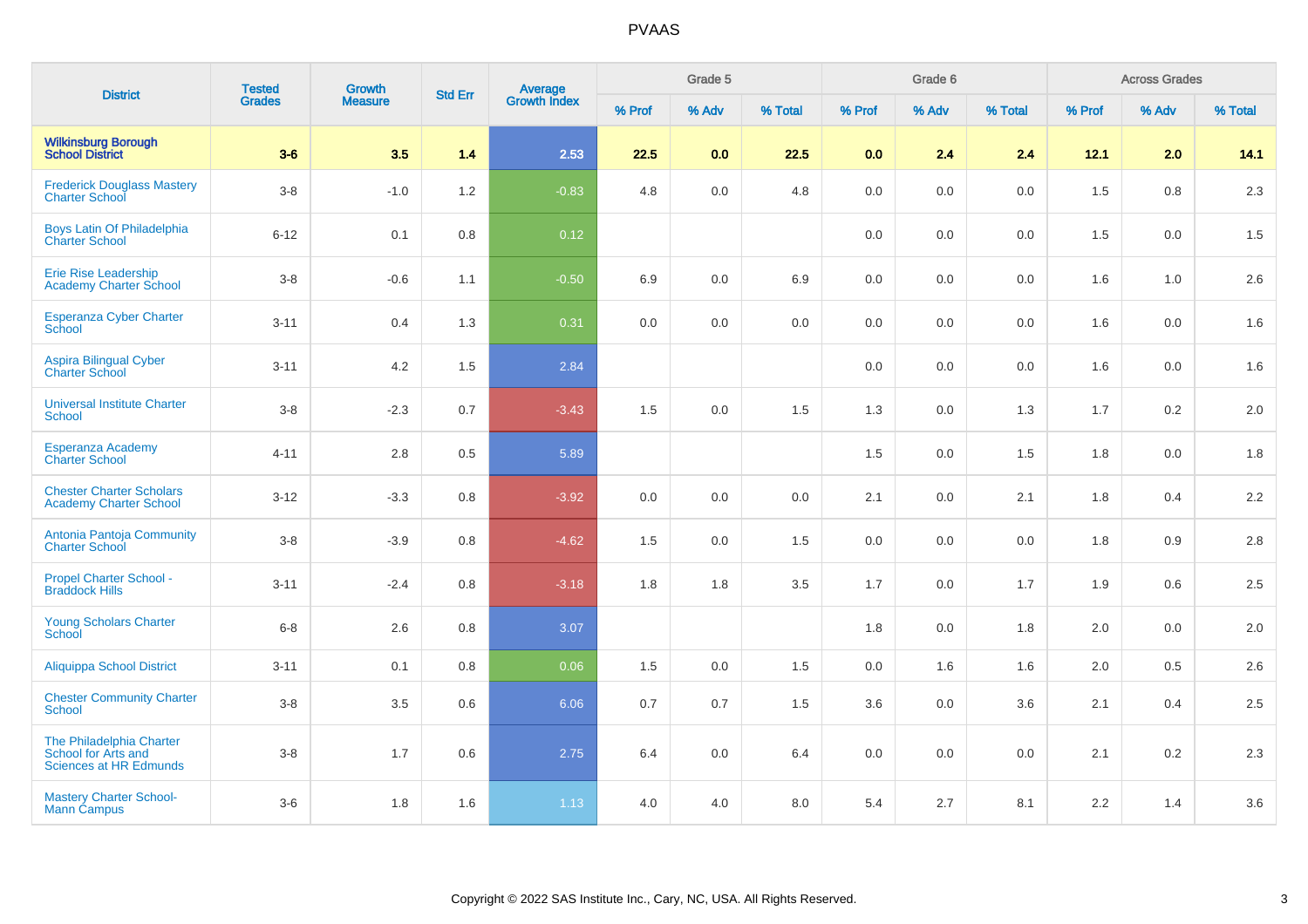| <b>District</b>                                                                    | <b>Tested</b> | <b>Growth</b>  | <b>Std Err</b> |                         |        | Grade 5 |         |         | Grade 6 |         |        | <b>Across Grades</b> |         |
|------------------------------------------------------------------------------------|---------------|----------------|----------------|-------------------------|--------|---------|---------|---------|---------|---------|--------|----------------------|---------|
|                                                                                    | <b>Grades</b> | <b>Measure</b> |                | Average<br>Growth Index | % Prof | % Adv   | % Total | % Prof  | % Adv   | % Total | % Prof | % Adv                | % Total |
| <b>Wilkinsburg Borough<br/>School District</b>                                     | $3-6$         | 3.5            | 1.4            | 2.53                    | 22.5   | 0.0     | 22.5    | 0.0     | 2.4     | 2.4     | 12.1   | 2.0                  | 14.1    |
| <b>Universal Daroff Charter</b><br><b>School</b>                                   | $3-8$         | 6.1            | 0.8            | 7.55                    | 1.6    | 1.6     | 3.2     | 0.0     | 0.0     | 0.0     | 2.2    | 0.3                  | $2.5\,$ |
| <b>First Philadelphia</b><br><b>Preparatory Charter School</b>                     | $3-8$         | $-2.3$         | 0.6            | $-3.62$                 | 1.2    | 0.0     | 1.2     | 1.1     | 0.0     | 1.1     | 2.4    | 0.0                  | 2.4     |
| Pan American Academy<br><b>Charter School</b>                                      | $3-8$         | 0.3            | 0.8            | 0.43                    | 1.7    | 0.0     | 1.7     | 2.3     | 0.0     | 2.3     | 2.4    | 0.3                  | 2.7     |
| <b>Community Academy Of</b><br>Philadelphia Charter School                         | $3 - 11$      | $-5.7$         | 0.9            | $-6.09$                 | 4.9    | 2.4     | 7.3     | $0.0\,$ | 0.0     | 0.0     | 2.4    | 1.0                  | 3.5     |
| <b>Mastery Charter School-</b><br><b>Cleveland Elementary</b>                      | $3-8$         | $-1.3$         | $1.2$          | $-1.10$                 | 3.8    | 7.7     | 11.5    | 5.9     | $0.0\,$ | 5.9     | 2.4    | 1.8                  | $4.3$   |
| <b>Global Leadership</b><br><b>Academy Charter School</b>                          | $3-8$         | $-3.1$         | 1.9            | $-1.63$                 | 0.0    | 0.0     | 0.0     |         |         |         | 2.5    | 0.0                  | 2.5     |
| <b>Mastery Charter School -</b><br><b>Clymer Elementary</b>                        | $3-6$         | 1.9            | 1.5            | 1.23                    | 0.0    | 0.0     | 0.0     | 3.8     | 0.0     | 3.8     | 2.6    | 0.8                  | 3.4     |
| <b>KIPP West Philadelphia</b><br><b>Charter School</b>                             | $3-8$         | $-2.0$         | 1.2            | $-1.14$                 | 3.2    | 0.0     | 3.2     | 0.0     | 0.0     | 0.0     | 2.6    | 0.0                  | 2.6     |
| <b>Propel Charter School-</b><br>Homestead                                         | $3 - 11$      | $-2.7$         | 1.0            | $-2.78$                 | 2.7    | 0.0     | 2.7     | 0.0     | 5.4     | 5.4     | 2.7    | 1.4                  | 4.1     |
| <b>Harrisburg City School</b><br><b>District</b>                                   | $3 - 11$      | 1.3            | 0.3            | 3.72                    | 2.0    | 0.8     | 2.8     | 2.0     | 1.0     | 3.0     | 2.7    | 0.7                  | 3.4     |
| <b>Belmont Charter School</b>                                                      | $3 - 10$      | $-0.8$         | 0.8            | $-0.98$                 | 1.6    | 0.0     | 1.6     | 4.0     | 0.0     | 4.0     | 2.8    | 0.6                  | $3.4\,$ |
| <b>West Philadelphia</b><br><b>Achievement Charter</b><br><b>Elementary School</b> | $3-5$         | 4.2            | 1.6            | 2.63                    | 6.7    | 0.0     | 6.7     |         |         |         | 2.8    | 0.5                  | 3.2     |
| <b>York City School District</b>                                                   | $3 - 12$      | 1.6            | 0.3            | 5.37                    | 2.5    | 1.0     | 3.5     | 2.0     | $0.2\,$ | 2.2     | 2.8    | 0.6                  | 3.4     |
| <b>Sto-Rox School District</b>                                                     | $3 - 10$      | $-0.5$         | 0.9            | $-0.51$                 | 4.4    | 1.1     | 5.4     | 1.2     | 0.0     | 1.2     | 2.8    | 0.5                  | 3.3     |
| <b>Mastery Charter School</b><br><b>John Wister Elementary</b>                     | $3-5$         | 3.9            | 2.6            | 1.52                    | 5.0    | 0.0     | 5.0     |         |         |         | 2.9    | $0.0\,$              | 2.9     |
| <b>Roberto Clemente Charter</b><br>School                                          | $3 - 12$      | $-4.0$         | 0.9            | $-4.42$                 | 5.6    | 0.0     | 5.6     | 0.0     | 0.0     | 0.0     | 3.0    | 0.0                  | 3.0     |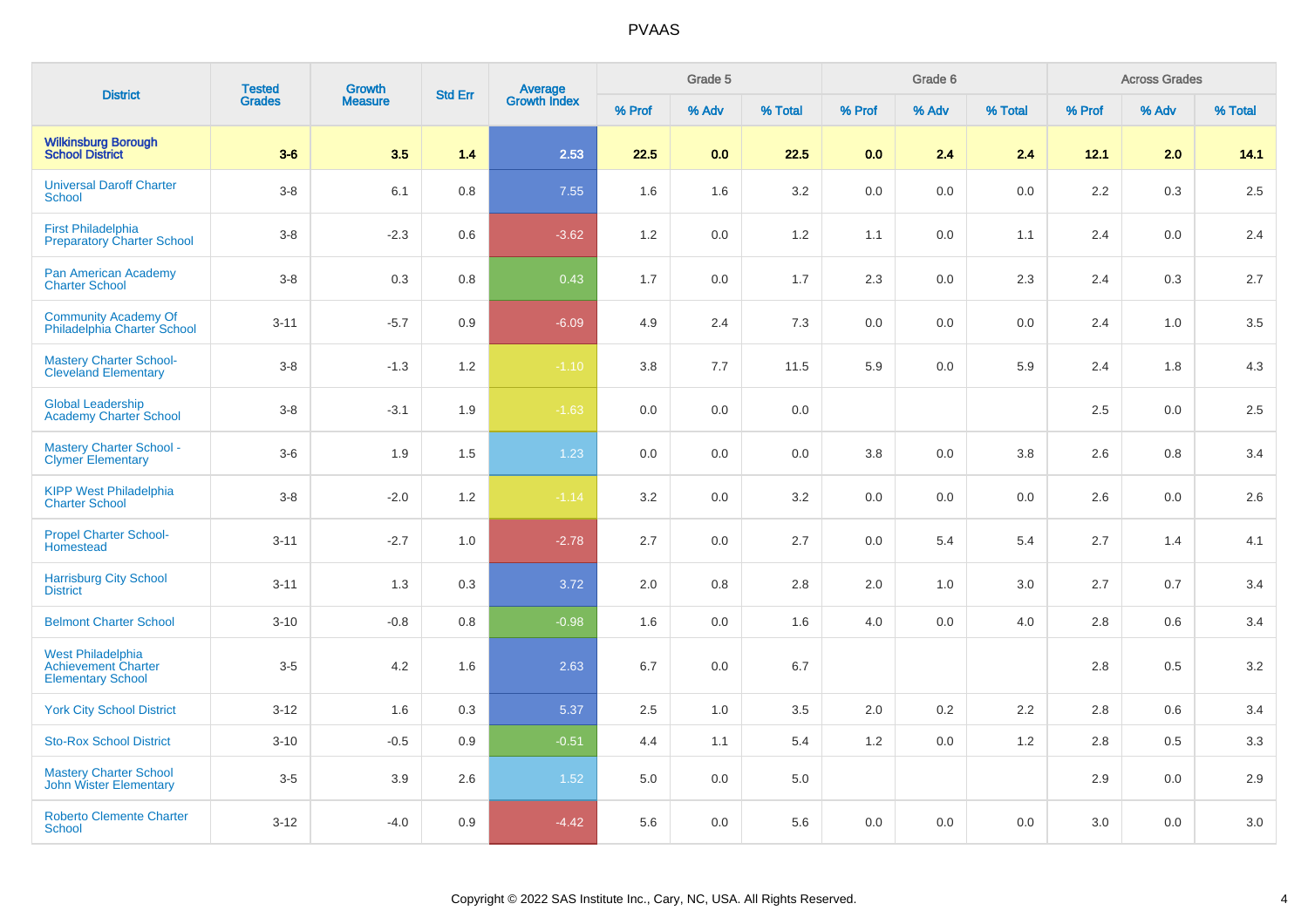| <b>District</b>                                                             | <b>Tested</b> | <b>Growth</b>  | <b>Std Err</b> |                                |        | Grade 5 |         |         | Grade 6 |         |        | <b>Across Grades</b> |         |
|-----------------------------------------------------------------------------|---------------|----------------|----------------|--------------------------------|--------|---------|---------|---------|---------|---------|--------|----------------------|---------|
|                                                                             | <b>Grades</b> | <b>Measure</b> |                | <b>Average</b><br>Growth Index | % Prof | % Adv   | % Total | % Prof  | % Adv   | % Total | % Prof | % Adv                | % Total |
| <b>Wilkinsburg Borough</b><br><b>School District</b>                        | $3-6$         | 3.5            | 1.4            | 2.53                           | 22.5   | 0.0     | 22.5    | 0.0     | 2.4     | 2.4     | 12.1   | 2.0                  | 14.1    |
| <b>Chester-Upland School</b><br><b>District</b>                             | $3 - 11$      | 0.1            | 0.7            | 0.10                           | 3.7    | 0.0     | 3.7     | 2.6     | 1.3     | 3.9     | 3.1    | 0.4                  | 3.4     |
| <b>Mastery Charter School-</b><br>Francis D. Pastorius<br>Elementary        | $3-8$         | 0.3            | 1.3            | 0.24                           | 3.8    | $0.0\,$ | $3.8\,$ | 3.7     | 0.0     | 3.7     | 3.1    | $0.0\,$              | 3.1     |
| <b>Russell Byers Charter</b><br>School                                      | $3 - 8$       | 1.5            | 0.8            | 1.85                           | 3.6    | 0.0     | 3.6     | 0.0     | 0.0     | 0.0     | 3.2    | 1.9                  | 5.2     |
| <b>Freire Charter School</b>                                                | $5 - 11$      | 1.2            | 0.6            | 1.92                           | 0.0    | 0.0     | 0.0     | 1.5     | 0.0     | 1.5     | 3.3    | 0.0                  | 3.3     |
| <b>Duquesne City School</b><br><b>District</b>                              | $3-8$         | 1.2            | 1.3            | 0.92                           | 6.0    | 2.0     | 8.0     | 5.6     | 0.0     | 5.6     | 3.4    | 1.7                  | 5.0     |
| <b>Center For Student</b><br><b>Learning Charter School At</b><br>Pennsbury | $6 - 12$      | $-0.6$         | 3.1            | $-0.20$                        |        |         |         |         |         |         | 3.4    | 0.0                  | 3.4     |
| <b>Mastery Charter School -</b><br><b>Smedley Campus</b>                    | $3-6$         | $-0.6$         | 1.2            | $-0.51$                        | 1.9    | 0.0     | 1.9     | $3.5\,$ | 0.0     | 3.5     | 3.5    | 0.0                  | 3.5     |
| <b>Clairton City School District</b>                                        | $3 - 11$      | 0.5            | 0.8            | 0.57                           | 6.1    | 2.0     | 8.2     | 1.5     | 0.0     | 1.5     | 3.5    | 0.3                  | 3.8     |
| <b>KIPP Philadelphia Charter</b><br><b>School</b>                           | $3-8$         | 0.0            | 0.9            | 0.03                           | 2.0    | 0.0     | 2.0     | 0.0     | 0.0     | 0.0     | 3.6    | 0.0                  | 3.6     |
| <b>Lincoln Charter School</b>                                               | $3-5$         | $-2.5$         | 1.4            | $-1.78$                        | 1.3    | 1.3     | 2.6     |         |         |         | 3.6    | 0.8                  | 4.4     |
| <b>Reading School District</b>                                              | $3 - 11$      | 0.0            | 0.4            | 0.03                           | 3.8    | 1.2     | $5.0\,$ | 1.5     | 0.2     | 1.8     | 3.6    | 1.1                  | 4.7     |
| <b>Lincoln Leadership</b><br><b>Academy Charter School</b>                  | $3-12$        | $-1.2$         | 0.9            | $-1.38$                        | 0.0    | 0.0     | 0.0     | $2.0\,$ | 0.0     | 2.0     | 3.8    | 0.7                  | 4.4     |
| <b>Premier Arts And Science</b><br><b>Charter School</b>                    | $3-5$         | $-0.1$         | 2.0            | $-0.05$                        | 0.0    | 0.0     | 0.0     |         |         |         | 3.8    | 1.0                  | 4.8     |
| <b>Monessen City School</b><br><b>District</b>                              | $3 - 10$      | $-1.5$         | 1.1            | $-1.40$                        | 5.3    | 0.0     | 5.3     | 2.6     | 0.0     | 2.6     | 3.9    | 0.6                  | 4.4     |
| <b>Wissahickon Charter</b><br><b>School</b>                                 | $3-8$         | $-0.8$         | 0.7            | $-1.27$                        | 0.0    | 0.0     | 0.0     | 2.4     | 0.0     | 2.4     | 4.0    | 0.2                  | 4.2     |
| <b>Lehigh Valley Dual</b><br>Language Charter School                        | $3-8$         | 3.1            | 2.3            | 1.31                           | 0.0    | 0.0     | $0.0\,$ | 7.7     | 0.0     | 7.7     | 4.2    | 0.0                  | 4.2     |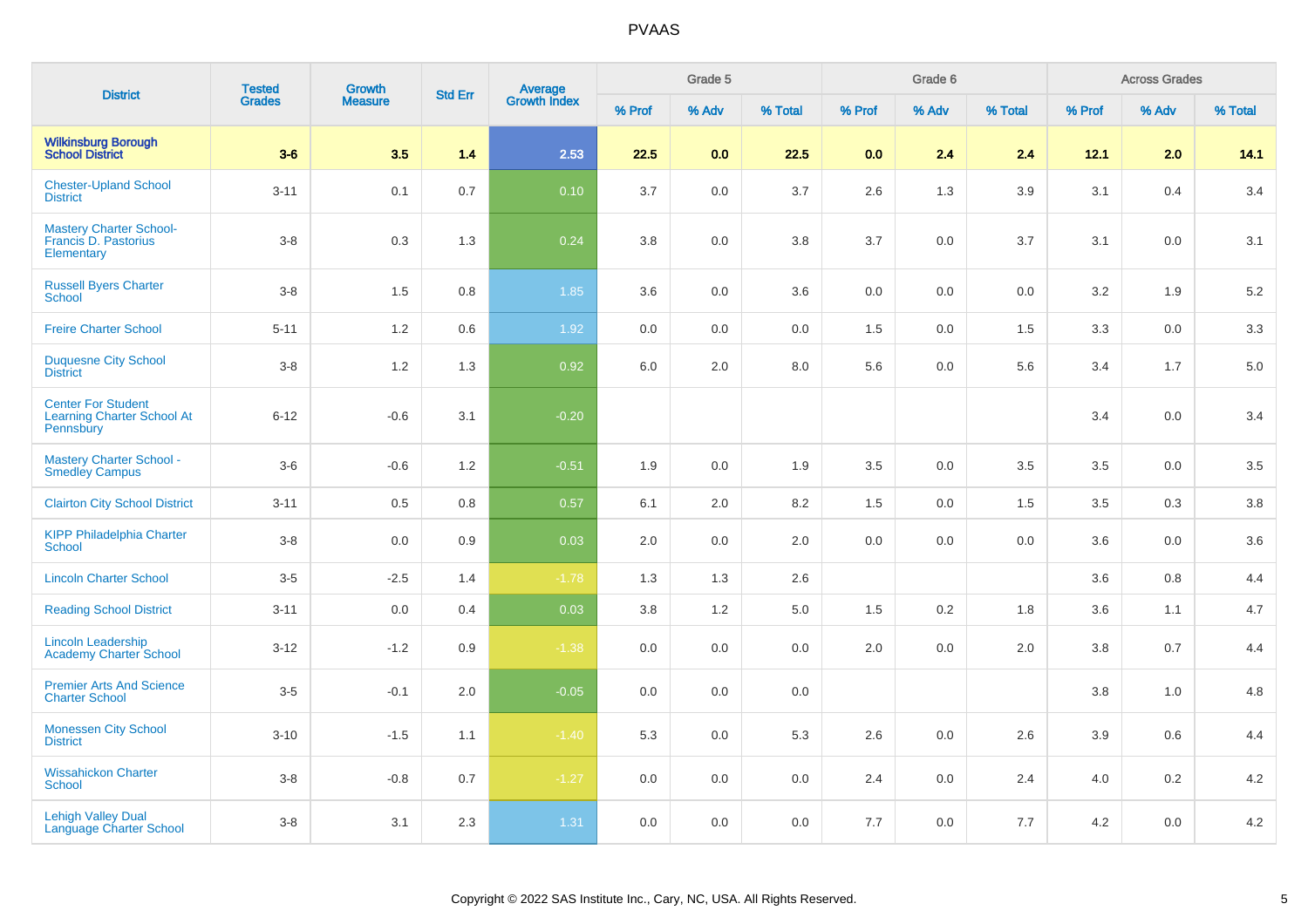| <b>District</b>                                         | <b>Tested</b> | Growth         | <b>Std Err</b> |                                |        | Grade 5 |         |         | Grade 6 |         |        | <b>Across Grades</b> |         |
|---------------------------------------------------------|---------------|----------------|----------------|--------------------------------|--------|---------|---------|---------|---------|---------|--------|----------------------|---------|
|                                                         | <b>Grades</b> | <b>Measure</b> |                | <b>Average</b><br>Growth Index | % Prof | % Adv   | % Total | % Prof  | % Adv   | % Total | % Prof | % Adv                | % Total |
| <b>Wilkinsburg Borough</b><br><b>School District</b>    | $3-6$         | 3.5            | 1.4            | 2.53                           | 22.5   | 0.0     | 22.5    | 0.0     | 2.4     | 2.4     | 12.1   | 2.0                  | 14.1    |
| <b>Universal Bluford Charter</b><br>School              | $3-6$         | 4.8            | 1.4            | 3.52                           | 4.4    | 0.0     | 4.4     | $2.7\,$ | 0.0     | 2.7     | 4.3    | $0.0\,$              | 4.3     |
| <b>Allentown City School</b><br><b>District</b>         | $3 - 12$      | $-4.5$         | 0.3            | $-13.48$                       |        |         |         | 2.0     | 0.7     | 2.8     | 4.3    | 1.1                  | 5.4     |
| <b>Gillingham Charter School</b>                        | $3 - 11$      | $-5.9$         | 2.0            | $-3.00$                        | 9.1    | 0.0     | 9.1     | 0.0     | 0.0     | 0.0     | 4.4    | 1.4                  | 5.8     |
| <b>Arts Academy Charter</b><br><b>School</b>            | $5-8$         | $-7.7$         | 1.1            | $-6.85$                        | 7.7    | 0.0     | 7.7     | 2.4     | 0.0     | 2.4     | 4.4    | 0.0                  | 4.4     |
| <b>New Castle Area School</b><br><b>District</b>        | $3-12$        | $-0.5$         | 0.4            | $-1.11$                        | 4.3    | 0.5     | 4.8     | 3.3     | 1.9     | $5.2\,$ | 4.4    | 1.1                  | 5.5     |
| Mariana Bracetti Academy<br><b>Charter School</b>       | $3 - 10$      | $-3.1$         | 0.9            | $-3.58$                        | 8.6    | $0.0\,$ | 8.6     | 2.2     | 0.0     | 2.2     | 4.4    | 0.0                  | 4.4     |
| <b>Maritime Academy Charter</b><br><b>School</b>        | $3 - 10$      | $-3.7$         | 0.6            | $-5.88$                        | 3.5    | 1.2     | 4.7     | 1.2     | 3.6     | 4.8     | 4.6    | 2.1                  | $6.7\,$ |
| <b>Universal Vare Charter</b><br><b>School</b>          | $6 - 8$       | 1.8            | 1.3            | 1.37                           |        |         |         | 0.0     | 6.2     | 6.2     | 4.7    | 0.9                  | $5.7\,$ |
| <b>Propel Charter School-</b><br><b>Montour</b>         | $3 - 10$      | $-2.8$         | 0.7            | $-3.84$                        | 4.9    | 1.6     | 6.6     | 4.6     | 0.0     | 4.6     | 4.8    | 1.6                  | 6.4     |
| <b>Manchester Academic</b><br><b>Charter School</b>     | $3-8$         | 0.6            | 1.1            | 0.58                           | 3.6    | 0.0     | 3.6     | 3.4     | 0.0     | 3.4     | 4.9    | 0.5                  | 5.4     |
| <b>Tacony Academy Charter</b><br>School                 | $3 - 11$      | $-3.3$         | 0.8            | $-4.26$                        | 4.1    | 1.4     | 5.5     | 2.9     | 0.0     | 2.9     | 5.0    | 1.0                  | 6.0     |
| Morrisville Borough School<br><b>District</b>           | $3 - 11$      | $-6.7$         | 0.9            | $-7.61$                        | 9.8    | 0.0     | 9.8     | 1.9     | 0.0     | 1.9     | 5.1    | 0.6                  | $5.7\,$ |
| <b>Arts Academy Elementary</b><br><b>Charter School</b> | $3-5$         | 1.7            | 1.9            | 0.91                           | 5.3    | 0.0     | 5.3     |         |         |         | 5.1    | 0.0                  | 5.1     |
| <b>Discovery Charter School</b>                         | $3-8$         | 2.6            | 0.9            | 2.98                           | 8.5    | 2.1     | 10.6    | 0.0     | 0.0     | 0.0     | 5.2    | 1.1                  | 6.2     |
| <b>Laboratory Charter School</b>                        | $3-8$         | $-0.7$         | 1.1            | $-0.61$                        | 3.2    | 0.0     | 3.2     | 2.3     | 0.0     | 2.3     | 5.3    | 0.0                  | 5.3     |
| Pennsylvania Distance<br><b>Learning Charter School</b> | $3 - 12$      | $-1.7$         | 0.7            | $-2.55$                        | 6.5    | 0.0     | 6.5     | 1.3     | $0.0\,$ | 1.3     | 5.4    | 0.4                  | 5.8     |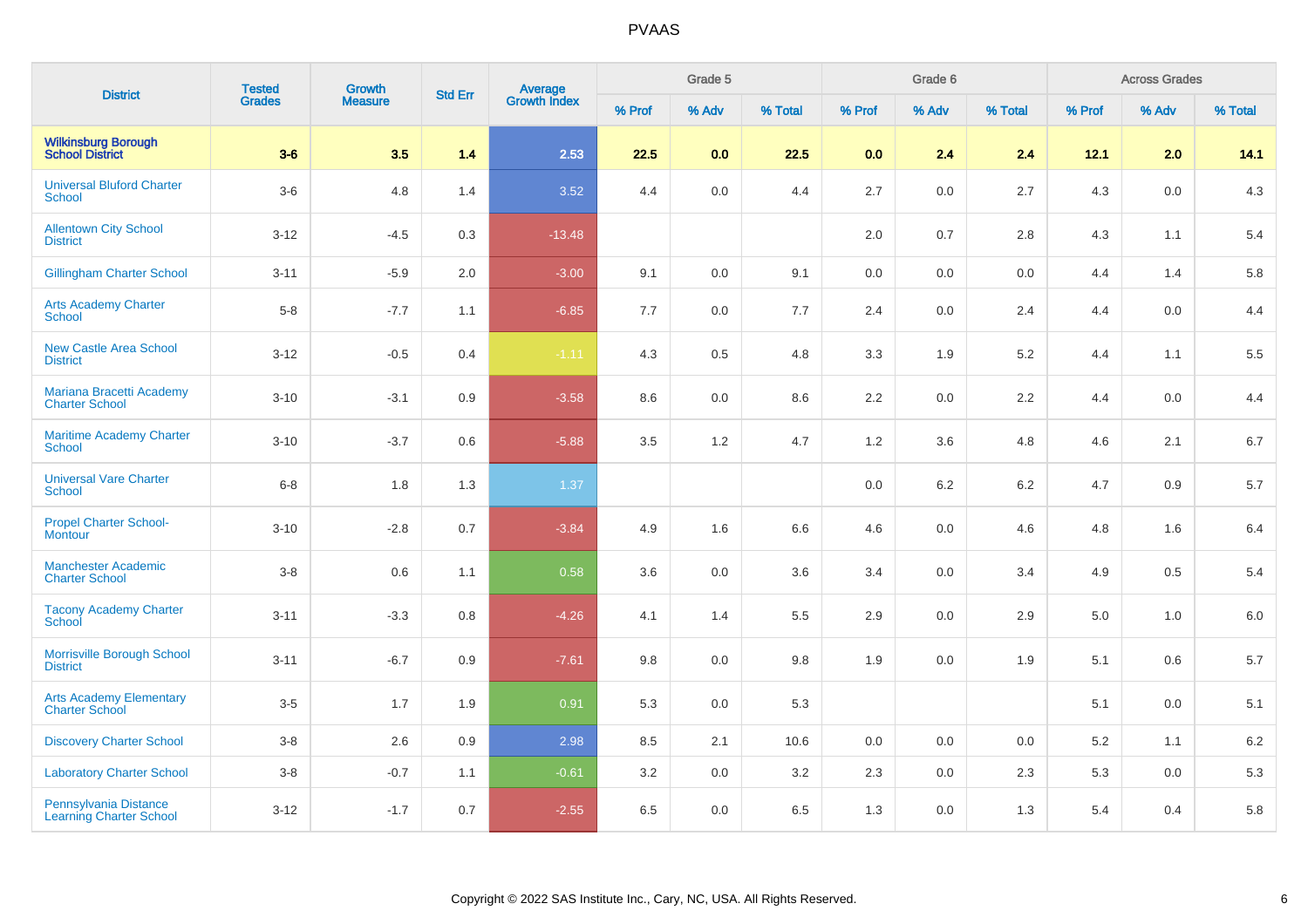| <b>District</b>                                                     | <b>Tested</b> | Growth         | <b>Std Err</b> |                                |        | Grade 5 |         |        | Grade 6 |         |        | <b>Across Grades</b> |         |
|---------------------------------------------------------------------|---------------|----------------|----------------|--------------------------------|--------|---------|---------|--------|---------|---------|--------|----------------------|---------|
|                                                                     | <b>Grades</b> | <b>Measure</b> |                | <b>Average</b><br>Growth Index | % Prof | % Adv   | % Total | % Prof | % Adv   | % Total | % Prof | % Adv                | % Total |
| <b>Wilkinsburg Borough<br/>School District</b>                      | $3-6$         | 3.5            | 1.4            | 2.53                           | 22.5   | 0.0     | 22.5    | 0.0    | 2.4     | 2.4     | 12.1   | 2.0                  | 14.1    |
| <b>Propel Charter School-</b><br><b>Mckeesport</b>                  | $3-8$         | $-3.2$         | 1.0            | $-3.30$                        | 5.6    | $0.0\,$ | 5.6     | 2.7    | 0.0     | 2.7     | 5.4    | 2.3                  | 7.7     |
| <b>Mastery Charter School -</b><br><b>Harrity Campus</b>            | $3-8$         | $-0.7$         | 1.1            | $-0.69$                        | 4.6    | 4.6     | 9.1     | 2.3    | 0.0     | 2.3     | 5.5    | 1.0                  | 6.5     |
| <b>Propel Charter School-</b><br>Pitcairn                           | $3-8$         | $-5.7$         | 1.1            | $-5.23$                        | 0.0    | 0.0     | 0.0     | 7.4    | 0.0     | 7.4     | 5.5    | $0.0\,$              | 5.5     |
| <b>Southeast Delco School</b><br><b>District</b>                    | $3 - 10$      | $-0.4$         | 0.6            | $-0.73$                        | 3.3    | 1.7     | 5.0     | 1.8    | 0.0     | 1.8     | 5.7    | 0.7                  | 6.3     |
| Southwest Leadership<br><b>Academy Charter School</b>               | $3-8$         | 0.7            | 1.0            | 0.69                           | 2.2    | 0.0     | 2.2     | 2.9    | 0.0     | 2.9     | 5.7    | 1.5                  | 7.2     |
| <b>Robert Benjamin Wiley</b><br><b>Community Charter School</b>     | $3-8$         | $2.8\,$        | 0.8            | 3.35                           | 7.0    | 2.3     | 9.3     | 0.0    | 0.0     | 0.0     | 5.7    | 1.7                  | 7.4     |
| <b>West Oak Lane Charter</b><br><b>School</b>                       | $3-8$         | 0.7            | 0.7            | 0.93                           | 2.6    | 1.3     | 3.8     | 6.1    | 0.0     | 6.1     | 6.1    | 0.7                  | 6.8     |
| <b>Independence Charter</b><br><b>School West</b>                   | $3 - 7$       | $-1.0$         | 1.7            | $-0.57$                        | 0.0    | 0.0     | 0.0     | 16.7   | 0.0     | 16.7    | 6.2    | 1.8                  | $8.0\,$ |
| Northwood Academy<br><b>Charter School</b>                          | $3-8$         | $-3.7$         | 0.7            | $-5.33$                        | 6.6    | 1.3     | 7.9     | 5.2    | 0.0     | 5.2     | 6.3    | 0.9                  | 7.2     |
| <b>William Penn School</b><br><b>District</b>                       | $3 - 12$      | 1.5            | 0.5            | 3.33                           | 7.8    | 1.9     | 9.7     | 2.2    | 0.0     | 2.2     | 6.3    | 1.6                  | 7.9     |
| <b>Erie City School District</b>                                    | $3-12$        | $-1.7$         | 0.3            | $-6.47$                        | 7.6    | 2.4     | 10.0    | 2.9    | 0.5     | 3.4     | 6.4    | 1.4                  | 7.8     |
| <b>Vision Academy Charter</b><br><b>School</b>                      | $3-8$         | 1.7            | 1.1            | $1.45$                         | 11.1   | 0.0     | 11.1    | 0.0    | 0.0     | 0.0     | 6.4    | 1.6                  | 8.0     |
| <b>Universal Alcorn Charter</b><br><b>School</b>                    | $3-8$         | $-0.7$         | 0.8            | $-0.87$                        | 7.7    | 1.9     | 9.6     | 3.9    | 0.0     | 3.9     | 6.4    | 1.7                  | 8.1     |
| <b>Hazleton Area School</b><br><b>District</b>                      | $3 - 11$      | $-0.5$         | 0.4            | $-1.13$                        | 5.8    | 1.7     | 7.5     | 5.2    | 1.1     | 6.3     | 6.4    | 1.2                  | 7.7     |
| <b>Pottstown School District</b>                                    | $3-12$        | $-5.0$         | 0.5            | $-9.86$                        | 6.0    | 3.6     | 9.5     | 2.1    | 0.0     | 2.1     | 6.5    | 1.2                  | 7.7     |
| <b>Young Scholars of Greater</b><br><b>Allegheny Charter School</b> | $3-8$         | $-1.4$         | 1.6            | $-0.85$                        | 10.0   | 0.0     | 10.0    | 6.2    | 0.0     | $6.2\,$ | 6.6    | 0.0                  | 6.6     |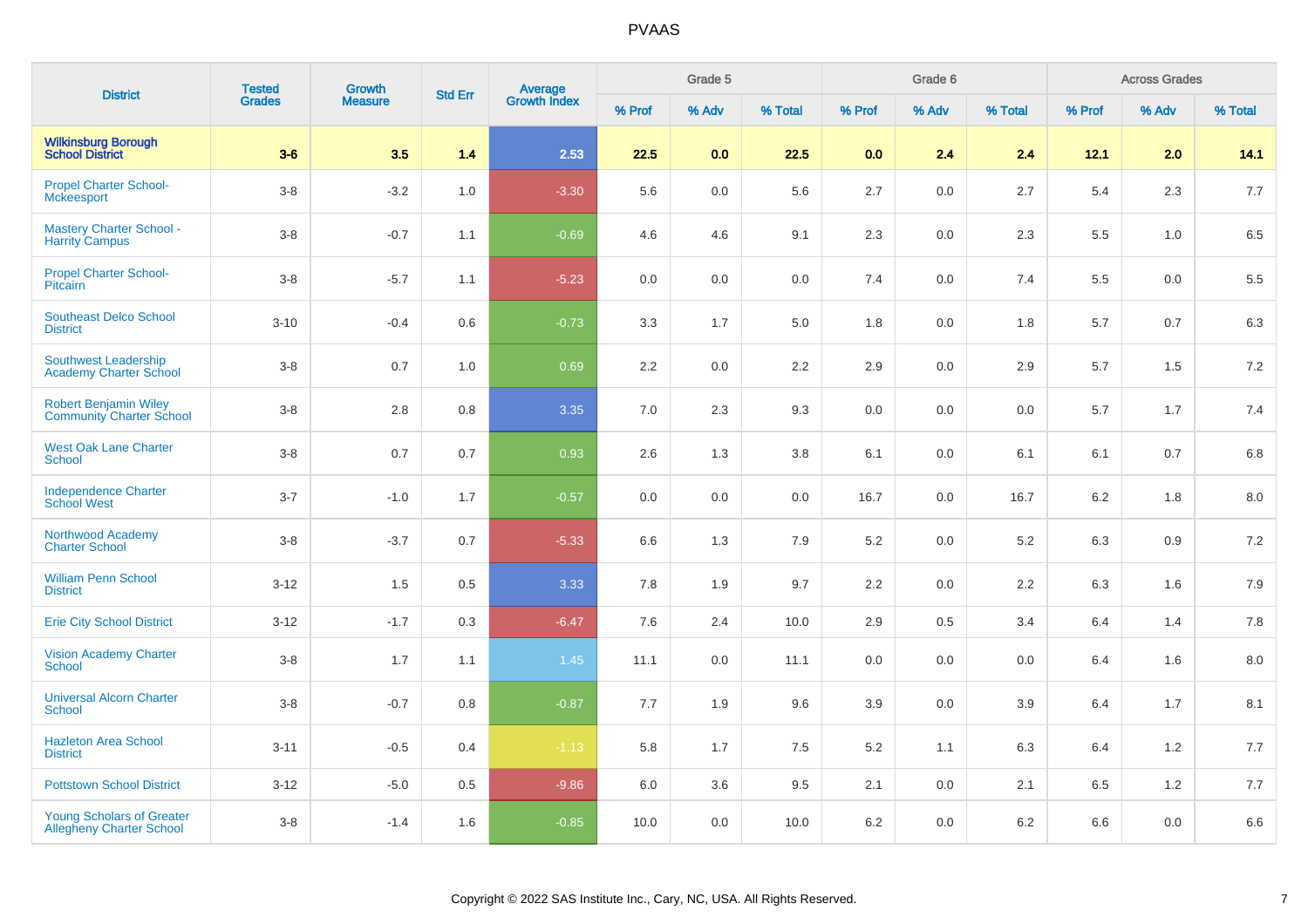| <b>District</b>                                              | <b>Tested</b> | Growth         | <b>Std Err</b> |                                |        | Grade 5 |         |        | Grade 6 |         |         | <b>Across Grades</b> |         |
|--------------------------------------------------------------|---------------|----------------|----------------|--------------------------------|--------|---------|---------|--------|---------|---------|---------|----------------------|---------|
|                                                              | <b>Grades</b> | <b>Measure</b> |                | <b>Average</b><br>Growth Index | % Prof | % Adv   | % Total | % Prof | % Adv   | % Total | % Prof  | % Adv                | % Total |
| <b>Wilkinsburg Borough</b><br><b>School District</b>         | $3-6$         | 3.5            | 1.4            | 2.53                           | 22.5   | 0.0     | 22.5    | 0.0    | 2.4     | 2.4     | $12.1$  | 2.0                  | 14.1    |
| <b>Penn Hills School District</b>                            | $3 - 11$      | $-4.0$         | 0.5            | $-8.42$                        | 4.7    | 1.8     | 6.4     | 2.7    | 0.7     | 3.4     | $6.8\,$ | 2.1                  | 8.9     |
| <b>Greater Johnstown School</b><br><b>District</b>           | $3 - 11$      | $-1.7$         | 0.5            | $-3.51$                        | 5.9    | 0.7     | 6.6     | 4.8    | 0.0     | 4.8     | 6.8     | 1.2                  | 8.0     |
| <b>Mastery Charter School -</b><br><b>Hardy Williams</b>     | $3 - 11$      | $-0.1$         | 1.2            | $-0.05$                        | 4.9    | 0.0     | 4.9     | 11.4   | 2.9     | 14.3    | 6.9     | 0.6                  | 7.5     |
| <b>Muhlenberg School District</b>                            | $3 - 10$      | $-7.3$         | 0.4            | $-19.08$                       | 8.1    | 0.5     | 8.5     | 2.5    | 0.8     | 3.4     | 7.0     | 1.0                  | 8.0     |
| <b>Scranton School District</b>                              | $3 - 12$      | $-3.3$         | 0.5            | $-7.11$                        | 10.4   | 0.8     | 11.2    | 2.1    | 1.3     | 3.4     | 7.0     | 1.7                  | 8.6     |
| <b>Lebanon School District</b>                               | $3 - 11$      | 0.1            | 0.3            | 0.17                           | 10.8   | 2.5     | 13.2    | 5.4    | 1.6     | 7.0     | $7.2\,$ | 1.6                  | 8.8     |
| <b>Urban Academy Of Greater</b><br>Pittsburgh Charter School | $3-5$         | $-7.6$         | 1.9            | $-4.05$                        | 2.7    | 0.0     | 2.7     |        |         |         | 7.3     | 0.0                  | 7.3     |
| <b>Lancaster School District</b>                             | $3 - 12$      | $-3.2$         | 0.3            | $-11.85$                       | 8.8    | 3.0     | 11.8    | 3.9    | 0.8     | 4.7     | 7.4     | 1.9                  | 9.3     |
| <b>Hanover Area School</b><br><b>District</b>                | $3 - 11$      | $-2.5$         | 0.9            | $-2.86$                        | 3.4    | 3.4     | 6.8     | 10.0   | 4.0     | 14.0    | 7.4     | 1.9                  | 9.3     |
| <b>Greater Nanticoke Area</b><br><b>School District</b>      | $3 - 12$      | $-0.5$         | 0.6            | $-0.92$                        | 13.6   | 2.7     | 16.4    | 2.6    | 0.0     | 2.6     | 7.6     | 2.0                  | 9.6     |
| <b>Mckeesport Area School</b><br><b>District</b>             | $3 - 12$      | $-0.2$         | 0.5            | $-0.34$                        | 8.9    | 3.0     | 11.9    | 3.9    | 0.0     | 3.9     | 7.7     | 2.1                  | 9.7     |
| <b>Woodland Hills School</b><br><b>District</b>              | $3 - 12$      | $-6.1$         | 0.5            | $-11.93$                       | 5.7    | 5.1     | 10.8    | 4.8    | 1.4     | 6.2     | 7.9     | 2.7                  | 10.6    |
| <b>MaST Community Charter</b><br><b>School III</b>           | $3-6$         | $-3.6$         | 0.8            | $-4.68$                        | 3.8    | 0.0     | 3.8     | 6.8    | 1.5     | 8.3     | 8.3     | 2.2                  | 10.5    |
| <b>Antietam School District</b>                              | $3 - 10$      | $-2.5$         | 0.8            | $-3.00$                        | 9.4    | 1.6     | 10.9    | 10.0   | 3.3     | 13.3    | 8.3     | 1.2                  | 9.5     |
| <b>Mastery Charter School -</b><br><b>Thomas Campus</b>      | $3 - 10$      | 1.5            | 0.9            | 1.70                           | 10.8   | 0.0     | 10.8    | 7.1    | 2.4     | 9.5     | 8.6     | 0.8                  | 9.4     |
| <b>Universal Creighton Charter</b><br><b>School</b>          | $3-8$         | 1.1            | 0.7            | 1.65                           | 11.9   | 1.2     | 13.1    | 3.5    | 1.2     | 4.7     | 8.6     | 4.4                  | 13.1    |
| <b>Columbia Borough School</b><br><b>District</b>            | $3 - 12$      | $-4.8$         | 0.7            | $-6.40$                        | 15.1   | 1.4     | 16.4    | 1.4    | 0.0     | 1.4     | 8.7     | 1.4                  | 10.0    |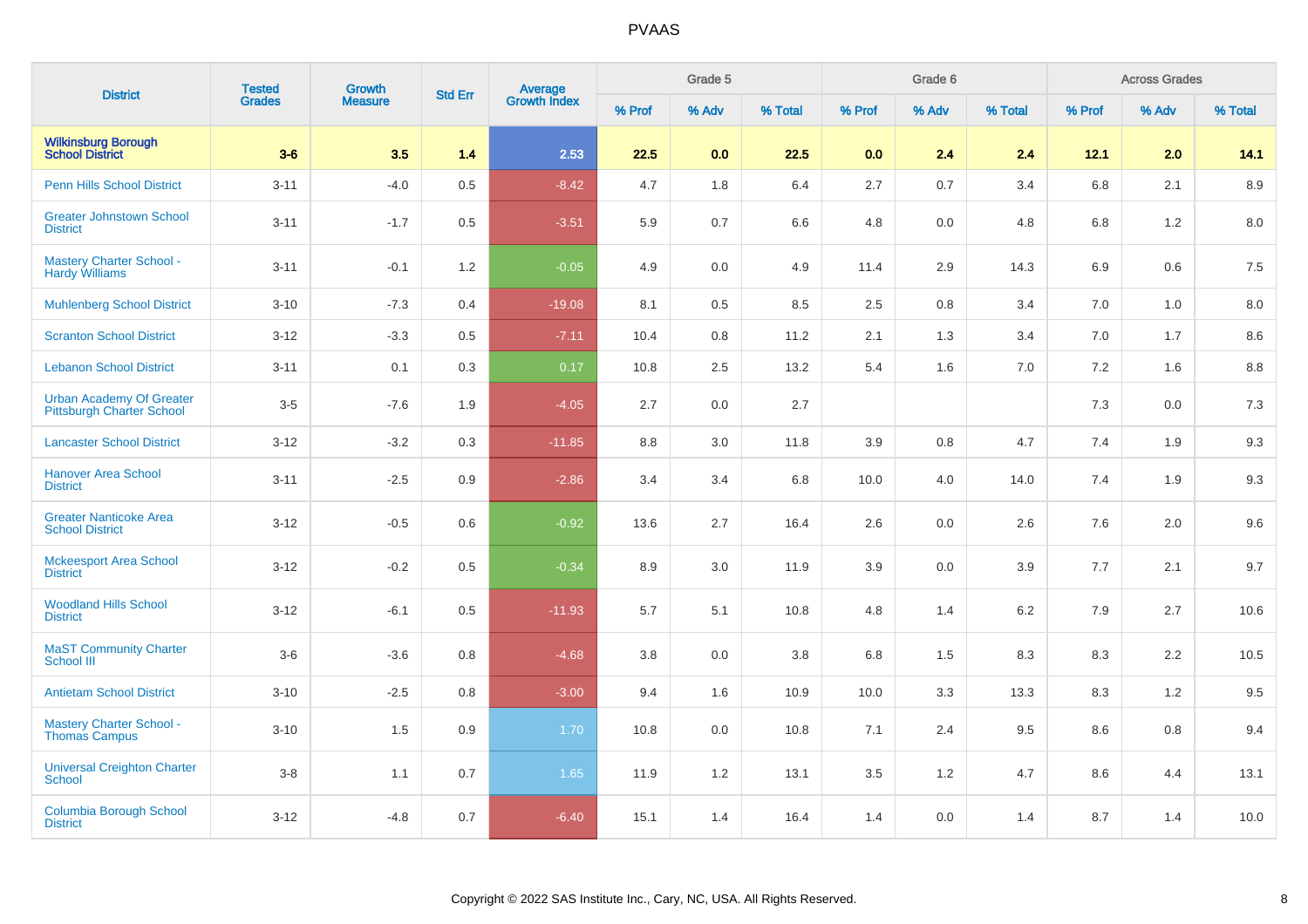| <b>District</b>                                             | <b>Tested</b> | <b>Growth</b><br><b>Measure</b> | <b>Std Err</b> | Average<br>Growth Index |        | Grade 5 |         |         | Grade 6 |         |         | <b>Across Grades</b> |         |
|-------------------------------------------------------------|---------------|---------------------------------|----------------|-------------------------|--------|---------|---------|---------|---------|---------|---------|----------------------|---------|
|                                                             | Grades        |                                 |                |                         | % Prof | % Adv   | % Total | % Prof  | % Adv   | % Total | % Prof  | % Adv                | % Total |
| <b>Wilkinsburg Borough</b><br><b>School District</b>        | $3-6$         | 3.5                             | 1.4            | 2.53                    | 22.5   | 0.0     | 22.5    | 0.0     | 2.4     | 2.4     | 12.1    | 2.0                  | 14.1    |
| Insight PA Cyber Charter<br>School                          | $3 - 11$      | $-6.7$                          | 1.5            | $-4.37$                 | 5.6    | 11.1    | 16.7    | 0.0     | 0.0     | 0.0     | 9.0     | 3.7                  | 12.7    |
| <b>Chichester School District</b>                           | $3 - 11$      | $-3.7$                          | 0.7            | $-5.34$                 | 6.7    | 1.1     | 7.9     | 6.8     | 2.7     | 9.5     | 9.0     | 3.2                  | 12.2    |
| <b>East Allegheny School</b><br><b>District</b>             | $3 - 11$      | $-3.9$                          | $0.7\,$        | $-5.90$                 | 9.1    | 3.4     | 12.5    | 8.5     | 2.4     | 11.0    | 9.0     | 2.1                  | 11.1    |
| <b>Executive Education</b><br><b>Academy Charter School</b> | $3 - 10$      | $-2.5$                          | 1.7            | $-1.48$                 | 0.0    | 0.0     | 0.0     |         |         |         | 9.1     | 1.7                  | 10.9    |
| <b>Provident Charter School</b>                             | $3-8$         | 3.6                             | 1.0            | 3.60                    | 4.4    | 2.2     | 6.5     | 10.5    | 0.0     | 10.5    | 9.2     | 2.5                  | 11.7    |
| <b>Eugenio Maria De Hostos</b><br><b>Charter School</b>     | $3-8$         | $-1.0$                          | 1.4            | $-0.70$                 | 13.0   | 0.0     | 13.0    | 5.6     | 5.6     | 11.1    | 9.3     | 3.4                  | 12.7    |
| <b>Carbondale Area School</b><br><b>District</b>            | $3 - 10$      | 1.1                             | $0.6\,$        | 1.72                    | 10.3   | 1.2     | 11.5    | 4.2     | 0.0     | 4.2     | 9.4     | 0.8                  | 10.1    |
| <b>Propel Charter School -</b><br>East                      | $3 - 8$       | $-4.2$                          | 1.0            | $-4.26$                 | 2.5    | 0.0     | 2.5     | 11.4    | 0.0     | 11.4    | 9.4     | 0.5                  | 9.9     |
| <b>Bethlehem-Center School</b><br><b>District</b>           | $3 - 10$      | $-6.4$                          | 0.7            | $-8.62$                 | 5.6    | 1.4     | 6.9     | $0.0\,$ | 0.0     | 0.0     | 9.6     | 3.9                  | 13.6    |
| <b>Agora Cyber Charter</b><br>School                        | $3 - 11$      | $-0.3$                          | 0.6            | $-0.46$                 | 9.8    | 2.0     | 11.8    | 7.8     | 0.7     | 8.5     | 9.7     | 2.4                  | 12.1    |
| <b>Wilkes-Barre Area School</b><br><b>District</b>          | $3 - 11$      | $-0.9$                          | 0.5            | $-2.00$                 | 8.1    | 1.7     | 9.8     | 10.1    | 4.4     | 14.5    | $9.8\,$ | 3.0                  | 12.7    |
| Philadelphia City School<br><b>District</b>                 | $3-12$        | $-0.5$                          | 0.2            | $-2.89$                 | 8.4    | 4.9     | 13.3    | 9.6     | 3.1     | 12.7    | 9.8     | 5.2                  | 15.0    |
| <b>Hope For Hyndman Charter</b><br><b>School</b>            | $3 - 11$      | 4.1                             | 1.8            | 2.31                    |        |         |         | 6.2     | 0.0     | $6.2\,$ | 9.9     | 1.2                  | 11.1    |
| <b>Pittsburgh School District</b>                           | $3 - 11$      | $-4.7$                          | 0.2            | $-25.88$                | 9.1    | 3.8     | 13.0    | 9.4     | 2.2     | 11.5    | 10.0    | 3.5                  | 13.5    |
| <b>Brownsville Area School</b><br><b>District</b>           | $3 - 12$      | $-0.6$                          | 0.7            | $-0.90$                 | 17.3   | 4.0     | 21.3    | 7.2     | 1.2     | 8.4     | 10.2    | 1.5                  | 11.7    |
| <b>Mahanoy Area School</b><br><b>District</b>               | $3 - 10$      | $-0.3$                          | 0.8            | $-0.36$                 | 7.3    | 0.0     | 7.3     | 4.0     | 0.0     | 4.0     | 10.4    | 0.8                  | 11.1    |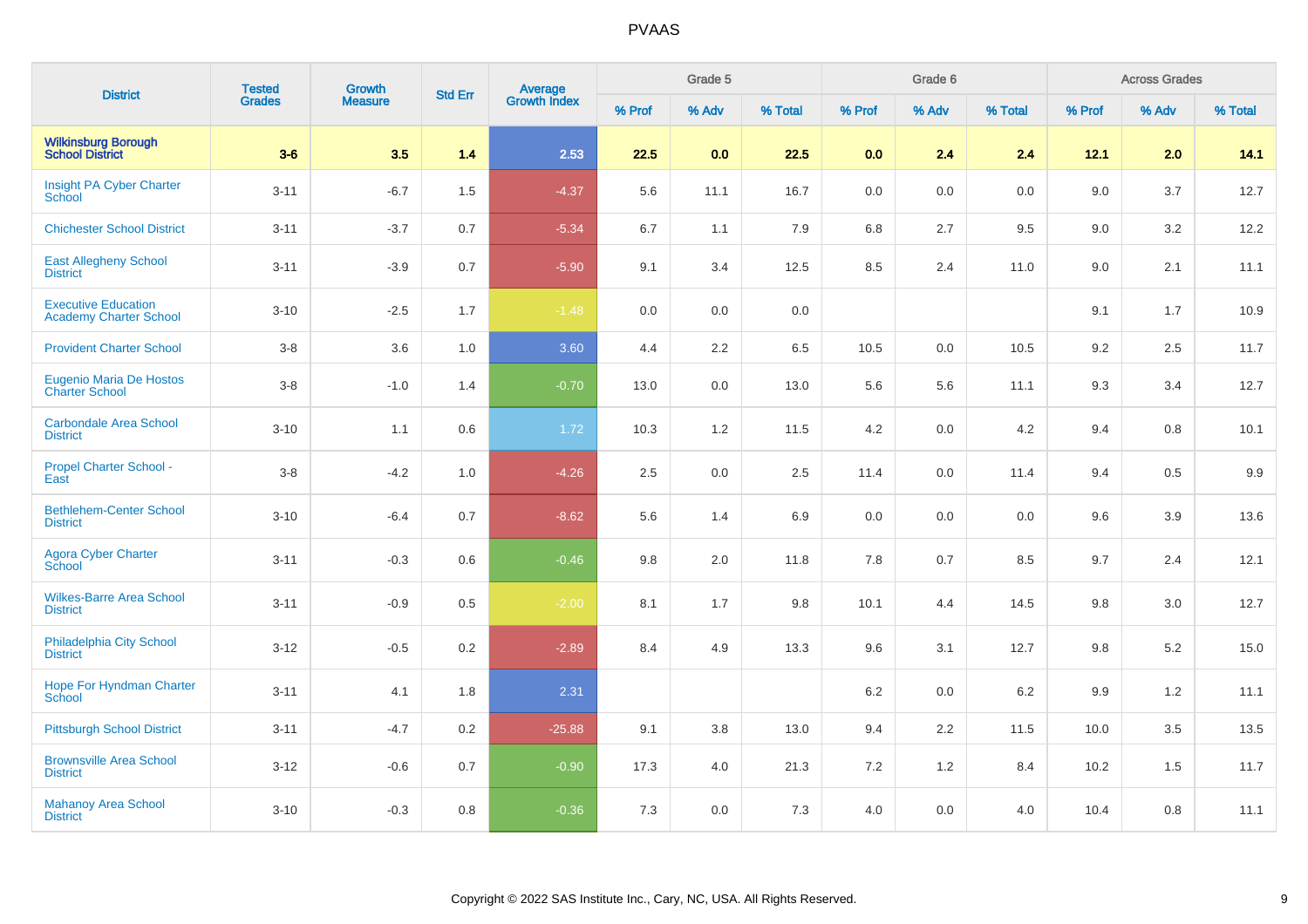| <b>District</b>                                        | <b>Tested</b> |                          | <b>Std Err</b> |                                |        | Grade 5 |         |        | Grade 6 |         |        | <b>Across Grades</b> |         |
|--------------------------------------------------------|---------------|--------------------------|----------------|--------------------------------|--------|---------|---------|--------|---------|---------|--------|----------------------|---------|
|                                                        | <b>Grades</b> | <b>Growth</b><br>Measure |                | <b>Average</b><br>Growth Index | % Prof | % Adv   | % Total | % Prof | % Adv   | % Total | % Prof | % Adv                | % Total |
| <b>Wilkinsburg Borough</b><br><b>School District</b>   | $3-6$         | 3.5                      | 1.4            | 2.53                           | 22.5   | 0.0     | 22.5    | 0.0    | 2.4     | 2.4     | 12.1   | 2.0                  | 14.1    |
| <b>Upper Darby School District</b>                     | $3 - 12$      | $-0.4$                   | 0.3            | $-1.42$                        | 12.6   | 3.0     | 15.6    | 6.9    | 0.7     | 7.6     | 10.5   | 2.2                  | 12.8    |
| <b>Bristol Township School</b><br><b>District</b>      | $3 - 11$      | $-4.1$                   | 0.4            | $-11.39$                       | 12.4   | 2.9     | 15.3    | 2.7    | 0.7     | 3.4     | 10.6   | 2.1                  | 12.7    |
| <b>Pittston Area School District</b>                   | $3 - 11$      | $-8.4$                   | 0.8            | $-11.15$                       | 5.7    | 0.0     | 5.7     | 4.2    | 0.0     | 4.2     | 10.7   | 3.8                  | 14.4    |
| <b>Coatesville Area School</b><br><b>District</b>      | $3 - 11$      | $-0.5$                   | 0.4            | $-1.37$                        | 14.8   | 4.8     | 19.6    | 8.5    | 0.0     | 8.5     | 10.9   | 3.9                  | 14.8    |
| <b>Ad Prima Charter School</b>                         | $3 - 8$       | $1.5$                    | 0.8            | 2.00                           | 8.3    | 0.0     | 8.3     | 15.7   | 0.0     | 15.7    | 10.9   | 0.7                  | 11.6    |
| <b>Norristown Area School</b><br><b>District</b>       | $3 - 12$      | $-2.3$                   | 0.4            | $-6.00$                        | 10.2   | 0.6     | 10.8    | 9.0    | 1.1     | 10.0    | 11.0   | 1.9                  | 13.0    |
| Montessori Regional<br><b>Charter School</b>           | $3-6$         | $-2.6$                   | 1.1            | $-2.40$                        | 15.0   | 5.0     | 20.0    | 5.1    | 1.7     | 6.8     | 11.1   | 6.3                  | 17.3    |
| <b>West Mifflin Area School</b><br><b>District</b>     | $3 - 12$      | $-8.5$                   | 0.5            | $-17.73$                       | 18.4   | 5.7     | 24.1    | 6.8    | 0.7     | 7.4     | 11.1   | 2.8                  | 13.9    |
| <b>New Brighton Area School</b><br><b>District</b>     | $3 - 11$      | $-2.4$                   | 0.6            | $-3.88$                        | 18.0   | 1.1     | 19.1    | 7.9    | 0.0     | 7.9     | 11.1   | 1.9                  | 13.0    |
| <b>Inquiry Charter School</b>                          | $3-5$         | $-6.8$                   | 2.1            | $-3.27$                        | 8.8    | 2.9     | 11.8    |        |         |         | 11.1   | 2.8                  | 13.9    |
| <b>Carmichaels Area School</b><br><b>District</b>      | $3 - 10$      | $-5.5$                   | 0.7            | $-7.62$                        | 13.8   | 1.2     | 15.0    | 1.5    | 0.0     | 1.5     | 11.3   | 2.2                  | 13.4    |
| <b>New Kensington-Arnold</b><br><b>School District</b> | $3 - 11$      | $-1.9$                   | 0.6            | $-3.06$                        | 9.1    | 0.9     | 10.0    | 12.5   | 5.8     | 18.3    | 11.4   | 2.6                  | 14.0    |
| Susquehanna Township<br><b>School District</b>         | $3 - 12$      | $-3.4$                   | 0.5            | $-7.32$                        | 13.7   | 3.7     | 17.4    | 3.0    | 0.5     | 3.5     | 11.5   | 3.0                  | 14.4    |
| <b>Washington School District</b>                      | $3 - 11$      | $-2.6$                   | 0.7            | $-3.78$                        | 13.5   | 2.9     | 16.4    | 5.2    | 2.1     | 7.2     | 11.8   | 3.4                  | 15.2    |
| <b>Wyoming Valley West</b><br><b>School District</b>   | $3 - 11$      | $-0.6$                   | 0.5            | $-1.38$                        | 9.2    | 2.7     | 11.9    | 13.8   | 2.1     | 15.9    | 11.8   | 2.4                  | 14.3    |
| <b>Troy Area School District</b>                       | $3 - 10$      | $-1.8$                   | 0.6            | $-3.02$                        | 11.1   | 4.0     | 15.2    | 4.0    | 4.0     | 8.0     | 11.9   | 2.1                  | 14.0    |
| <b>Shenandoah Valley School</b><br><b>District</b>     | $3 - 11$      | $-5.1$                   | 0.8            | $-6.16$                        | 11.9   | 3.0     | 14.9    | 19.6   | 2.0     | 21.6    | 12.0   | 3.5                  | 15.5    |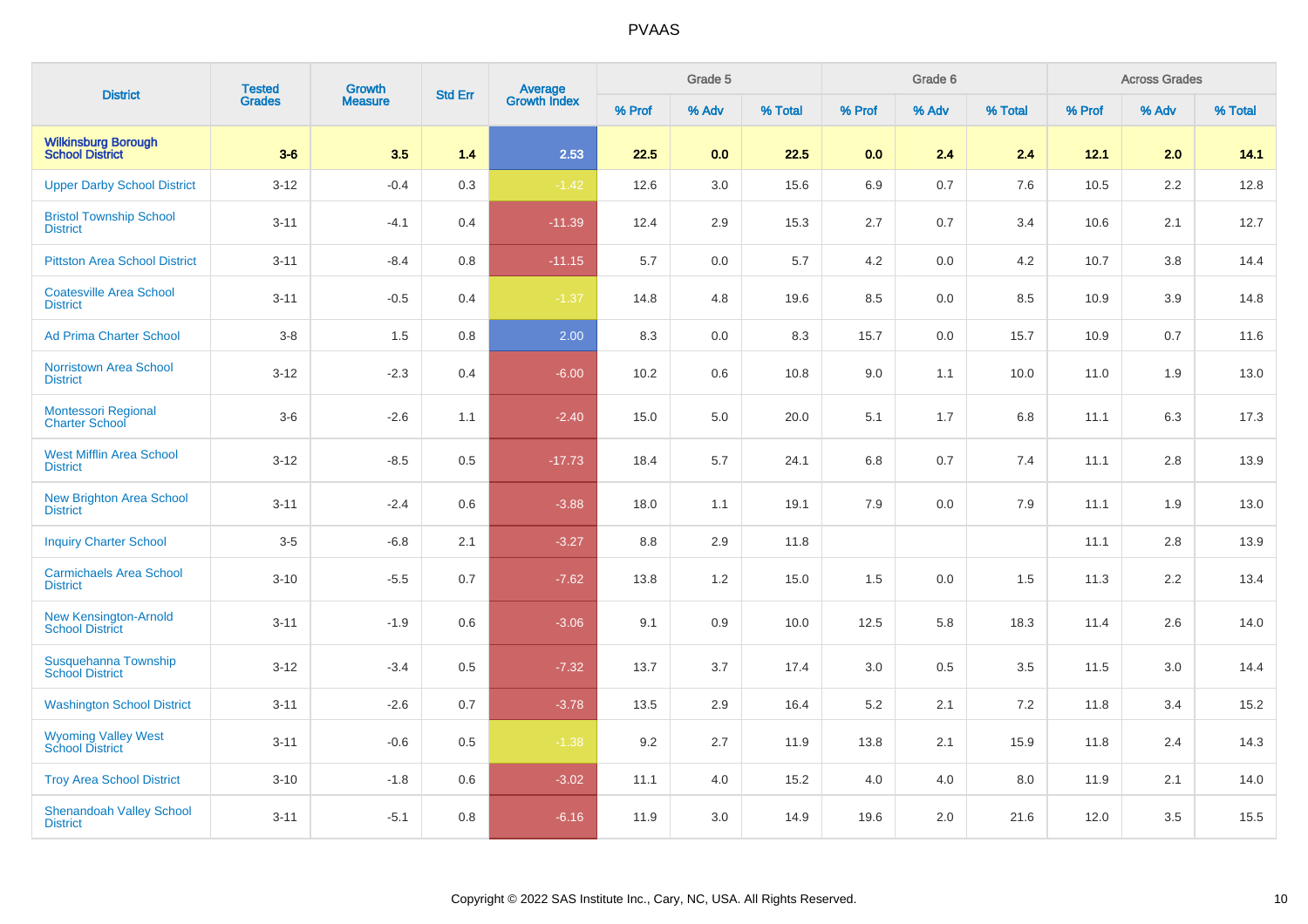| <b>District</b>                                                    | <b>Tested</b> | Growth         | <b>Std Err</b> |                                |        | Grade 5 |         |         | Grade 6 |         |        | <b>Across Grades</b> |         |
|--------------------------------------------------------------------|---------------|----------------|----------------|--------------------------------|--------|---------|---------|---------|---------|---------|--------|----------------------|---------|
|                                                                    | <b>Grades</b> | <b>Measure</b> |                | <b>Average</b><br>Growth Index | % Prof | % Adv   | % Total | % Prof  | % Adv   | % Total | % Prof | % Adv                | % Total |
| <b>Wilkinsburg Borough</b><br><b>School District</b>               | $3-6$         | 3.5            | 1.4            | 2.53                           | 22.5   | 0.0     | 22.5    | 0.0     | 2.4     | 2.4     | 12.1   | 2.0                  | 14.1    |
| <b>Bensalem Township School</b><br><b>District</b>                 | $3 - 11$      | $-2.0$         | 0.3            | $-5.92$                        | 9.4    | 4.3     | 13.7    | 13.0    | 2.3     | 15.3    | 12.0   | 3.5                  | 15.5    |
| <b>Sharon City School District</b>                                 | $3 - 11$      | $-0.3$         | $0.5\,$        | $-0.53$                        | 14.1   | 2.1     | 16.2    | 13.9    | 4.1     | 18.0    | 12.0   | 2.8                  | 14.8    |
| <b>Wilkinsburg Borough<br/>School District</b>                     | $3-6$         | 3.5            | 1.4            | 2.53                           | 22.5   | 0.0     | 22.5    | 0.0     | 2.4     | 2.4     | 12.1   | 2.0                  | 14.1    |
| <b>North Schuylkill School</b><br><b>District</b>                  | $3 - 11$      | 0.5            | $0.5\,$        | 1.05                           | 8.2    | 3.0     | 11.2    | 4.8     | $0.8\,$ | 5.6     | 12.1   | 4.1                  | 16.1    |
| <b>Panther Valley School</b><br><b>District</b>                    | $3-12$        | 0.8            | 0.6            | 1.32                           | 11.5   | 1.9     | 13.5    | 10.2    | 1.7     | 11.9    | 12.1   | 1.6                  | 13.6    |
| <b>Clearfield Area School</b><br><b>District</b>                   | $3 - 10$      | $-3.9$         | 0.5            | $-7.29$                        | 16.5   | 3.3     | 19.8    | 4.7     | 1.6     | 6.3     | 12.1   | 2.5                  | 14.6    |
| <b>Shamokin Area School</b><br><b>District</b>                     | $3 - 11$      | $-2.1$         | $0.5\,$        | $-3.92$                        | 17.1   | 4.3     | 21.4    | $8.8\,$ | 2.9     | 11.8    | 12.1   | 4.8                  | 16.9    |
| <b>Mount Carmel Area School</b><br><b>District</b>                 | $3 - 11$      | 0.2            | 0.6            | 0.29                           | 10.8   | 2.7     | 13.5    | 12.5    | 7.1     | 19.6    | 12.2   | 4.5                  | 16.7    |
| <b>Cornell School District</b>                                     | $3 - 11$      | $-3.1$         | 1.1            | $-2.94$                        | 10.0   | 6.7     | 16.7    | 14.0    | 0.0     | 14.0    | 12.2   | 2.8                  | 15.0    |
| <b>Mount Union Area School</b><br><b>District</b>                  | $3 - 10$      | 3.0            | 0.7            | 4.49                           | 11.7   | 4.3     | 16.0    | 12.4    | 0.0     | 12.4    | 12.2   | 3.3                  | 15.5    |
| <b>Farrell Area School District</b>                                | $3 - 11$      | 5.3            | 1.0            | 5.51                           | 15.6   | 0.0     | 15.6    | 17.1    | 0.0     | 17.1    | 12.3   | 1.5                  | 13.8    |
| <b>Young Scholars Of Western</b><br>Pennsylvania Charter<br>School | $3-8$         | $-0.4$         | 1.1            | $-0.37$                        | 6.7    | 6.7     | 13.3    | 5.9     | 5.9     | 11.8    | 12.3   | 4.8                  | 17.1    |
| <b>Keystone Academy Charter</b><br>School                          | $3-8$         | 0.8            | 0.8            | 1.00                           | 12.3   | 5.3     | 17.5    | 9.7     | 4.8     | 14.5    | 12.4   | 2.8                  | 15.1    |
| <b>Big Beaver Falls Area</b><br><b>School District</b>             | $3 - 11$      | $-1.7$         | 0.6            | $-2.82$                        | 19.6   | 2.0     | 21.6    | 5.4     | 0.9     | 6.4     | 12.5   | 1.1                  | 13.6    |
| <b>Charleroi School District</b>                                   | $3 - 11$      | $-4.8$         | 0.6            | $-7.70$                        | 10.8   | 1.0     | 11.8    | 13.1    | 0.0     | 13.1    | 12.5   | 2.4                  | 14.9    |
| <b>MaST Community Charter</b><br>School II                         | $3 - 10$      | $-8.4$         | 0.7            | $-7.90$                        | 5.0    | 2.0     | 6.9     | 7.2     | 1.0     | 8.2     | 12.6   | 3.2                  | 15.8    |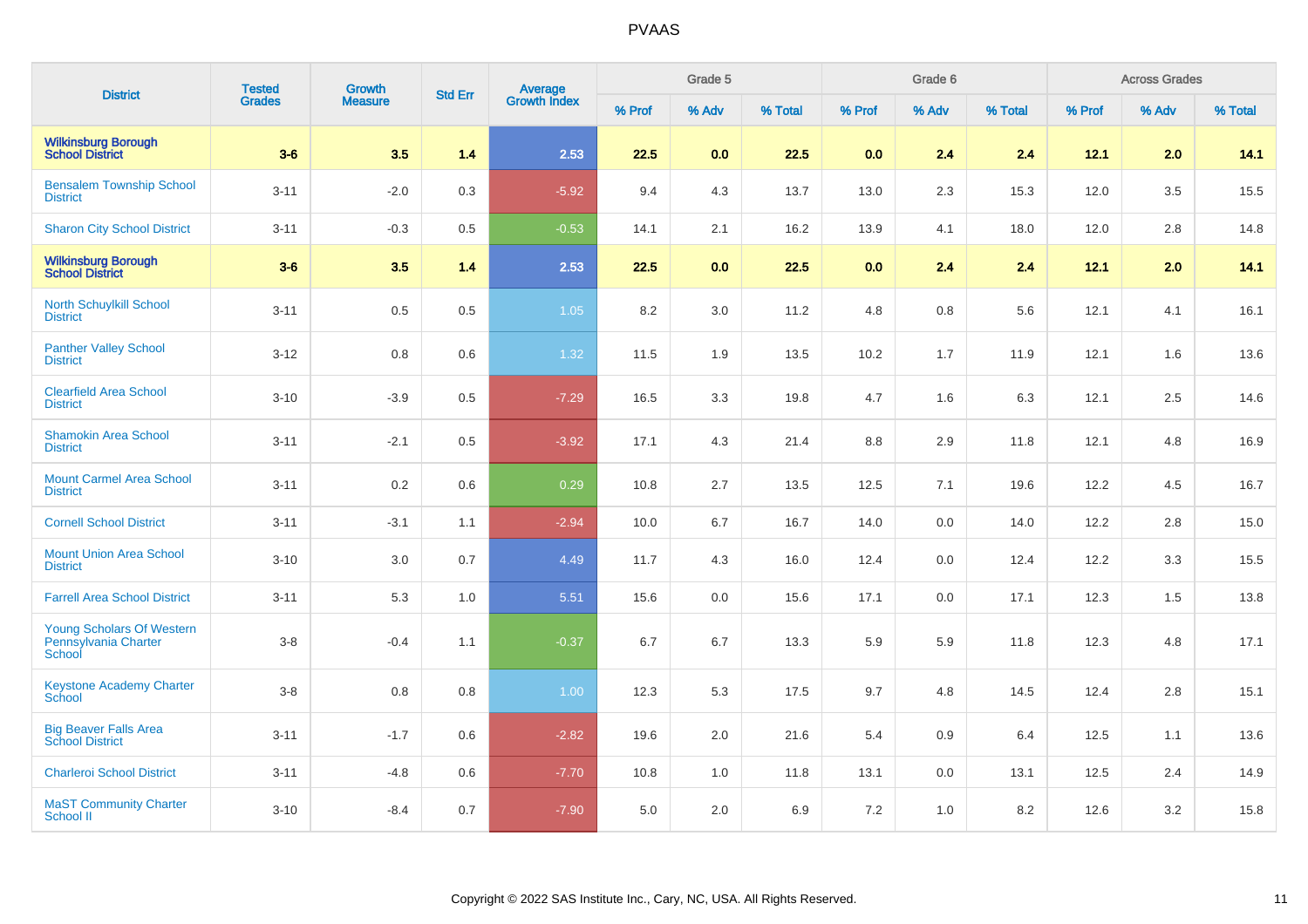| <b>District</b>                                                      | <b>Tested</b> | <b>Growth</b>  | <b>Std Err</b> | Average<br>Growth Index |        | Grade 5 |         |        | Grade 6 |         |        | <b>Across Grades</b> |         |
|----------------------------------------------------------------------|---------------|----------------|----------------|-------------------------|--------|---------|---------|--------|---------|---------|--------|----------------------|---------|
|                                                                      | <b>Grades</b> | <b>Measure</b> |                |                         | % Prof | % Adv   | % Total | % Prof | % Adv   | % Total | % Prof | % Adv                | % Total |
| <b>Wilkinsburg Borough</b><br><b>School District</b>                 | $3-6$         | 3.5            | 1.4            | 2.53                    | 22.5   | 0.0     | 22.5    | 0.0    | 2.4     | 2.4     | 12.1   | 2.0                  | 14.1    |
| <b>Easton Arts Academy</b><br><b>Elementary Charter School</b>       | $3-5$         | 4.8            | 2.4            | 1.94                    | 4.2    | 16.7    | 20.8    |        |         |         | 12.6   | 3.9                  | 16.5    |
| Pennsylvania Cyber<br><b>Charter School</b>                          | $3 - 11$      | 1.9            | 0.5            | 3.93                    | 14.1   | 4.9     | 19.0    | 10.8   | 3.4     | 14.2    | 12.6   | 4.4                  | 17.1    |
| <b>Ringgold School District</b>                                      | $3 - 11$      | $-4.9$         | 0.5            | $-10.49$                | 13.5   | 1.8     | 15.3    | 5.7    | 0.0     | 5.7     | 12.7   | 1.7                  | 14.4    |
| <b>Williams Valley School</b><br><b>District</b>                     | $3 - 11$      | 0.1            | 0.8            | 0.08                    | 31.8   | 6.8     | 38.6    | 5.2    | 0.0     | 5.2     | 12.8   | 1.6                  | 14.4    |
| <b>Oil City Area School District</b>                                 | $3 - 11$      | $-3.7$         | 0.5            | $-6.90$                 | 15.5   | 2.8     | 18.3    | 7.9    | 0.8     | 8.7     | 13.2   | 2.5                  | 15.8    |
| <b>Northwest Area School</b><br><b>District</b>                      | $3 - 10$      | 0.9            | 0.8            | 1.12                    | 17.3   | 1.9     | 19.2    | 19.3   | 3.5     | 22.8    | 13.2   | 1.5                  | 14.8    |
| <b>Old Forge School District</b>                                     | $3 - 12$      | $-2.1$         | 0.8            | $-2.75$                 | 11.8   | 2.9     | 14.7    | 11.3   | 0.0     | 11.3    | 14.0   | 2.9                  | 16.9    |
| <b>Wyoming Area School</b><br><b>District</b>                        | $3 - 10$      | $-7.7$         | 0.6            | $-12.89$                | 22.1   | 8.8     | 31.0    | 4.8    | 1.0     | 5.8     | 14.1   | 4.3                  | 18.4    |
| Allegheny-Clarion Valley<br>School District                          | $3 - 10$      | 0.1            | 0.9            | 0.15                    | 19.5   | 7.3     | 26.8    | 14.6   | 1.8     | 16.4    | 14.2   | 8.1                  | 22.3    |
| <b>Collegium Charter School</b>                                      | $3 - 10$      | $-1.0$         | 0.4            | $-2.20$                 | 15.6   | 3.0     | 18.6    | 10.6   | 1.1     | 11.6    | 14.4   | 3.4                  | 17.8    |
| <b>Howard Gardner Multiple</b><br><b>Intelligence Charter School</b> | $3-8$         | $-3.7$         | 1.1            | $-3.28$                 | 16.7   | 6.7     | 23.3    | 9.4    | 0.0     | 9.4     | 14.7   | 3.5                  | 18.2    |
| <b>Central Greene School</b><br><b>District</b>                      | $3 - 11$      | $-1.8$         | 0.6            | $-3.06$                 | 16.5   | 2.9     | 19.4    | 17.1   | 0.0     | 17.1    | 14.7   | 3.7                  | 18.4    |
| <b>Apollo-Ridge School District</b>                                  | $3 - 12$      | $-2.9$         | 0.7            | $-4.18$                 | 18.8   | 0.0     | 18.8    | 12.0   | 1.2     | 13.2    | 14.8   | 3.0                  | 17.7    |
| <b>Jim Thorpe Area School</b><br><b>District</b>                     | $3 - 11$      | $-2.3$         | 0.6            | $-4.07$                 | 14.1   | 1.0     | 15.2    | 12.3   | 0.9     | 13.2    | 14.9   | 4.3                  | 19.2    |
| <b>Uniontown Area School</b><br><b>District</b>                      | $3 - 11$      | $-4.0$         | 0.6            | $-6.62$                 | 17.1   | 3.8     | 21.0    | 18.7   | 3.7     | 22.4    | 15.0   | 4.4                  | 19.3    |
| <b>Weatherly Area School</b><br><b>District</b>                      | $3 - 11$      | $-6.9$         | 1.1            | $-6.25$                 | 26.9   | 7.7     | 34.6    | 12.1   | 0.0     | 12.1    | 15.1   | 4.0                  | 19.1    |
| Minersville Area School<br><b>District</b>                           | $3 - 11$      | $-0.9$         | 0.7            | $-1.19$                 | 9.6    | 4.1     | 13.7    | 20.8   | 2.6     | 23.4    | 15.1   | 3.2                  | 18.3    |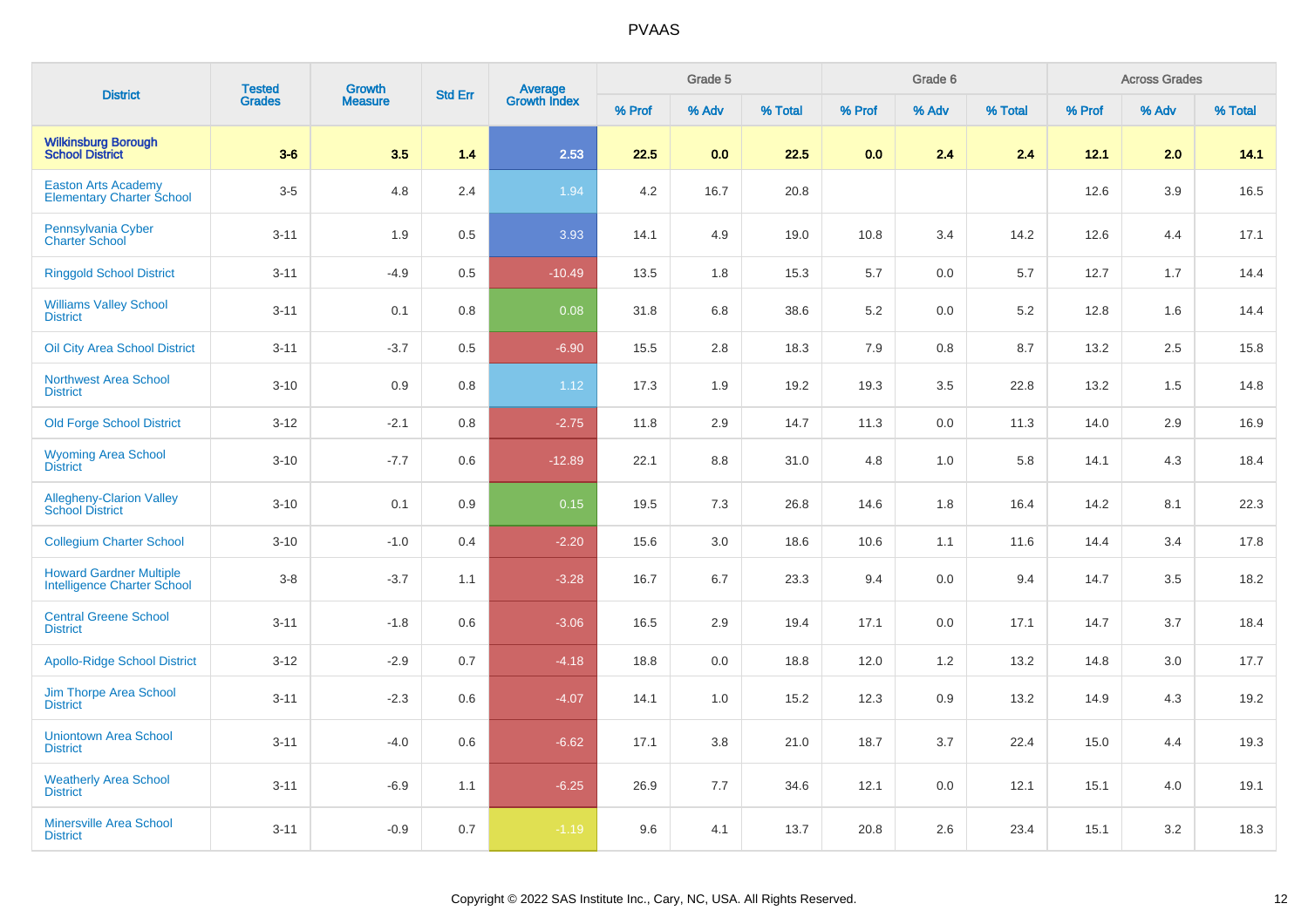| <b>District</b>                                        | <b>Tested</b> | Growth         | <b>Std Err</b> |                                |        | Grade 5 |         |        | Grade 6 |         |        | <b>Across Grades</b> |         |
|--------------------------------------------------------|---------------|----------------|----------------|--------------------------------|--------|---------|---------|--------|---------|---------|--------|----------------------|---------|
|                                                        | <b>Grades</b> | <b>Measure</b> |                | <b>Average</b><br>Growth Index | % Prof | % Adv   | % Total | % Prof | % Adv   | % Total | % Prof | % Adv                | % Total |
| <b>Wilkinsburg Borough</b><br><b>School District</b>   | $3-6$         | 3.5            | 1.4            | 2.53                           | 22.5   | 0.0     | 22.5    | 0.0    | 2.4     | 2.4     | 12.1   | 2.0                  | 14.1    |
| <b>Burgettstown Area School</b><br><b>District</b>     | $3 - 11$      | $-6.3$         | 0.7            | $-8.88$                        | 16.9   | 2.6     | 19.5    | 15.4   | 0.0     | 15.4    | 15.1   | 3.7                  | 18.9    |
| <b>Reynolds School District</b>                        | $3 - 10$      | $-3.3$         | $0.8\,$        | $-4.36$                        | 13.0   | 1.4     | 14.5    | 18.2   | 1.3     | 19.5    | 15.2   | 2.8                  | 18.0    |
| Catasauqua Area School<br><b>District</b>              | $3 - 12$      | 1.1            | $0.6\,$        | 1.77                           | 12.0   | 5.4     | 17.4    | 22.7   | 4.0     | 26.7    | 15.4   | 4.4                  | 19.8    |
| <b>Connellsville Area School</b><br><b>District</b>    | $3 - 11$      | $-3.8$         | 0.4            | $-10.18$                       | 19.0   | 7.5     | 26.5    | 10.8   | 3.6     | 14.3    | 15.5   | 4.5                  | 20.0    |
| Southern Huntingdon<br><b>County School District</b>   | $3 - 11$      | $-2.5$         | 0.7            | $-3.63$                        | 18.8   | 10.1    | 29.0    | 9.0    | 1.3     | 10.3    | 15.5   | 3.9                  | 19.4    |
| <b>Fannett-Metal School</b><br><b>District</b>         | $3 - 11$      | $-2.4$         | 1.0            | $-2.30$                        | 17.2   | 6.9     | 24.1    | 10.3   | 0.0     | 10.3    | 15.5   | 5.8                  | 21.3    |
| Ambridge Area School<br><b>District</b>                | $3 - 12$      | $-3.4$         | 0.6            | $-6.08$                        | 17.8   | 5.1     | 22.9    | 13.2   | 0.9     | 14.2    | 15.7   | 5.2                  | 20.8    |
| <b>Midland Borough School</b><br><b>District</b>       | $3-8$         | 2.3            | 1.3            | 1.81                           | 10.3   | 6.9     | 17.2    | 13.6   | 0.0     | 13.6    | 15.7   | 2.9                  | 18.6    |
| <b>Tri-Valley School District</b>                      | $3 - 10$      | $-6.5$         | 0.8            | $-7.94$                        | 13.2   | 2.4     | 15.7    | 13.2   | 0.0     | 13.2    | 15.8   | 3.7                  | 19.4    |
| <b>Northgate School District</b>                       | $3 - 11$      | $-1.8$         | 0.8            | $-2.25$                        | 19.6   | 7.8     | 27.4    | 15.2   | 1.7     | 17.0    | 15.8   | 4.3                  | 20.1    |
| <b>East Stroudsburg Area</b><br><b>School District</b> | $3 - 11$      | $-4.6$         | 0.5            | $-9.94$                        | 19.0   | 5.3     | 24.3    | 8.8    | 1.6     | 10.4    | 16.0   | 4.5                  | 20.5    |
| <b>Tidioute Community</b><br><b>Charter School</b>     | $3 - 11$      | $-0.3$         | 1.4            | $-0.19$                        | 15.4   | 0.0     | 15.4    | 27.8   | 0.0     | 27.8    | 16.0   | 1.6                  | 17.6    |
| <b>Sugar Valley Rural Charter</b><br>School            | $3 - 11$      | $-0.5$         | 1.0            | $-0.55$                        | 26.3   | 5.3     | 31.6    | 8.3    | 0.0     | 8.3     | 16.0   | 2.8                  | 18.9    |
| Jeannette City School<br><b>District</b>               | $3 - 11$      | $3.0\,$        | 0.8            | 3.70                           | 12.5   | 0.0     | 12.5    | 22.6   | 1.9     | 24.5    | 16.1   | 3.6                  | 19.7    |
| <b>Purchase Line School</b><br><b>District</b>         | $3 - 12$      | 1.0            | 0.8            | $1.21$                         | 28.8   | 7.7     | 36.5    | 6.1    | 3.0     | 9.1     | 16.1   | 3.3                  | 19.4    |
| <b>Frazier School District</b>                         | $3 - 11$      | $-2.4$         | 0.8            | $-3.08$                        | 7.8    | 0.0     | 7.8     | 17.5   | 2.5     | 20.0    | 16.1   | 4.2                  | 20.3    |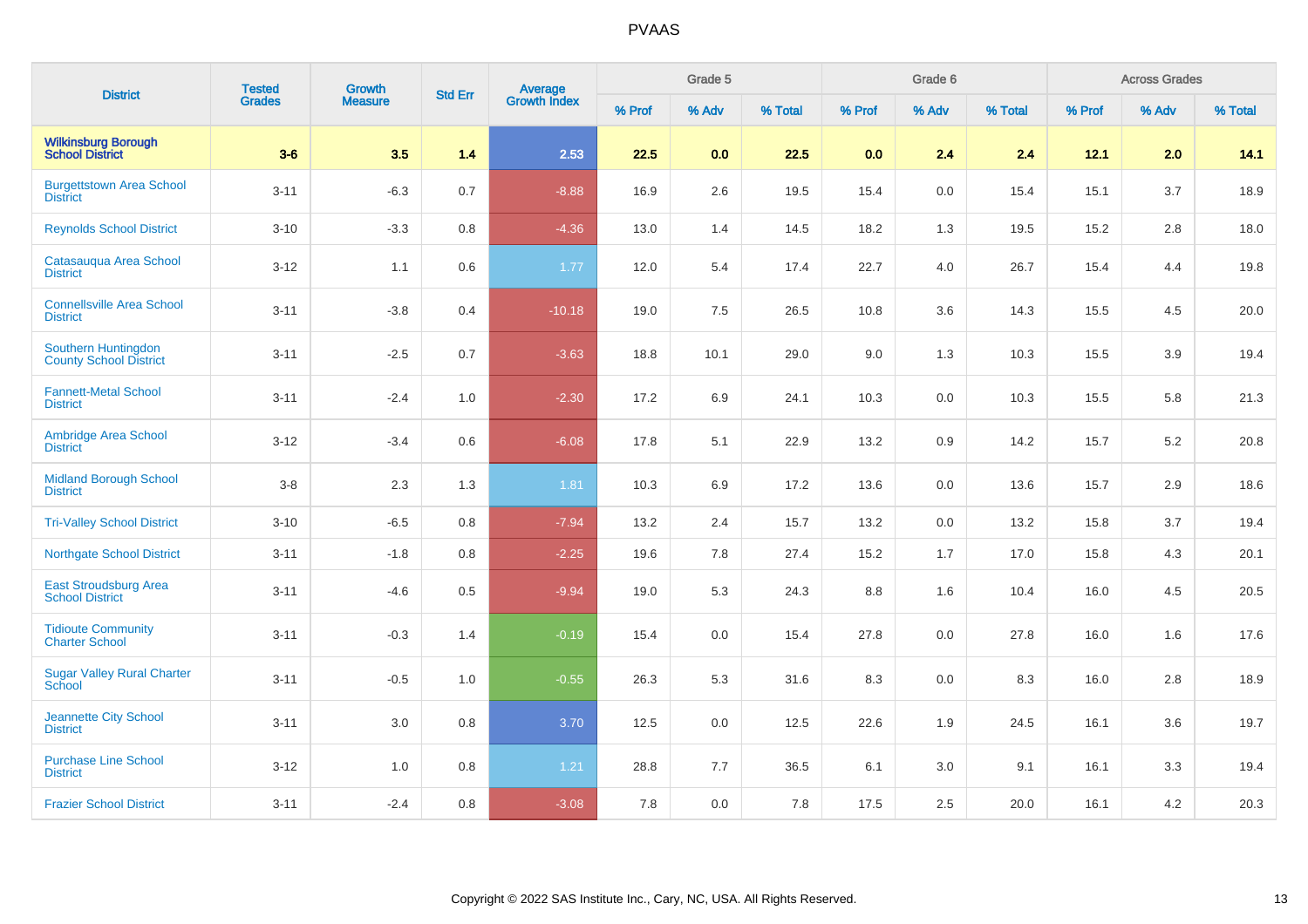|                                                         | <b>Tested</b> | <b>Growth</b>  |                |                                |        | Grade 5 |         |        | Grade 6 |         |        | <b>Across Grades</b> |         |
|---------------------------------------------------------|---------------|----------------|----------------|--------------------------------|--------|---------|---------|--------|---------|---------|--------|----------------------|---------|
| <b>District</b>                                         | <b>Grades</b> | <b>Measure</b> | <b>Std Err</b> | <b>Average</b><br>Growth Index | % Prof | % Adv   | % Total | % Prof | % Adv   | % Total | % Prof | % Adv                | % Total |
| <b>Wilkinsburg Borough<br/>School District</b>          | $3-6$         | 3.5            | 1.4            | 2.53                           | 22.5   | 0.0     | 22.5    | 0.0    | 2.4     | 2.4     | 12.1   | 2.0                  | 14.1    |
| <b>Bristol Borough School</b><br><b>District</b>        | $3 - 12$      | $-2.4$         | 0.7            | $-3.56$                        | 21.3   | 2.7     | 24.0    | 17.8   | 7.8     | 25.6    | 16.2   | 4.2                  | 20.3    |
| <b>Tussey Mountain School</b><br><b>District</b>        | $3-12$        | $0.2\,$        | 0.7            | 0.24                           | 20.7   | 1.7     | 22.4    | 12.4   | 0.0     | 12.4    | 16.3   | 5.5                  | 21.8    |
| <b>Interboro School District</b>                        | $3 - 12$      | $-3.0$         | 0.4            | $-7.05$                        | 13.5   | 2.2     | 15.8    | 11.8   | 2.4     | 14.2    | 16.4   | 3.1                  | 19.6    |
| <b>Wyalusing Area School</b><br><b>District</b>         | $3 - 12$      | 1.6            | 0.6            | 2.51                           | 12.0   | 4.8     | 16.9    | 17.8   | 4.0     | 21.8    | 16.5   | 5.1                  | 21.5    |
| <b>Port Allegany School</b><br><b>District</b>          | $3 - 11$      | 1.7            | 0.7            | 2.30                           | 20.0   | 5.7     | 25.7    | 7.4    | 1.5     | 8.8     | 16.8   | 5.7                  | 22.5    |
| <b>Pequea Valley School</b><br><b>District</b>          | $3 - 11$      | 2.4            | 0.6            | 4.09                           | 15.6   | 6.4     | 22.0    | 14.0   | 2.2     | 16.1    | 16.9   | 3.8                  | 20.7    |
| South Allegheny School<br><b>District</b>               | $3 - 11$      | $-5.4$         | 0.9            | $-5.93$                        | 25.9   | 1.7     | 27.6    | 2.0    | 2.0     | 4.1     | 16.9   | 2.7                  | 19.6    |
| <b>Chambersburg Area School</b><br><b>District</b>      | $3 - 11$      | $-1.4$         | 0.3            | $-5.59$                        | 20.2   | 6.3     | 26.5    | 14.1   | 3.8     | 17.9    | 16.9   | 5.3                  | 22.3    |
| <b>Juniata County School</b><br><b>District</b>         | $3 - 12$      | $-0.1$         | 0.5            | $-0.28$                        | 19.4   | 5.3     | 24.7    | 11.1   | 3.7     | 14.8    | 16.9   | 4.3                  | 21.2    |
| Penn Hills Charter School<br>of Entrepreneurship        | $3-8$         | $-0.2$         | 0.9            | $-0.20$                        | 11.6   | 2.3     | 14.0    | 13.5   | 10.8    | 24.3    | 17.0   | 3.8                  | 20.8    |
| 21st Century Cyber Charter<br>School                    | $6 - 12$      | $-3.4$         | 0.7            | $-5.20$                        |        |         |         | 19.1   | 9.1     | 28.2    | 17.0   | 5.8                  | 22.8    |
| <b>Eastern Lebanon County</b><br><b>School District</b> | $3 - 11$      | $-3.3$         | 0.5            | $-6.92$                        | 19.8   | 7.9     | 27.7    | 9.1    | 0.6     | 9.7     | 17.0   | 5.0                  | 22.0    |
| Jefferson-Morgan School<br><b>District</b>              | $3 - 10$      | $-0.4$         | 0.8            | $-0.51$                        | 7.1    | 1.4     | 8.6     | 23.6   | 0.0     | 23.6    | 17.1   | 4.8                  | 21.9    |
| <b>Laurel Highlands School</b><br><b>District</b>       | $3 - 11$      | $-4.3$         | 0.5            | $-8.68$                        | 13.3   | 5.7     | 19.0    | 9.7    | 7.1     | 16.8    | 17.1   | 7.0                  | 24.1    |
| <b>New Foundations Charter</b><br><b>School</b>         | $3 - 11$      | $-1.5$         | 0.7            | $-2.10$                        | 18.5   | 5.6     | 24.1    | 6.4    | 0.0     | 6.4     | 17.1   | 2.9                  | 20.0    |
| <b>Fell Charter School</b>                              | $3-8$         | 1.1            | 2.2            | 0.51                           | 25.0   | 0.0     | 25.0    | 6.7    | 0.0     | 6.7     | 17.1   | 4.0                  | 21.0    |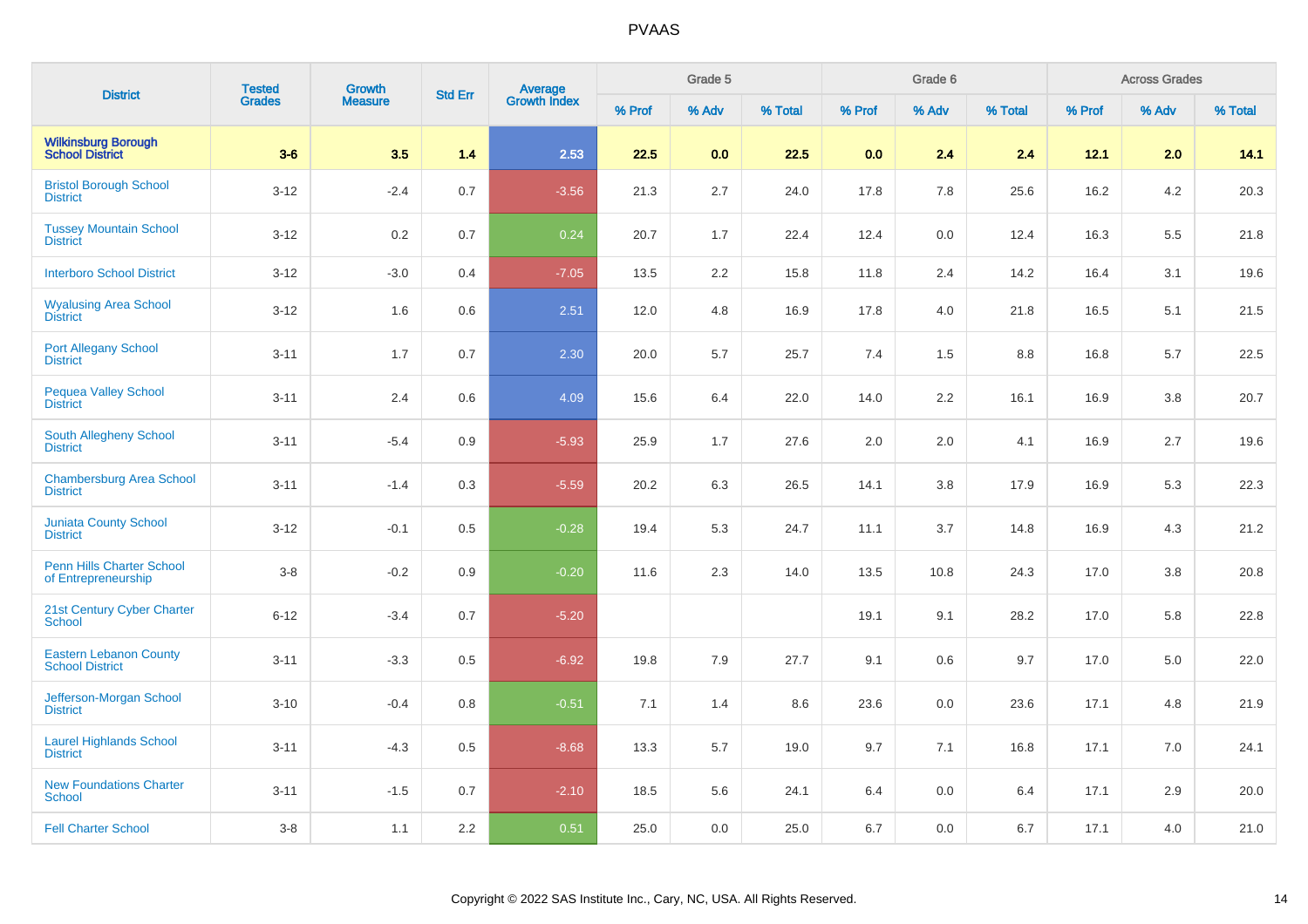| <b>District</b>                                                | <b>Tested</b> | <b>Growth</b>  | <b>Std Err</b> | Average<br>Growth Index |        | Grade 5 |         |        | Grade 6 |         |        | <b>Across Grades</b> |         |
|----------------------------------------------------------------|---------------|----------------|----------------|-------------------------|--------|---------|---------|--------|---------|---------|--------|----------------------|---------|
|                                                                | <b>Grades</b> | <b>Measure</b> |                |                         | % Prof | % Adv   | % Total | % Prof | % Adv   | % Total | % Prof | % Adv                | % Total |
| <b>Wilkinsburg Borough</b><br><b>School District</b>           | $3-6$         | 3.5            | 1.4            | 2.53                    | 22.5   | 0.0     | 22.5    | 0.0    | 2.4     | 2.4     | 12.1   | 2.0                  | 14.1    |
| <b>Ligonier Valley School</b><br><b>District</b>               | $3 - 11$      | $-3.6$         | 0.7            | $-5.49$                 | 14.6   | 3.7     | 18.3    | 16.5   | 0.0     | 16.5    | 17.2   | 2.9                  | 20.0    |
| <b>Halifax Area School District</b>                            | $3 - 11$      | 0.1            | 0.7            | 0.13                    | 26.8   | 14.1    | 40.8    | 18.5   | 3.7     | 22.2    | 17.3   | 7.4                  | 24.8    |
| Shippensburg Area School<br><b>District</b>                    | $3 - 11$      | $-3.6$         | 0.4            | $-8.90$                 | 18.3   | 13.7    | 32.0    | 12.9   | 4.2     | 17.0    | 17.3   | 7.6                  | 24.9    |
| <b>Wilson Area School District</b>                             | $3 - 11$      | $-11.7$        | 0.5            | $-22.42$                | 17.1   | 5.9     | 23.0    | 16.4   | 5.7     | 22.1    | 17.4   | 6.4                  | 23.7    |
| <b>Lehigh Valley Academy</b><br><b>Regional Charter School</b> | $3 - 11$      | $-3.0$         | 0.5            | $-5.67$                 | 22.5   | 7.5     | 30.0    | 16.4   | 3.1     | 19.5    | 17.4   | 4.4                  | 21.8    |
| <b>Albert Gallatin Area School</b><br><b>District</b>          | $3 - 11$      | $-1.4$         | 0.5            | $-3.01$                 | 19.0   | 10.2    | 29.3    | 18.6   | 1.6     | 20.2    | 17.4   | 4.9                  | 22.3    |
| <b>Mid Valley School District</b>                              | $3 - 10$      | 1.5            | 0.6            | 2.76                    | 22.9   | 10.4    | 33.3    | 15.0   | 2.4     | 17.3    | 17.5   | 4.6                  | 22.0    |
| <b>Ellwood City Area School</b><br><b>District</b>             | $3 - 11$      | $-1.7$         | 0.6            | $-3.02$                 | 20.6   | 7.8     | 28.4    | 19.0   | 2.6     | 21.6    | 17.5   | 4.7                  | 22.2    |
| Schuylkill Haven Area<br><b>School District</b>                | $3 - 11$      | $-3.0$         | 0.7            | $-4.43$                 | 11.9   | 1.2     | 13.1    | 4.9    | 1.2     | 6.2     | 17.6   | 5.5                  | 23.1    |
| <b>Mcguffey School District</b>                                | $3 - 11$      | $-2.0$         | 0.6            | $-3.48$                 | 25.9   | 2.8     | 28.7    | 13.7   | 2.0     | 15.7    | 17.6   | 5.0                  | 22.6    |
| <b>Tuscarora School District</b>                               | $3 - 11$      | $-2.4$         | 0.5            | $-5.11$                 | 16.5   | 7.4     | 23.9    | 11.3   | 2.7     | 14.0    | 17.7   | 6.0                  | 23.6    |
| <b>Mifflin County School</b><br><b>District</b>                | $3 - 11$      | 1.8            | 0.3            | 5.33                    | 26.6   | 10.4    | 37.0    | 13.8   | 4.6     | 18.4    | 17.7   | 5.5                  | 23.2    |
| <b>Warren County School</b><br><b>District</b>                 | $3 - 11$      | 2.7            | 0.4            | 7.14                    | 21.0   | 7.4     | 28.4    | 15.7   | 3.7     | 19.3    | 17.7   | 4.3                  | 22.0    |
| <b>Southmoreland School</b><br><b>District</b>                 | $3 - 11$      | $-3.6$         | 0.6            | $-6.11$                 | 12.6   | 4.2     | 16.8    | 15.6   | 3.7     | 19.3    | 17.8   | 4.1                  | 21.9    |
| <b>Line Mountain School</b><br><b>District</b>                 | $3 - 11$      | $-0.5$         | 0.7            | $-0.63$                 | 19.7   | 12.1    | 31.8    | 15.3   | 2.8     | 18.1    | 17.8   | 7.7                  | 25.5    |
| <b>Freedom Area School</b><br><b>District</b>                  | $3 - 11$      | $-0.8$         | 0.7            | $-1.20$                 | 13.6   | 3.7     | 17.3    | 21.4   | 2.4     | 23.8    | 17.8   | 3.7                  | 21.6    |
| Northern Cambria School<br><b>District</b>                     | $3 - 11$      | $-0.4$         | 0.8            | $-0.51$                 | 16.4   | 3.6     | 20.0    | 3.8    | 0.0     | 3.8     | 17.9   | 3.6                  | 21.4    |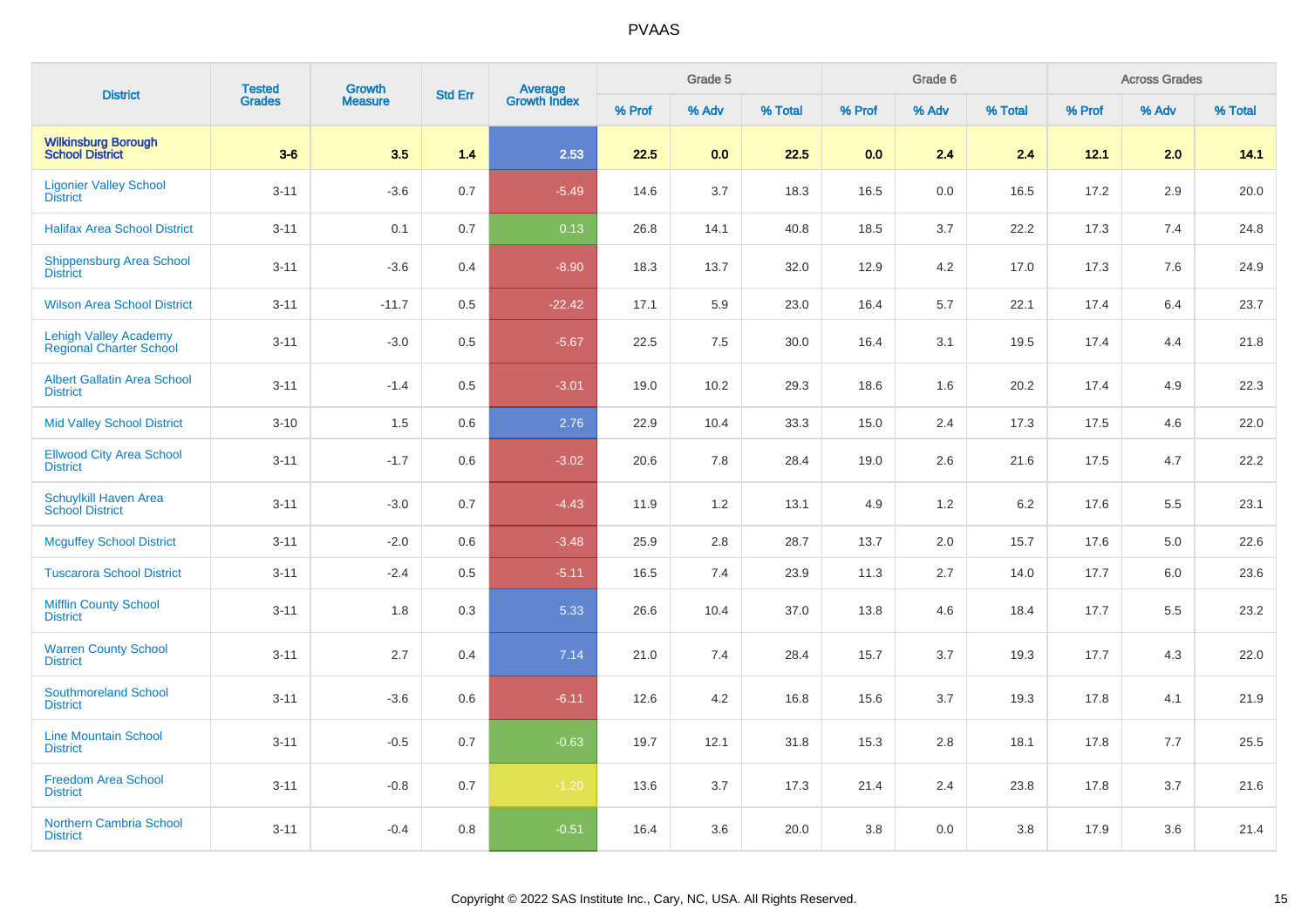| <b>District</b>                                      | <b>Tested</b> | <b>Growth</b>  | <b>Std Err</b> |                                |        | Grade 5 |         |        | Grade 6 |         |        | <b>Across Grades</b> |         |
|------------------------------------------------------|---------------|----------------|----------------|--------------------------------|--------|---------|---------|--------|---------|---------|--------|----------------------|---------|
|                                                      | <b>Grades</b> | <b>Measure</b> |                | <b>Average</b><br>Growth Index | % Prof | % Adv   | % Total | % Prof | % Adv   | % Total | % Prof | % Adv                | % Total |
| <b>Wilkinsburg Borough<br/>School District</b>       | $3-6$         | 3.5            | 1.4            | 2.53                           | 22.5   | 0.0     | 22.5    | 0.0    | 2.4     | 2.4     | 12.1   | 2.0                  | 14.1    |
| <b>Conrad Weiser Area School</b><br><b>District</b>  | $3 - 11$      | $-1.9$         | 0.5            | $-4.09$                        | 15.3   | 1.8     | 17.2    | 18.5   | 2.6     | 21.2    | 17.9   | 5.0                  | 23.0    |
| <b>Pottsville Area School</b><br><b>District</b>     | $3 - 12$      | $-0.7$         | 0.5            | $-1.35$                        | 21.4   | 12.2    | 33.6    | 17.6   | 4.7     | 22.3    | 18.0   | 6.0                  | 23.9    |
| <b>Allegheny Valley School</b><br><b>District</b>    | $3 - 11$      | $-1.2$         | 0.8            | $-1.50$                        | 26.3   | 12.3    | 38.6    | 11.1   | 5.6     | 16.7    | 18.0   | 6.9                  | 24.9    |
| Southern Tioga School<br><b>District</b>             | $3 - 11$      | 0.3            | 0.6            | 0.47                           | 23.7   | 1.0     | 24.7    | 17.9   | 1.9     | 19.8    | 18.0   | 4.1                  | 22.1    |
| <b>Bethlehem Area School</b><br><b>District</b>      | $3 - 11$      | 0.4            | 0.4            | 1.18                           | 16.6   | 11.7    | 28.3    | 13.0   | 2.9     | 15.9    | 18.1   | 8.8                  | 26.8    |
| <b>Tunkhannock Area School</b><br><b>District</b>    | $3 - 11$      | 1.2            | 0.5            | 2.30                           | 19.8   | 8.8     | 28.7    | 22.7   | 2.3     | 25.0    | 18.1   | 5.2                  | 23.3    |
| <b>Valley View School District</b>                   | $3 - 11$      | $-2.3$         | 0.8            | $-3.04$                        | 26.2   | 0.9     | 27.1    | 5.8    | 1.2     | 6.9     | 18.2   | 2.7                  | 20.9    |
| <b>Steel Valley School District</b>                  | $3 - 11$      | $-2.8$         | 0.7            | $-3.99$                        | 12.0   | 2.4     | 14.5    | 11.3   | 6.4     | 17.7    | 18.3   | 7.3                  | 25.6    |
| <b>East Pennsboro Area</b><br><b>School District</b> | $3 - 11$      | $-2.6$         | 0.5            | $-5.54$                        | 24.8   | 3.0     | 27.8    | 9.9    | 3.7     | 13.7    | 18.3   | 6.2                  | 24.5    |
| <b>Mount Pleasant Area</b><br><b>School District</b> | $3 - 11$      | $-5.7$         | 0.5            | $-10.59$                       | 18.0   | 1.6     | 19.7    | 12.8   | 2.4     | 15.2    | 18.3   | 4.3                  | 22.6    |
| Jamestown Area School<br><b>District</b>             | $3 - 11$      | 0.7            | 1.2            | 0.63                           | 18.4   | 10.5    | 29.0    | 16.7   | 0.0     | 16.7    | 18.3   | 6.1                  | 24.4    |
| Pocono Mountain School<br><b>District</b>            | $3 - 12$      | $-3.0$         | 0.6            | $-5.22$                        | 23.9   | 8.1     | 32.0    | 12.4   | 4.3     | 16.7    | 18.3   | 6.6                  | 24.9    |
| <b>Cambria Heights School</b><br><b>District</b>     | $3 - 10$      | $-2.3$         | 0.6            | $-3.86$                        | 23.3   | 4.4     | 27.8    | 16.8   | 0.0     | 16.8    | 18.3   | 2.8                  | 21.2    |
| <b>Crawford Central School</b><br><b>District</b>    | $3 - 11$      | 1.9            | 0.4            | 4.77                           | 24.2   | 7.9     | 32.1    | 15.7   | 3.8     | 19.6    | 18.4   | 5.5                  | 23.8    |
| Pennsylvania Virtual<br><b>Charter School</b>        | $3 - 11$      | 3.5            | 0.6            | 5.47                           | 20.8   | 3.8     | 24.5    | 17.6   | 3.3     | 20.9    | 18.4   | 5.2                  | 23.5    |
| <b>Salisbury Township School</b><br><b>District</b>  | $3 - 11$      | $-2.3$         | 0.6            | $-3.53$                        | 14.9   | 8.5     | 23.4    | 14.3   | 2.2     | 16.5    | 18.4   | 6.3                  | 24.7    |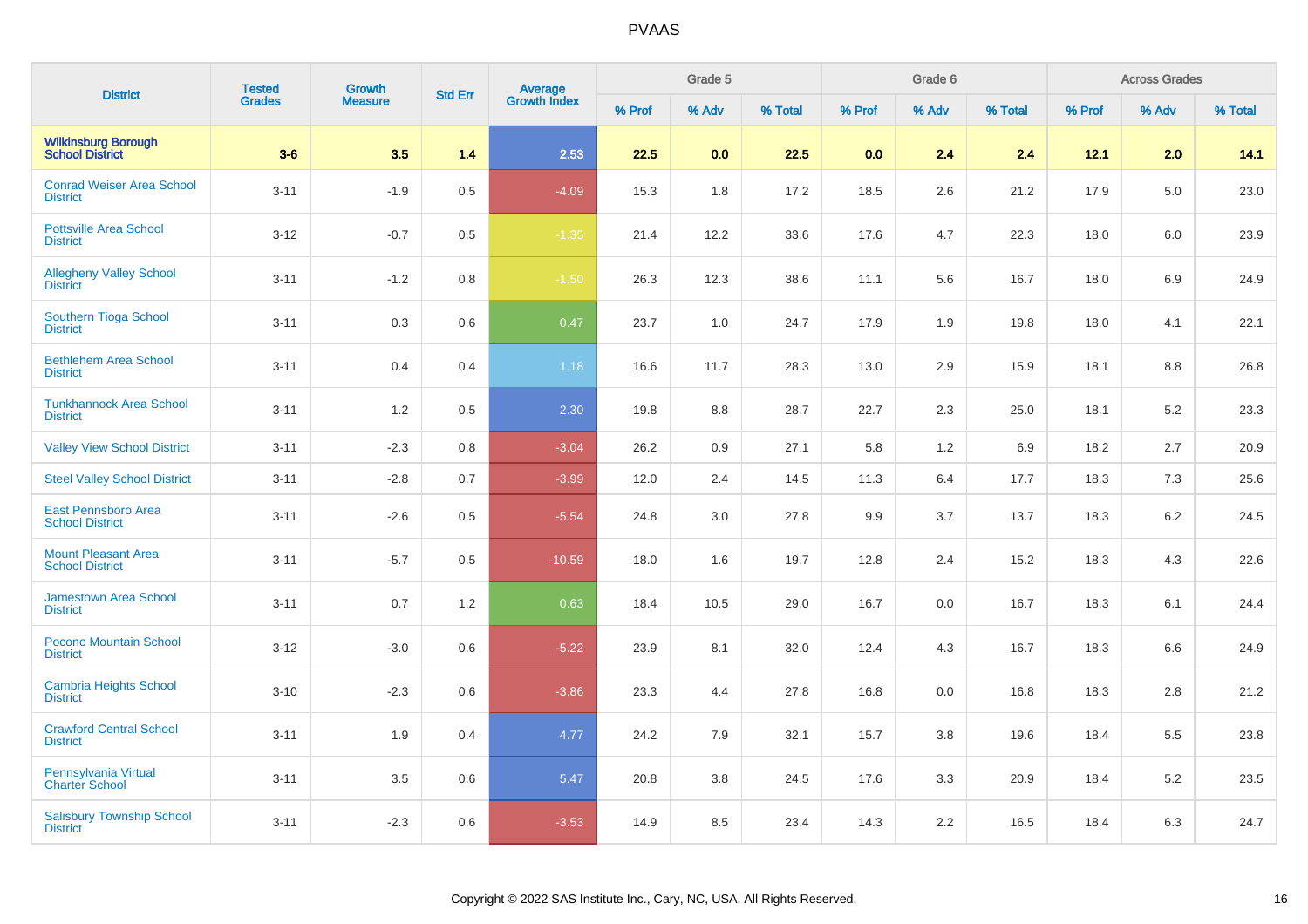| <b>District</b>                                       | <b>Tested</b> | <b>Growth</b><br><b>Measure</b> | <b>Std Err</b> | Average<br>Growth Index |        | Grade 5 |         |        | Grade 6 |         |        | <b>Across Grades</b> |         |
|-------------------------------------------------------|---------------|---------------------------------|----------------|-------------------------|--------|---------|---------|--------|---------|---------|--------|----------------------|---------|
|                                                       | Grades        |                                 |                |                         | % Prof | % Adv   | % Total | % Prof | % Adv   | % Total | % Prof | % Adv                | % Total |
| <b>Wilkinsburg Borough<br/>School District</b>        | $3-6$         | 3.5                             | 1.4            | 2.53                    | 22.5   | 0.0     | 22.5    | 0.0    | 2.4     | 2.4     | 12.1   | 2.0                  | 14.1    |
| <b>York Academy Regional</b><br><b>Charter School</b> | $3 - 11$      | $-4.4$                          | 0.8            | $-5.58$                 | 10.0   | 11.7    | 21.7    | 13.6   | 6.8     | 20.3    | 18.4   | 9.5                  | 27.9    |
| <b>Middletown Area School</b><br><b>District</b>      | $3 - 11$      | $-1.6$                          | 0.5            | $-2.91$                 | 19.5   | 5.0     | 24.5    | 6.1    | 0.8     | 6.9     | 18.4   | 7.5                  | 25.9    |
| <b>Easton Area School District</b>                    | $3 - 12$      | $-1.1$                          | 0.3            | $-3.25$                 | 22.4   | 5.9     | 28.3    | 14.6   | 3.3     | 17.9    | 18.5   | 8.4                  | 26.9    |
| <b>Whitehall-Coplay School</b><br><b>District</b>     | $3 - 11$      | $-3.3$                          | 0.4            | $-8.97$                 | 23.4   | 6.6     | 30.0    | 12.7   | 1.9     | 14.7    | 18.5   | 4.9                  | 23.5    |
| <b>Union School District</b>                          | $3 - 12$      | 3.8                             | 1.0            | 3.85                    | 18.2   | 0.0     | 18.2    | 22.0   | 14.6    | 36.6    | 18.6   | 7.7                  | 26.3    |
| Northern Lehigh School<br><b>District</b>             | $3 - 12$      | $-2.6$                          | 0.7            | $-4.01$                 | 22.7   | $6.2\,$ | 28.9    | 13.8   | 0.0     | 13.8    | 18.6   | 3.9                  | 22.5    |
| <b>Renaissance Academy</b><br><b>Charter School</b>   | $3 - 11$      | $-5.7$                          | 0.7            | $-8.29$                 | 16.7   | 11.1    | 27.8    | 19.2   | 4.1     | 23.3    | 18.7   | 5.7                  | 24.4    |
| <b>West Branch Area School</b><br><b>District</b>     | $3 - 11$      | 0.5                             | 0.8            | 0.61                    | 16.1   | 3.2     | 19.4    | 7.8    | 4.7     | 12.5    | 18.7   | 7.8                  | 26.5    |
| <b>Northern Potter School</b><br><b>District</b>      | $3-12$        | 2.0                             | 1.1            | 1.81                    | 26.7   | 3.3     | 30.0    | 9.3    | 2.3     | 11.6    | 18.7   | 7.4                  | 26.1    |
| <b>Juniata Valley School</b><br><b>District</b>       | $3 - 11$      | 2.4                             | 0.9            | 2.82                    | 23.3   | 4.6     | 27.9    | 5.4    | 3.6     | 8.9     | 18.7   | 5.0                  | 23.8    |
| <b>Dunmore School District</b>                        | $3 - 11$      | $-0.4$                          | 0.7            | $-0.67$                 | 26.4   | 9.7     | 36.1    | 20.9   | 2.2     | 23.1    | 18.9   | 6.1                  | 25.0    |
| <b>Penn Cambria School</b><br><b>District</b>         | $3 - 11$      | $-1.7$                          | 0.6            | $-2.92$                 | 23.8   | 1.8     | 25.7    | 20.6   | 2.0     | 22.6    | 18.9   | 3.5                  | 22.5    |
| Southern Fulton School<br><b>District</b>             | $3 - 11$      | $-2.2$                          | 0.9            | $-2.62$                 | 21.3   | 6.4     | 27.7    | 15.2   | 10.2    | 25.4    | 18.9   | 4.4                  | 23.3    |
| <b>Franklin Area School</b><br><b>District</b>        | $3 - 11$      | 0.9                             | 0.5            | 1.73                    | 22.0   | 7.1     | 29.1    | 25.8   | 3.1     | 28.9    | 19.0   | 4.3                  | 23.2    |
| <b>Bermudian Springs School</b><br><b>District</b>    | $3 - 11$      | 0.4                             | 0.6            | 0.78                    | 22.1   | 12.4    | 34.5    | 17.5   | 3.9     | 21.4    | 19.0   | 9.1                  | 28.1    |
| <b>Penns Manor Area School</b><br><b>District</b>     | $3 - 12$      | 1.5                             | 0.8            | 1.88                    | 12.7   | 4.8     | 17.5    | 14.6   | 0.0     | 14.6    | 19.0   | 3.6                  | 22.6    |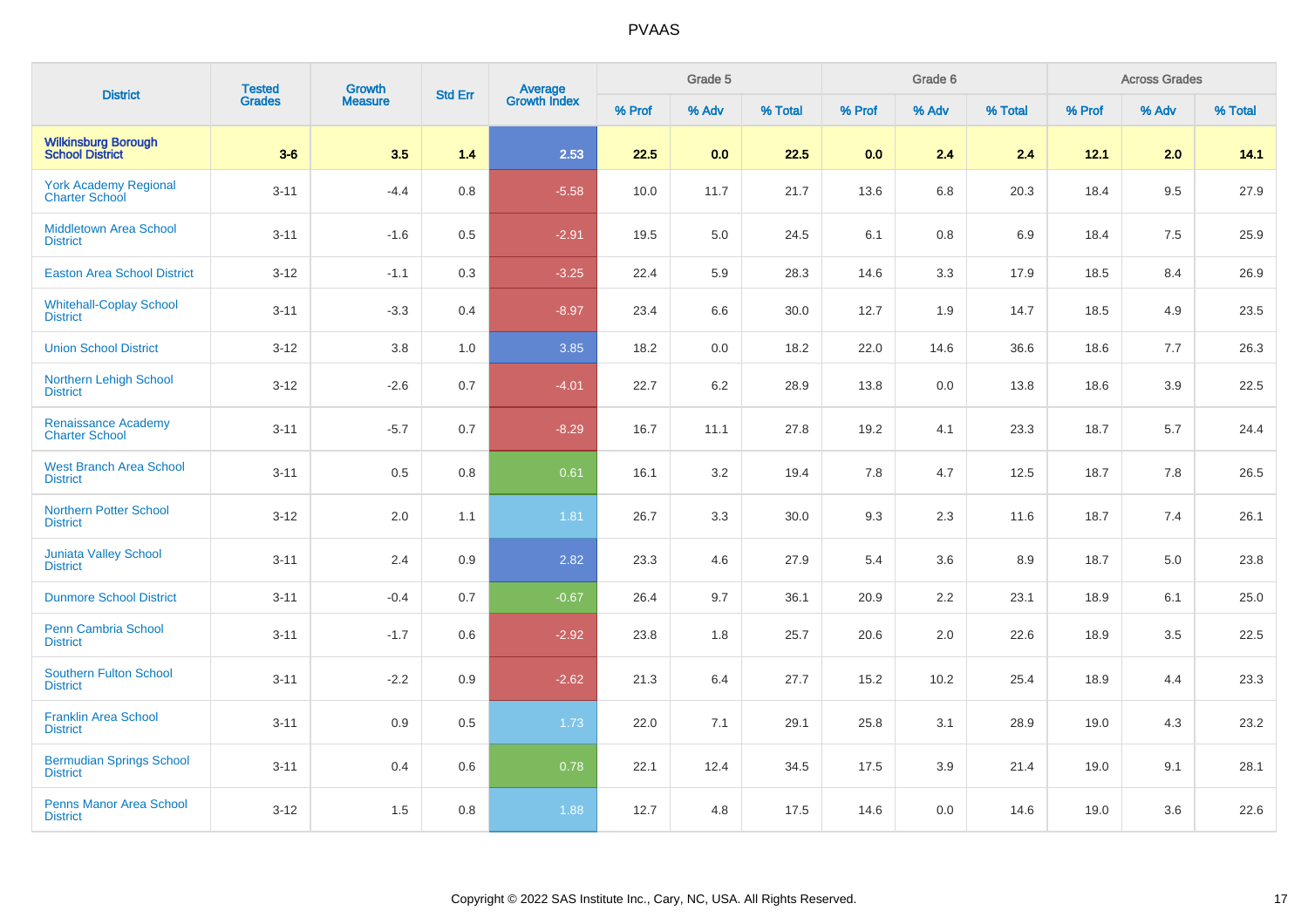| <b>District</b>                                      | <b>Tested</b> | Growth         |                |                                |        | Grade 5 |         |        | Grade 6 |         |        | <b>Across Grades</b> |         |
|------------------------------------------------------|---------------|----------------|----------------|--------------------------------|--------|---------|---------|--------|---------|---------|--------|----------------------|---------|
|                                                      | <b>Grades</b> | <b>Measure</b> | <b>Std Err</b> | <b>Average</b><br>Growth Index | % Prof | % Adv   | % Total | % Prof | % Adv   | % Total | % Prof | % Adv                | % Total |
| <b>Wilkinsburg Borough</b><br><b>School District</b> | $3-6$         | 3.5            | 1.4            | 2.53                           | 22.5   | 0.0     | 22.5    | 0.0    | 2.4     | 2.4     | 12.1   | 2.0                  | 14.1    |
| <b>Yough School District</b>                         | $3 - 10$      | $-4.9$         | 0.6            | $-8.83$                        | 19.1   | 5.3     | 24.4    | 17.8   | 5.2     | 23.0    | 19.1   | 4.3                  | 23.4    |
| <b>Rockwood Area School</b><br><b>District</b>       | $3 - 11$      | $-2.1$         | 0.9            | $-2.35$                        | 34.2   | 12.2    | 46.3    | 16.7   | 21.4    | 38.1    | 19.1   | 9.4                  | 28.5    |
| Gettysburg Montessori<br><b>Charter School</b>       | $3-6$         | 5.4            | 1.9            | 2.75                           | 19.0   | 19.0    | 38.1    | 11.1   | 0.0     | 11.1    | 19.2   | 9.6                  | 28.7    |
| <b>Pottsgrove School District</b>                    | $3 - 11$      | $-3.5$         | 0.4            | $-7.79$                        | 27.2   | 6.5     | 33.7    | 10.2   | 5.4     | 15.6    | 19.2   | 4.4                  | 23.5    |
| <b>Towanda Area School</b><br><b>District</b>        | $3 - 11$      | 2.2            | 0.6            | 3.88                           | 22.7   | 15.1    | 37.8    | 22.6   | 11.3    | 34.0    | 19.2   | 10.3                 | 29.5    |
| <b>Keystone Central School</b><br><b>District</b>    | $3 - 11$      | 1.5            | 0.4            | 3.96                           | 18.6   | 8.5     | 27.1    | 20.9   | 8.6     | 29.5    | 19.2   | 8.0                  | 27.2    |
| <b>Riverside School District</b>                     | $3 - 11$      | 4.3            | 0.6            | 7.08                           | 18.6   | 7.8     | 26.5    | 13.1   | 7.1     | 20.2    | 19.2   | 7.7                  | 27.0    |
| <b>Central Dauphin School</b><br><b>District</b>     | $3 - 11$      | $-0.5$         | 0.2            | $-2.35$                        | 22.0   | 11.6    | 33.6    | 14.9   | 2.6     | 17.4    | 19.3   | 7.8                  | 27.1    |
| <b>Galeton Area School</b><br><b>District</b>        | $3 - 11$      | 2.7            | 1.3            | 2.05                           | 29.2   | 20.8    | 50.0    | 23.8   | 4.8     | 28.6    | 19.4   | 7.0                  | 26.4    |
| <b>Altoona Area School District</b>                  | $3 - 12$      | $-0.5$         | 0.3            | $-1.84$                        | 24.7   | 8.0     | 32.7    | 17.8   | 5.2     | 23.0    | 19.6   | 6.6                  | 26.2    |
| Susquehanna Community<br><b>School District</b>      | $3 - 11$      | $-2.8$         | 0.9            | $-3.31$                        | 19.6   | 9.8     | 29.4    | 15.5   | 1.7     | 17.2    | 19.6   | 6.3                  | 25.9    |
| <b>Brentwood Borough School</b><br><b>District</b>   | $3 - 11$      | $-2.3$         | 0.7            | $-3.25$                        | 25.6   | 4.6     | 30.2    | 8.5    | 2.4     | 11.0    | 19.6   | 5.3                  | 24.9    |
| <b>West Greene School</b><br><b>District</b>         | $3 - 11$      | $-1.6$         | 0.9            | $-1.63$                        | 20.5   | 7.7     | 28.2    | 7.7    | 7.7     | 15.4    | 19.6   | 10.7                 | 30.2    |
| <b>Ridley School District</b>                        | $3-12$        | $-1.6$         | 0.3            | $-4.52$                        | 24.4   | 10.9    | 35.3    | 16.6   | 2.2     | 18.8    | 19.6   | 9.1                  | 28.7    |
| <b>Huntingdon Area School</b><br><b>District</b>     | $3 - 11$      | 9.5            | 0.5            | 17.36                          | 23.7   | 13.2    | 36.8    | 17.8   | 10.2    | 28.0    | 19.7   | 9.1                  | 28.8    |
| <b>Independence Charter</b><br><b>School</b>         | $3-8$         | 1.4            | 0.7            | 2.08                           | 13.7   | 4.1     | 17.8    | 26.8   | 4.9     | 31.7    | 19.7   | 7.2                  | 26.9    |
| <b>Everett Area School District</b>                  | $3 - 11$      | $-1.4$         | 0.7            | $-2.14$                        | 27.6   | 6.9     | 34.5    | 19.8   | 2.3     | 22.1    | 19.7   | 5.5                  | 25.2    |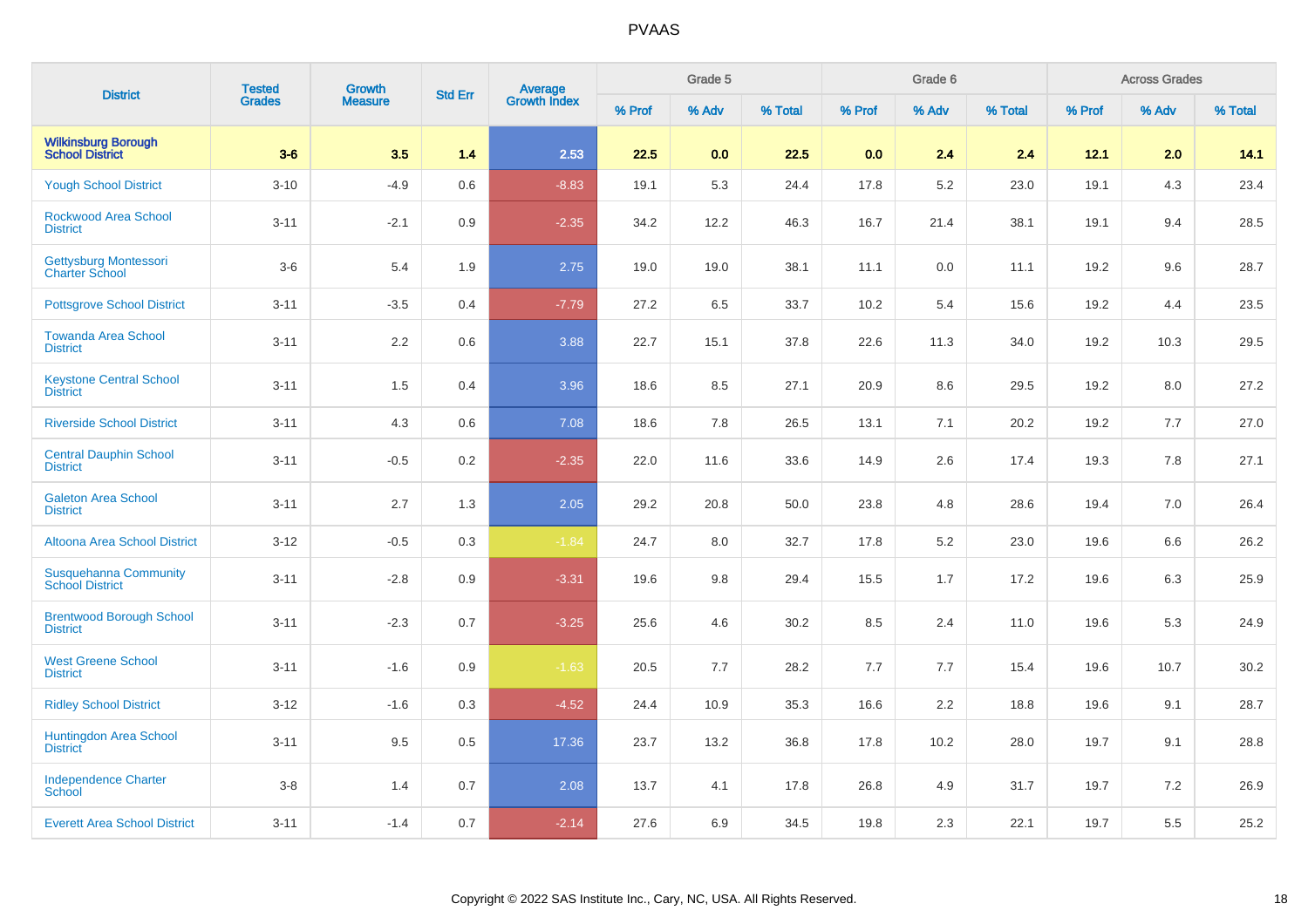| <b>District</b>                                         | <b>Tested</b> | Growth         | <b>Std Err</b> |                                |        | Grade 5 |         |        | Grade 6 |         |        | <b>Across Grades</b> |         |
|---------------------------------------------------------|---------------|----------------|----------------|--------------------------------|--------|---------|---------|--------|---------|---------|--------|----------------------|---------|
|                                                         | <b>Grades</b> | <b>Measure</b> |                | <b>Average</b><br>Growth Index | % Prof | % Adv   | % Total | % Prof | % Adv   | % Total | % Prof | % Adv                | % Total |
| <b>Wilkinsburg Borough<br/>School District</b>          | $3-6$         | 3.5            | 1.4            | 2.53                           | 22.5   | 0.0     | 22.5    | 0.0    | 2.4     | 2.4     | 12.1   | 2.0                  | 14.1    |
| <b>Donegal School District</b>                          | $3 - 12$      | 3.0            | 0.5            | 6.51                           | 18.1   | 9.9     | 28.0    | 22.5   | 3.2     | 25.7    | 19.7   | 10.6                 | 30.3    |
| <b>West York Area School</b><br><b>District</b>         | $3 - 12$      | 2.3            | 0.4            | 5.18                           | 19.9   | 5.6     | 25.5    | 14.8   | 4.8     | 19.6    | 19.8   | 5.9                  | 25.6    |
| <b>Northern Lebanon School</b><br><b>District</b>       | $3 - 11$      | $-3.8$         | 0.5            | $-7.72$                        | 30.5   | 8.6     | 39.1    | 12.8   | 0.8     | 13.6    | 19.9   | 7.9                  | 27.9    |
| <b>Moshannon Valley School</b><br><b>District</b>       | $3 - 10$      | 2.3            | 0.8            | 2.85                           | 19.6   | 13.0    | 32.6    | 14.8   | 18.5    | 33.3    | 19.9   | 8.5                  | 28.4    |
| <b>Solanco School District</b>                          | $3 - 11$      | 0.3            | 0.4            | 0.81                           | 21.5   | 5.0     | 26.5    | 12.6   | 5.6     | 18.1    | 20.0   | 7.2                  | 27.1    |
| <b>Governor Mifflin School</b><br><b>District</b>       | $3 - 11$      | $-1.6$         | 0.4            | $-3.91$                        | 20.4   | 9.3     | 29.6    | 18.8   | 4.8     | 23.6    | 20.0   | 7.5                  | 27.4    |
| <b>Turkeyfoot Valley Area</b><br><b>School District</b> | $3 - 12$      | $-0.8$         | 1.3            | $-0.61$                        | 18.2   | 0.0     | 18.2    | 14.3   | 0.0     | 14.3    | 20.0   | 2.6                  | 22.6    |
| <b>Spring Cove School District</b>                      | $3 - 11$      | 0.9            | 0.5            | 1.67                           | 18.5   | 8.4     | 26.9    | 15.1   | 4.8     | 19.8    | 20.0   | 7.4                  | 27.4    |
| <b>Conemaugh Valley School</b><br><b>District</b>       | $3 - 12$      | $-2.6$         | 0.8            | $-3.10$                        | 13.7   | 3.9     | 17.6    | 22.0   | 4.0     | 26.0    | 20.1   | 6.4                  | 26.5    |
| Kiski Area School District                              | $3 - 11$      | $-4.9$         | 0.4            | $-11.28$                       | 15.4   | 5.6     | 21.0    | 11.1   | 1.8     | 13.0    | 20.2   | 7.5                  | 27.7    |
| South Williamsport Area<br><b>School District</b>       | $3 - 10$      | $-0.6$         | 0.6            | $-0.85$                        | 20.4   | 1.1     | 21.5    | 25.8   | 4.5     | 30.3    | 20.2   | 2.8                  | 23.0    |
| <b>Stroudsburg Area School</b><br><b>District</b>       | $3 - 11$      | $-0.2$         | 0.4            | $-0.60$                        | 17.5   | 9.2     | 26.8    | 18.8   | 4.9     | 23.8    | 20.2   | 6.4                  | 26.6    |
| <b>Berwick Area School</b><br><b>District</b>           | $3 - 11$      | $-3.7$         | 0.5            | $-7.56$                        | 17.8   | 6.3     | 24.1    | 18.3   | 3.0     | 21.3    | 20.4   | 9.0                  | 29.4    |
| <b>Pleasant Valley School</b><br><b>District</b>        | $3 - 11$      | $-2.3$         | 0.4            | $-5.33$                        | 20.4   | 6.2     | 26.6    | 17.4   | 2.3     | 19.7    | 20.4   | 5.0                  | 25.4    |
| <b>Vida Charter School</b>                              | $3-6$         | 10.1           | 1.8            | 5.60                           | 23.1   | 19.2    | 42.3    | 16.7   | 11.1    | 27.8    | 20.4   | 7.8                  | 28.2    |
| <b>Hanover Public School</b><br><b>District</b>         | $3 - 11$      | $-2.3$         | 0.5            | $-4.31$                        | 24.4   | 4.6     | 29.0    | 19.7   | 2.2     | 21.9    | 20.4   | 9.6                  | 30.0    |
| <b>Highlands School District</b>                        | $3 - 11$      | 0.4            | 0.5            | 0.78                           | 20.4   | 4.6     | 25.0    | 16.6   | 1.4     | 17.9    | 20.4   | 5.9                  | 26.3    |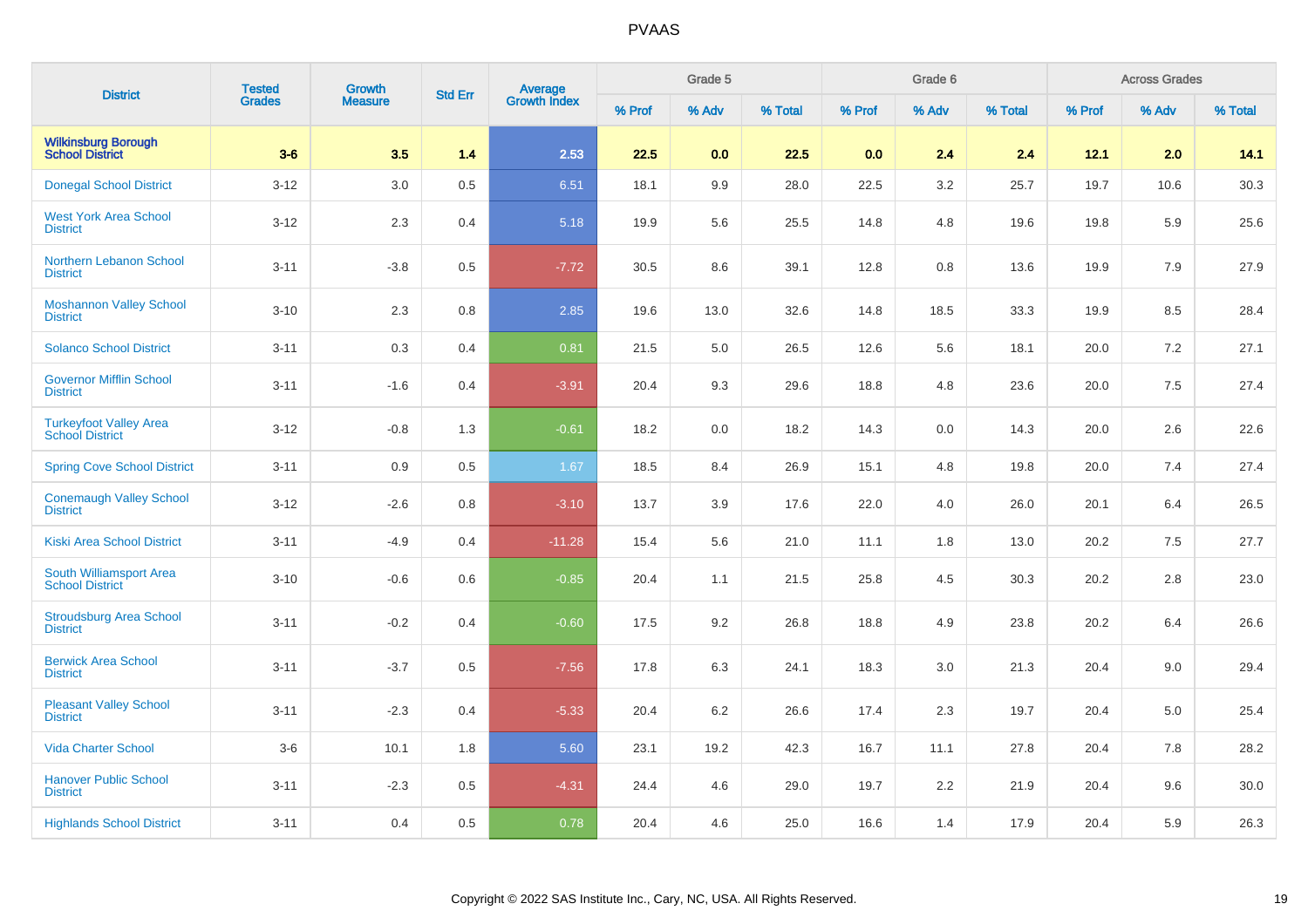| <b>District</b>                                           | <b>Tested</b> | <b>Growth</b>  | <b>Std Err</b> | <b>Average</b><br>Growth Index |        | Grade 5 |         |        | Grade 6 |         |        | <b>Across Grades</b> |         |
|-----------------------------------------------------------|---------------|----------------|----------------|--------------------------------|--------|---------|---------|--------|---------|---------|--------|----------------------|---------|
|                                                           | <b>Grades</b> | <b>Measure</b> |                |                                | % Prof | % Adv   | % Total | % Prof | % Adv   | % Total | % Prof | % Adv                | % Total |
| <b>Wilkinsburg Borough</b><br><b>School District</b>      | $3-6$         | 3.5            | 1.4            | 2.53                           | 22.5   | 0.0     | 22.5    | 0.0    | 2.4     | 2.4     | 12.1   | 2.0                  | 14.1    |
| <b>Tyrone Area School District</b>                        | $3 - 12$      | $-0.7$         | 0.5            | $-1.29$                        | 18.0   | 3.8     | 21.8    | 12.4   | 4.6     | 17.0    | 20.5   | 8.1                  | 28.6    |
| <b>Commodore Perry School</b><br><b>District</b>          | $3 - 11$      | $-5.2$         | 1.1            | $-4.77$                        | 38.7   | 9.7     | 48.4    | 9.7    | 0.0     | 9.7     | 20.6   | 7.2                  | 27.8    |
| <b>Rochester Area School</b><br><b>District</b>           | $3 - 11$      | $-1.6$         | 0.9            | $-1.84$                        | 27.1   | 6.2     | 33.3    | 24.5   | 3.8     | 28.3    | 20.6   | 7.5                  | 28.1    |
| <b>Greensburg Salem School</b><br><b>District</b>         | $3 - 11$      | $-3.8$         | 0.5            | $-8.11$                        | 31.1   | 7.9     | 39.0    | 12.0   | 1.2     | 13.2    | 20.7   | 7.4                  | 28.2    |
| <b>Baden Academy Charter</b><br><b>School</b>             | $3-6$         | 0.1            | 1.1            | 0.05                           | 20.6   | 4.8     | 25.4    | 22.4   | 8.6     | 31.0    | 20.8   | 6.4                  | 27.2    |
| <b>Hamburg Area School</b><br><b>District</b>             | $3 - 11$      | $-0.0$         | 0.5            | $-0.00$                        | 29.1   | 6.4     | 35.5    | 28.4   | 2.4     | 30.7    | 20.9   | 6.6                  | 27.5    |
| <b>Carlynton School District</b>                          | $3 - 11$      | $-1.3$         | 0.7            | $-1.90$                        | 16.3   | 10.9    | 27.2    | 35.7   | 7.1     | 42.9    | 20.9   | 6.7                  | 27.6    |
| <b>Central York School District</b>                       | $3 - 12$      | 7.2            | 0.3            | 21.64                          | 20.2   | 10.7    | 31.0    | 23.6   | 5.8     | 29.4    | 20.9   | 7.4                  | 28.3    |
| <b>Circle Of Seasons Charter</b><br>School                | $3-8$         | 12.3           | $1.2\,$        | 10.35                          | 20.0   | 5.7     | 25.7    | 16.7   | 6.7     | 23.3    | 20.9   | 7.9                  | 28.8    |
| <b>School Lane Charter</b><br><b>School</b>               | $3 - 11$      | $-4.8$         | 0.7            | $-6.68$                        | 26.9   | 7.5     | 34.3    | 11.9   | 1.7     | 13.6    | 21.0   | 6.5                  | 27.5    |
| <b>Eastern Lancaster County</b><br><b>School District</b> | $3 - 12$      | 1.1            | 0.4            | 2.40                           | 23.8   | 8.3     | 32.0    | 14.7   | 3.1     | 17.8    | 21.1   | 6.7                  | 27.8    |
| <b>Shikellamy School District</b>                         | $3 - 10$      | 2.8            | 0.4            | 6.42                           | 24.3   | 11.4    | 35.7    | 18.3   | 8.4     | 26.7    | 21.2   | 9.8                  | 31.0    |
| South Side Area School<br><b>District</b>                 | $3 - 11$      | 1.2            | 0.8            | 1.62                           | 23.3   | 18.3    | 41.7    | 17.7   | 0.0     | 17.7    | 21.2   | 6.3                  | 27.6    |
| Octorara Area School<br><b>District</b>                   | $3 - 11$      | $-2.8$         | 0.6            | $-4.89$                        | 25.9   | 6.5     | 32.4    | 17.5   | 4.2     | 21.7    | 21.2   | 4.1                  | 25.4    |
| <b>Ferndale Area School</b><br><b>District</b>            | $3 - 10$      | $-0.9$         | 0.9            | $-0.96$                        | 27.3   | 0.0     | 27.3    | 19.5   | 7.3     | 26.8    | 21.3   | 7.9                  | 29.1    |
| <b>Green Woods Charter</b><br><b>School</b>               | $3-8$         | $-0.3$         | 0.8            | $-0.38$                        | 16.7   | 3.3     | 20.0    | 27.1   | 11.9    | 39.0    | 21.3   | 8.3                  | 29.6    |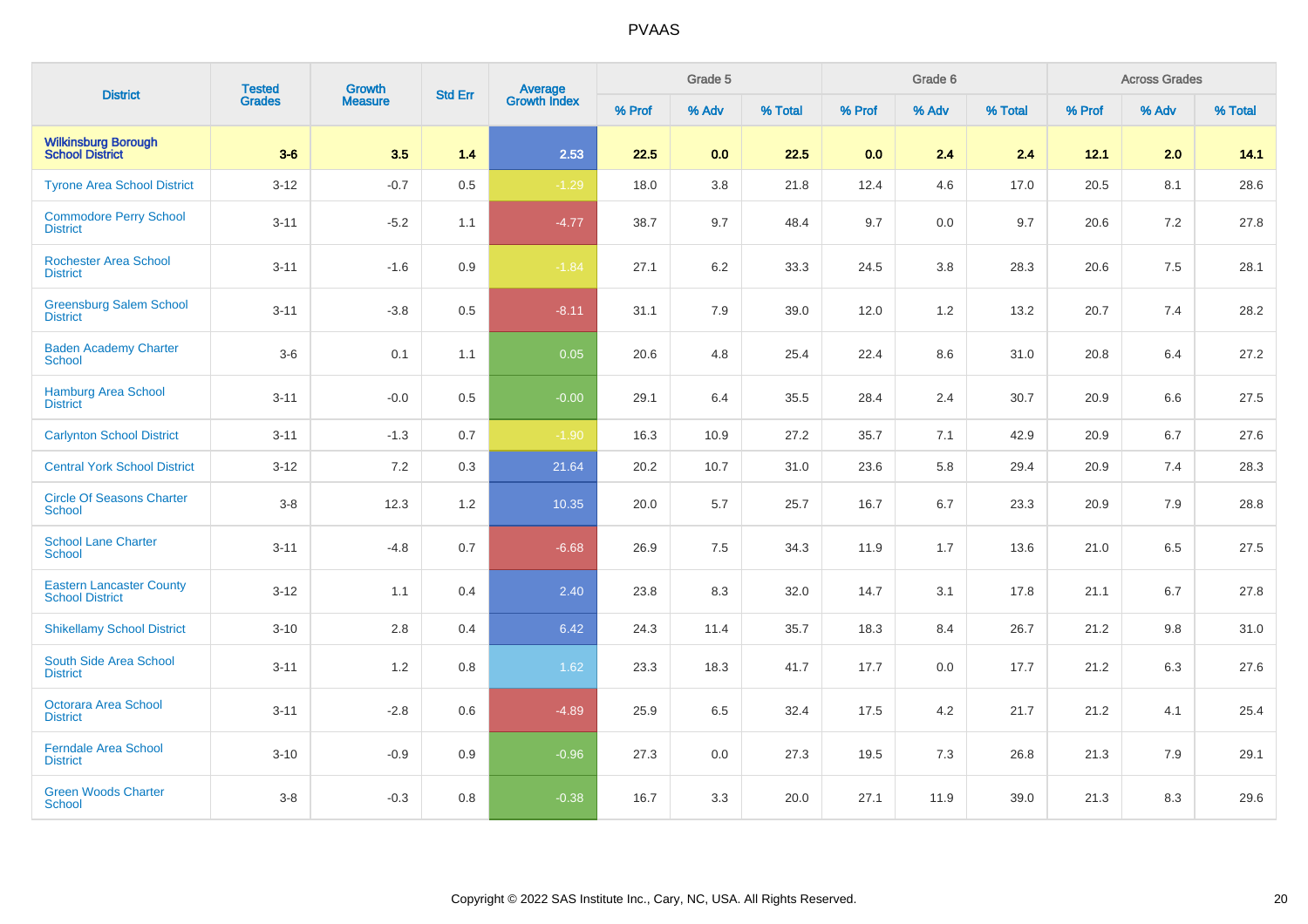| <b>District</b>                                              | <b>Tested</b> | Growth         | <b>Std Err</b> | Average<br>Growth Index |        | Grade 5 |         |        | Grade 6 |         |        | <b>Across Grades</b> |         |
|--------------------------------------------------------------|---------------|----------------|----------------|-------------------------|--------|---------|---------|--------|---------|---------|--------|----------------------|---------|
|                                                              | <b>Grades</b> | <b>Measure</b> |                |                         | % Prof | % Adv   | % Total | % Prof | % Adv   | % Total | % Prof | % Adv                | % Total |
| <b>Wilkinsburg Borough</b><br><b>School District</b>         | $3-6$         | 3.5            | 1.4            | 2.53                    | 22.5   | 0.0     | 22.5    | 0.0    | 2.4     | 2.4     | 12.1   | 2.0                  | 14.1    |
| <b>Reach Cyber Charter</b><br>School                         | $3 - 11$      | $-2.4$         | 0.9            | $-2.71$                 | 19.4   | 9.7     | 29.0    | 9.1    | 0.0     | 9.1     | 21.3   | 4.7                  | 26.0    |
| <b>Schuylkill Valley School</b><br><b>District</b>           | $3 - 11$      | $-1.0$         | 0.5            | $-1.73$                 | 24.8   | 8.5     | 33.3    | 25.6   | 5.8     | 31.4    | 21.3   | 7.6                  | 29.0    |
| <b>Carlisle Area School District</b>                         | $3 - 11$      | 0.5            | 0.4            | 1.21                    | 22.0   | 8.3     | 30.3    | 20.5   | 3.3     | 23.8    | 21.3   | 7.2                  | 28.5    |
| <b>Elk Lake School District</b>                              | $3 - 11$      | 1.9            | 0.7            | 2.92                    | 17.5   | 3.8     | 21.2    | 35.8   | 12.6    | 48.4    | 21.4   | 7.2                  | 28.5    |
| <b>Mountain View School</b><br><b>District</b>               | $3 - 11$      | 5.6            | $0.8\,$        | 6.82                    | 28.3   | 1.7     | 30.0    | 16.3   | 2.0     | 18.4    | 21.4   | 4.2                  | 25.6    |
| <b>Kane Area School District</b>                             | $3 - 10$      | 3.7            | 0.7            | 5.17                    | 21.1   | 19.7    | 40.8    | 14.1   | 3.1     | 17.2    | 21.5   | 9.0                  | 30.4    |
| <b>Bloomsburg Area School</b><br><b>District</b>             | $3 - 10$      | 1.2            | 0.6            | 1.95                    | 25.0   | 13.0    | 38.0    | 16.7   | 3.3     | 20.0    | 21.5   | 8.7                  | 30.2    |
| <b>Gateway School District</b>                               | $3 - 11$      | $-4.4$         | 0.4            | $-10.58$                | 15.3   | 7.4     | 22.7    | 16.5   | 7.1     | 23.6    | 21.5   | 9.7                  | 31.2    |
| <b>West Perry School District</b>                            | $3 - 11$      | 2.7            | 0.5            | 5.67                    | 22.5   | 15.9    | 38.4    | 20.9   | 5.7     | 26.6    | 21.6   | 10.7                 | 32.3    |
| <b>South Western School</b><br><b>District</b>               | $3 - 12$      | 2.8            | 0.4            | 7.84                    | 23.7   | 5.4     | 29.2    | 15.7   | 11.7    | 27.4    | 21.6   | 8.9                  | 30.4    |
| <b>Benton Area School District</b>                           | $3 - 10$      | $-0.9$         | 0.9            | $-0.98$                 | 24.6   | 11.5    | 36.1    | 17.4   | 4.4     | 21.7    | 21.6   | 7.1                  | 28.7    |
| <b>Tulpehocken Area School</b><br><b>District</b>            | $3 - 12$      | $-1.2$         | 0.6            | $-2.02$                 | 29.9   | 18.4    | 48.3    | 15.7   | 11.8    | 27.4    | 21.6   | 11.0                 | 32.6    |
| <b>Union City Area School</b><br><b>District</b>             | $3 - 12$      | 0.2            | 0.7            | 0.30                    | 18.8   | 8.7     | 27.5    | 19.4   | 11.3    | 30.6    | 21.6   | 9.8                  | 31.4    |
| <b>Bellwood-Antis School</b><br><b>District</b>              | $3 - 10$      | 2.2            | 0.6            | 3.36                    | 18.9   | 4.4     | 23.3    | 12.4   | 9.0     | 21.4    | 21.6   | 9.9                  | 31.5    |
| <b>Brookville Area School</b><br><b>District</b>             | $3 - 11$      | 4.3            | 0.6            | 7.27                    | 16.8   | 13.9    | 30.7    | 28.1   | 16.8    | 44.9    | 21.6   | 9.4                  | 31.0    |
| <b>Centennial School District</b>                            | $3 - 10$      | 1.6            | 0.3            | 4.90                    | 23.7   | 5.4     | 29.1    | 18.3   | 3.0     | 21.3    | 21.7   | 6.7                  | 28.4    |
| <b>Young Scholars Of Central</b><br><b>PA Charter School</b> | $3-8$         | 1.7            | 1.2            | 1.43                    | 31.8   | 9.1     | 40.9    | 8.0    | 4.0     | 12.0    | 21.7   | 11.1                 | 32.8    |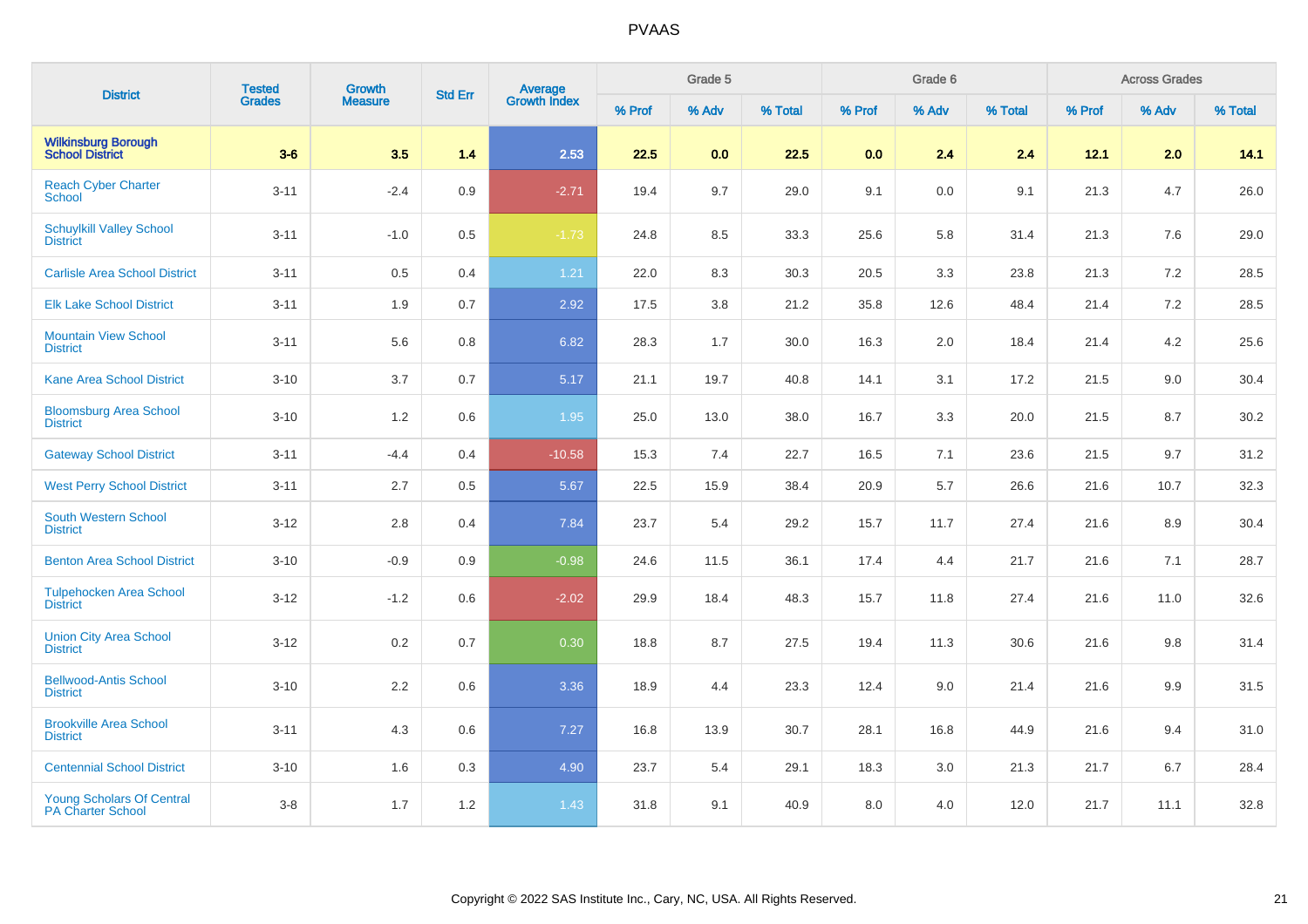| <b>District</b>                                        | <b>Tested</b> | Growth         | <b>Std Err</b> |                                |        | Grade 5 |         |        | Grade 6 |         |        | <b>Across Grades</b> |          |
|--------------------------------------------------------|---------------|----------------|----------------|--------------------------------|--------|---------|---------|--------|---------|---------|--------|----------------------|----------|
|                                                        | <b>Grades</b> | <b>Measure</b> |                | <b>Average</b><br>Growth Index | % Prof | % Adv   | % Total | % Prof | % Adv   | % Total | % Prof | % Adv                | % Total  |
| <b>Wilkinsburg Borough</b><br><b>School District</b>   | $3-6$         | 3.5            | 1.4            | 2.53                           | 22.5   | 0.0     | 22.5    | 0.0    | 2.4     | 2.4     | 12.1   | 2.0                  | 14.1     |
| <b>Redbank Valley School</b><br><b>District</b>        | $3 - 11$      | $-2.5$         | 0.7            | $-3.53$                        | 34.3   | 20.0    | 54.3    | 12.7   | 0.0     | 12.7    | 21.8   | 10.1                 | 31.9     |
| <b>Oxford Area School District</b>                     | $3 - 11$      | $2.0\,$        | 0.4            | 4.59                           | 24.0   | 8.0     | 32.0    | 28.3   | 7.3     | 35.6    | 21.8   | 8.2                  | $30.0\,$ |
| <b>Titusville Area School</b><br><b>District</b>       | $3 - 11$      | $-1.7$         | 0.5            | $-3.31$                        | 28.5   | 13.8    | 42.3    | 18.9   | 4.2     | 23.1    | 21.8   | 10.0                 | 31.8     |
| <b>Fort Cherry School District</b>                     | $3 - 10$      | $-3.8$         | $0.8\,$        | $-4.96$                        | 19.3   | 19.3    | 38.6    | 29.8   | 8.8     | 38.6    | 21.9   | 9.6                  | 31.5     |
| <b>Fleetwood Area School</b><br><b>District</b>        | $3 - 10$      | $-1.9$         | 0.5            | $-3.73$                        | 21.5   | 3.7     | 25.2    | 19.9   | 4.0     | 23.8    | 21.9   | 5.2                  | 27.1     |
| <b>Sullivan County School</b><br><b>District</b>       | $3 - 10$      | $-2.9$         | 1.0            | $-2.91$                        | 21.4   | 0.0     | 21.4    | 30.0   | 4.0     | 34.0    | 22.0   | 4.1                  | 26.0     |
| <b>Coudersport Area School</b><br><b>District</b>      | $3 - 11$      | 1.4            | 0.9            | 1.69                           | 35.7   | 3.6     | 39.3    | 16.7   | 4.8     | 21.4    | 22.0   | 5.7                  | 27.7     |
| <b>Penncrest School District</b>                       | $3 - 11$      | 1.8            | 0.4            | 3.94                           | 19.7   | 6.2     | 25.8    | 21.6   | 1.8     | 23.4    | 22.0   | 5.3                  | 27.3     |
| <b>Williamsport Area School</b><br><b>District</b>     | $3 - 11$      | 2.8            | 0.3            | 8.35                           | 24.6   | 10.7    | 35.3    | 20.4   | 12.0    | 32.4    | 22.0   | 11.0                 | 33.1     |
| <b>Milton Area School District</b>                     | $3 - 11$      | 0.2            | 0.5            | 0.34                           | 24.4   | 11.8    | 36.1    | 17.3   | 3.2     | 20.5    | 22.0   | 8.8                  | 30.9     |
| <b>Upper Dauphin Area School</b><br><b>District</b>    | $3 - 11$      | 1.0            | 0.7            | 1.32                           | 9.7    | 4.8     | 14.5    | 18.3   | 8.4     | 26.8    | 22.1   | 9.5                  | 31.6     |
| <b>Smethport Area School</b><br><b>District</b>        | $3 - 12$      | 7.1            | 0.8            | 8.76                           | 29.2   | 8.3     | 37.5    | 24.6   | 8.8     | 33.3    | 22.1   | 9.4                  | 31.5     |
| <b>Forest City Regional School</b><br><b>District</b>  | $3 - 12$      | 1.5            | 0.9            | 1.68                           | 22.2   | 11.1    | 33.3    | 14.3   | 2.0     | 16.3    | 22.1   | 10.7                 | 32.8     |
| <b>Blairsville-Saltsburg School</b><br><b>District</b> | $3 - 11$      | $-2.7$         | 0.6            | $-4.22$                        | 28.9   | 20.6    | 49.5    | 15.4   | 9.9     | 25.3    | 22.2   | 12.6                 | 34.8     |
| <b>Baldwin-Whitehall School</b><br><b>District</b>     | $3 - 11$      | $-5.8$         | 0.4            | $-14.93$                       | 24.7   | 6.6     | 31.4    | 18.6   | 1.2     | 19.8    | 22.2   | 6.8                  | 29.0     |
| <b>Belle Vernon Area School</b><br><b>District</b>     | $3 - 11$      | $-1.7$         | 0.6            | $-2.77$                        | 22.5   | 6.3     | 28.8    | 27.6   | 7.8     | 35.3    | 22.3   | 6.8                  | 29.0     |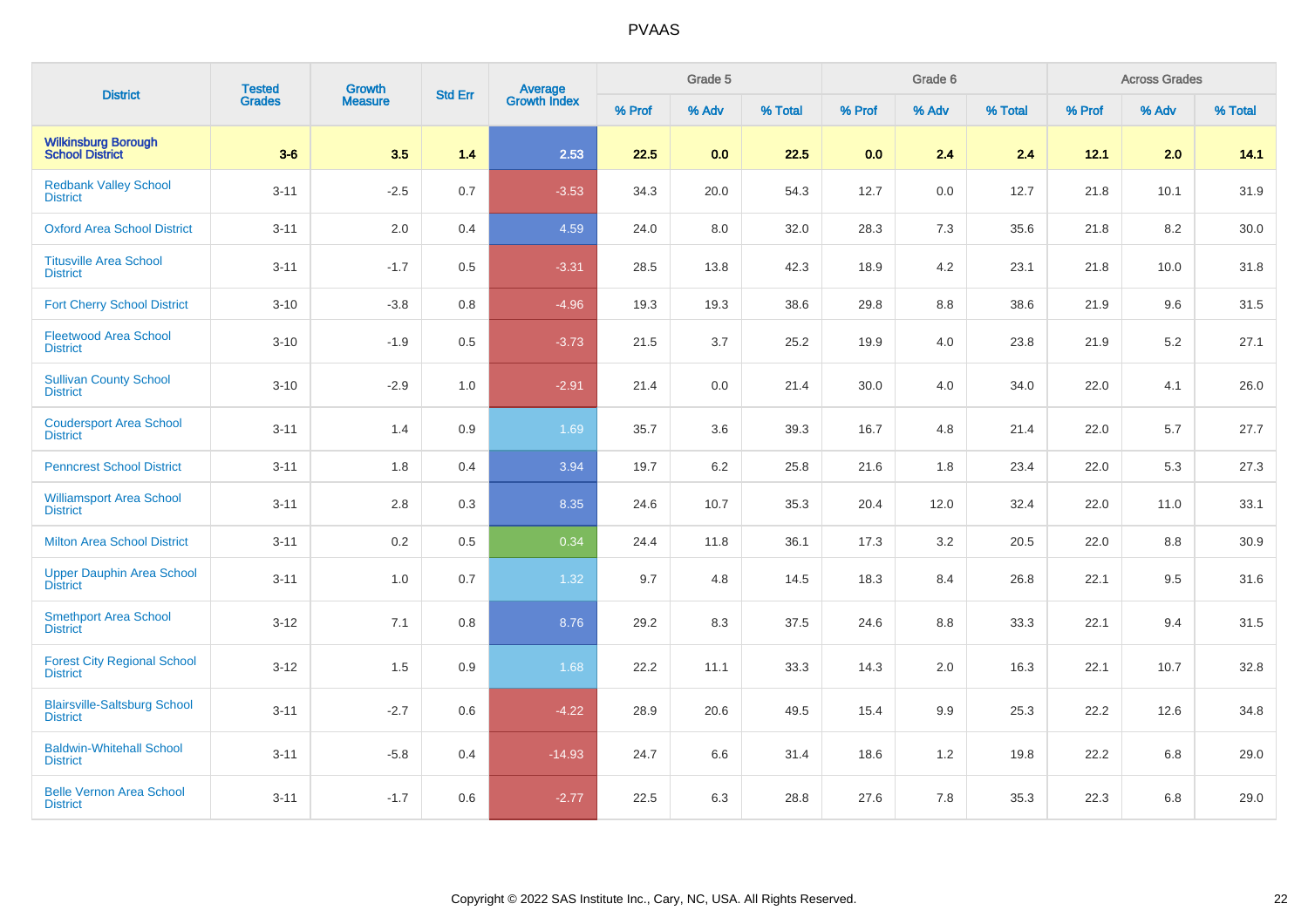| <b>District</b>                                             | <b>Tested</b> | Growth         | <b>Std Err</b> |                                |        | Grade 5 |         |        | Grade 6 |         |        | <b>Across Grades</b> |         |
|-------------------------------------------------------------|---------------|----------------|----------------|--------------------------------|--------|---------|---------|--------|---------|---------|--------|----------------------|---------|
|                                                             | <b>Grades</b> | <b>Measure</b> |                | <b>Average</b><br>Growth Index | % Prof | % Adv   | % Total | % Prof | % Adv   | % Total | % Prof | % Adv                | % Total |
| <b>Wilkinsburg Borough</b><br><b>School District</b>        | $3-6$         | 3.5            | 1.4            | 2.53                           | 22.5   | 0.0     | 22.5    | 0.0    | 2.4     | 2.4     | 12.1   | 2.0                  | 14.1    |
| <b>Waynesboro Area School</b><br><b>District</b>            | $3 - 12$      | $-0.5$         | 0.4            | $-1.53$                        | 25.0   | 9.2     | 34.2    | 20.4   | 10.5    | 31.0    | 22.3   | 9.3                  | 31.6    |
| <b>California Area School</b><br><b>District</b>            | $3 - 10$      | $-1.0$         | 0.8            | $-1.19$                        | 27.3   | 5.4     | 32.7    | 13.8   | 0.0     | 13.8    | 22.4   | 4.3                  | 26.6    |
| <b>Kennett Consolidated</b><br><b>School District</b>       | $3 - 11$      | 1.3            | 0.4            | 3.21                           | 29.8   | 15.1    | 44.9    | 20.2   | 8.3     | 28.5    | 22.4   | 12.3                 | 34.7    |
| <b>Avella Area School District</b>                          | $3 - 12$      | 1.2            | 1.0            | 1.13                           | 17.1   | 2.4     | 19.5    | 36.4   | 6.1     | 42.4    | 22.4   | 9.4                  | 31.8    |
| Leechburg Area School<br><b>District</b>                    | $3 - 11$      | $-3.5$         | 0.9            | $-3.84$                        | 15.6   | 2.2     | 17.8    | 16.2   | 5.4     | 21.6    | 22.5   | 5.9                  | 28.5    |
| Shenango Area School<br><b>District</b>                     | $3 - 11$      | 0.1            | 0.7            | 0.09                           | 25.0   | 7.1     | 32.1    | 40.4   | 8.8     | 49.1    | 22.5   | 7.6                  | 30.1    |
| <b>Cranberry Area School</b><br><b>District</b>             | $3 - 12$      | 0.9            | 0.7            | 1.27                           | 27.3   | 10.4    | 37.7    | 26.0   | 2.1     | 28.1    | 22.6   | 3.9                  | 26.5    |
| <b>Tamaqua Area School</b><br><b>District</b>               | $3 - 12$      | 2.4            | 0.5            | 4.51                           | 28.7   | 9.3     | 38.0    | 18.6   | 1.6     | 20.2    | 22.6   | 5.9                  | 28.4    |
| <b>Upper Adams School</b><br><b>District</b>                | $3 - 11$      | 1.7            | 0.6            | 3.00                           | 30.0   | 9.2     | 39.2    | 18.0   | 7.7     | 25.6    | 22.6   | 6.3                  | 28.9    |
| <b>Dubois Area School District</b>                          | $3 - 11$      | 2.1            | 0.4            | 5.38                           | 22.4   | 11.0    | 33.3    | 21.6   | 8.3     | 29.9    | 22.6   | 11.7                 | 34.2    |
| <b>North Star School District</b>                           | $3 - 11$      | $-2.8$         | 0.7            | $-3.98$                        | 12.5   | 12.5    | 25.0    | 23.4   | 4.7     | 28.1    | 22.6   | 10.0                 | 32.6    |
| <b>Environmental Charter</b><br><b>School At Frick Park</b> | $3-9$         | $-0.2$         | 0.7            | $-0.25$                        | 18.2   | 10.4    | 28.6    | 17.0   | 4.3     | 21.3    | 22.6   | 13.4                 | 36.0    |
| <b>Blacklick Valley School</b><br><b>District</b>           | $3 - 11$      | 8.2            | 1.0            | 8.15                           | 24.1   | 6.9     | 31.0    | 34.2   | 10.5    | 44.7    | 22.6   | 9.5                  | 32.1    |
| <b>Bentworth School District</b>                            | $3 - 11$      | $-1.7$         | 0.7            | $-2.39$                        | 29.9   | 7.8     | 37.7    | 9.6    | 0.0     | 9.6     | 22.6   | 9.6                  | 32.3    |
| <b>West Shore School District</b>                           | $3 - 12$      | $-1.6$         | 0.3            | $-5.93$                        | 26.7   | 11.3    | 38.1    | 24.5   | 4.3     | 28.8    | 22.8   | 10.8                 | 33.5    |
| <b>Manheim Central School</b><br><b>District</b>            | $3 - 11$      | 2.8            | 0.4            | 6.35                           | 25.4   | 7.6     | 33.0    | 23.6   | 5.8     | 29.3    | 22.8   | 9.4                  | 32.2    |
| <b>Susquenita School District</b>                           | $3 - 11$      | 1.6            | 0.6            | 2.79                           | 23.8   | 15.6    | 39.3    | 15.4   | 5.8     | 21.2    | 23.0   | 9.7                  | 32.7    |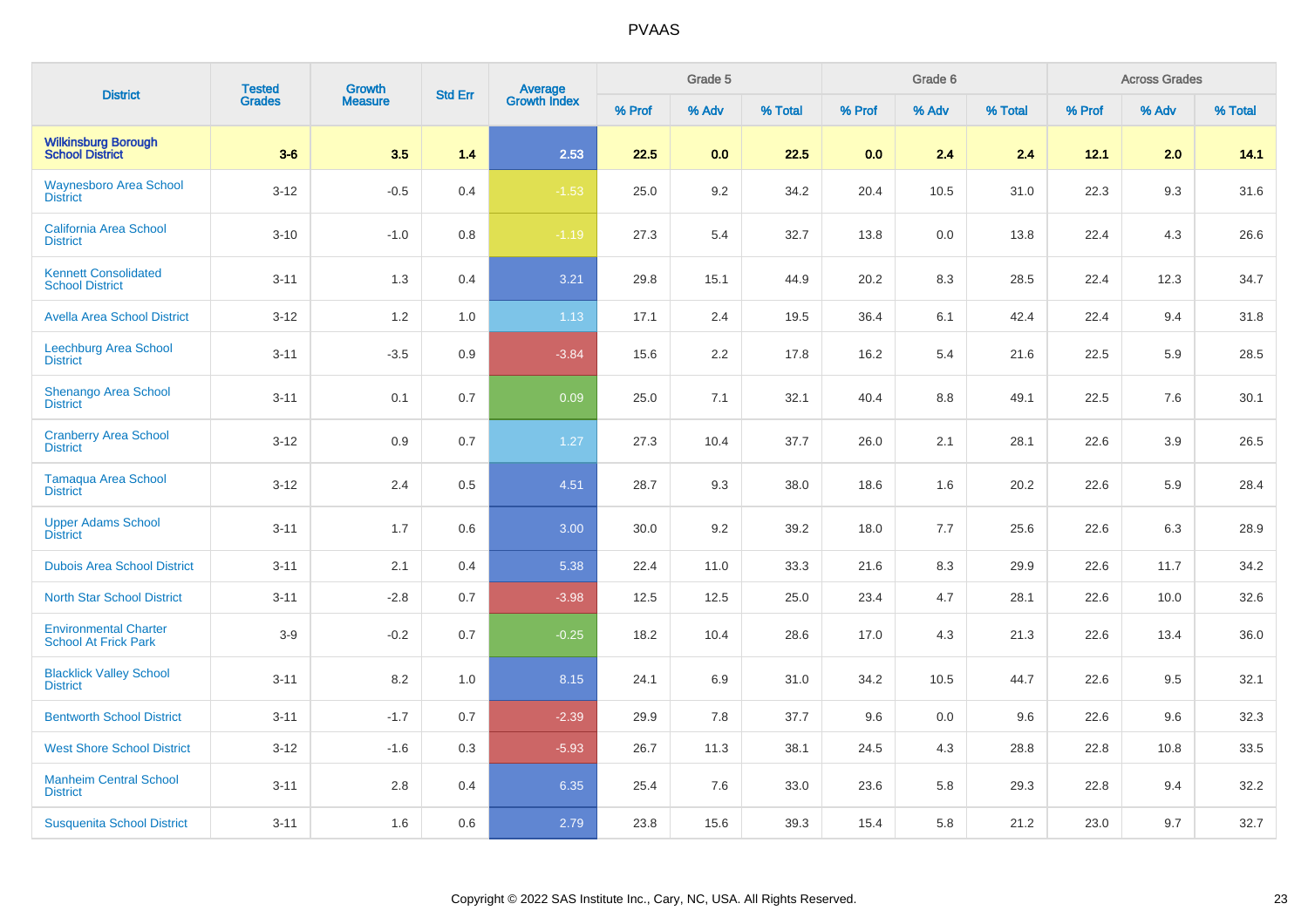| <b>District</b>                                       | <b>Tested</b> | Growth         | <b>Std Err</b> |                                |        | Grade 5 |         |        | Grade 6 |         |        | <b>Across Grades</b> |         |
|-------------------------------------------------------|---------------|----------------|----------------|--------------------------------|--------|---------|---------|--------|---------|---------|--------|----------------------|---------|
|                                                       | <b>Grades</b> | <b>Measure</b> |                | <b>Average</b><br>Growth Index | % Prof | % Adv   | % Total | % Prof | % Adv   | % Total | % Prof | % Adv                | % Total |
| <b>Wilkinsburg Borough</b><br>School District         | $3 - 6$       | 3.5            | 1.4            | 2.53                           | 22.5   | 0.0     | 22.5    | 0.0    | 2.4     | 2.4     | 12.1   | 2.0                  | 14.1    |
| <b>Cheltenham School District</b>                     | $3 - 11$      | $-1.7$         | 0.6            | $-2.92$                        | 19.8   | 16.7    | 36.5    | 21.7   | 4.7     | 26.4    | 23.0   | 11.2                 | 34.2    |
| <b>MaST Community Charter</b><br><b>School</b>        | $3 - 10$      | $-8.7$         | 0.6            | $-15.16$                       | 30.0   | 3.0     | 33.0    | 20.0   | 3.8     | 23.8    | 23.1   | 3.6                  | 26.7    |
| <b>Cornwall-Lebanon School</b><br><b>District</b>     | $3 - 11$      | $-0.5$         | 0.3            | $-1.48$                        | 31.1   | 9.0     | 40.1    | 18.2   | 6.2     | 24.4    | 23.1   | 8.6                  | 31.8    |
| <b>Corry Area School District</b>                     | $3 - 11$      | $-1.0$         | 0.5            | $-1.92$                        | 25.4   | 7.9     | 33.3    | 25.2   | 3.6     | 28.8    | 23.2   | 7.5                  | 30.7    |
| <b>Derry Area School District</b>                     | $3 - 11$      | $-0.6$         | 0.6            | $-1.03$                        | 21.3   | 14.8    | 36.1    | 32.5   | 13.0    | 45.5    | 23.2   | 13.2                 | 36.4    |
| <b>Warrior Run School District</b>                    | $3 - 11$      | $-0.7$         | 0.6            | $-1.13$                        | 29.0   | 17.1    | 46.0    | 25.7   | 1.8     | 27.5    | 23.2   | 10.7                 | 34.0    |
| <b>Northern York County</b><br><b>School District</b> | $3 - 11$      | 1.3            | 0.4            | 3.28                           | 26.3   | 11.1    | 37.4    | 24.5   | 8.2     | 32.7    | 23.2   | 8.9                  | 32.1    |
| <b>Red Lion Area School</b><br><b>District</b>        | $3 - 11$      | 1.0            | 0.4            | 2.78                           | 24.8   | 8.9     | 33.7    | 20.6   | 5.3     | 25.9    | 23.3   | 8.6                  | 31.9    |
| <b>Shaler Area School District</b>                    | $3 - 11$      | $-6.1$         | 0.4            | $-16.48$                       | 26.2   | 5.8     | 32.0    | 12.6   | 1.9     | 14.5    | 23.3   | 7.8                  | 31.2    |
| <b>Crestwood School District</b>                      | $3 - 11$      | $-2.8$         | 0.5            | $-5.54$                        | 19.1   | 5.6     | 24.7    | 24.3   | 7.7     | 32.0    | 23.4   | 8.3                  | 31.7    |
| <b>Lehighton Area School</b><br><b>District</b>       | $3 - 11$      | 3.8            | 0.5            | 7.54                           | 23.0   | 5.9     | 29.0    | 26.0   | 4.1     | 30.1    | 23.4   | 5.4                  | 28.8    |
| <b>Canton Area School District</b>                    | $3 - 11$      | $-0.5$         | 0.8            | $-0.61$                        | 34.6   | 11.5    | 46.2    | 32.3   | 3.2     | 35.5    | 23.4   | 6.2                  | 29.6    |
| <b>Chartiers Valley School</b><br><b>District</b>     | $3 - 11$      | $-2.3$         | 0.4            | $-5.52$                        | 33.8   | 14.7    | 48.5    | 16.8   | 5.3     | 22.1    | 23.4   | 11.6                 | 35.0    |
| <b>Forest Area School District</b>                    | $3 - 11$      | $-0.4$         | 1.2            | $-0.32$                        | 43.5   | 4.4     | 47.8    | 19.0   | 0.0     | 19.0    | 23.4   | 5.5                  | 29.0    |
| <b>Littlestown Area School</b><br><b>District</b>     | $3 - 11$      | 1.5            | 0.6            | 2.76                           | 18.6   | 2.6     | 21.2    | 16.3   | 1.6     | 17.9    | 23.5   | 4.6                  | 28.1    |
| <b>Iroquois School District</b>                       | $3 - 11$      | 2.5            | 0.7            | 3.81                           | 36.7   | 10.1    | 46.8    | 20.7   | 17.1    | 37.8    | 23.5   | 11.1                 | 34.6    |
| <b>Hopewell Area School</b><br><b>District</b>        | $3 - 11$      | $-1.6$         | 0.5            | $-3.03$                        | 31.1   | 8.2     | 39.3    | 28.6   | 11.8    | 40.3    | 23.5   | 8.4                  | 32.0    |
| Pen Argyl Area School<br><b>District</b>              | $3 - 12$      | 0.7            | 0.6            | 1.06                           | 27.3   | 12.5    | 39.8    | 26.8   | 0.0     | 26.8    | 23.5   | 8.4                  | 32.0    |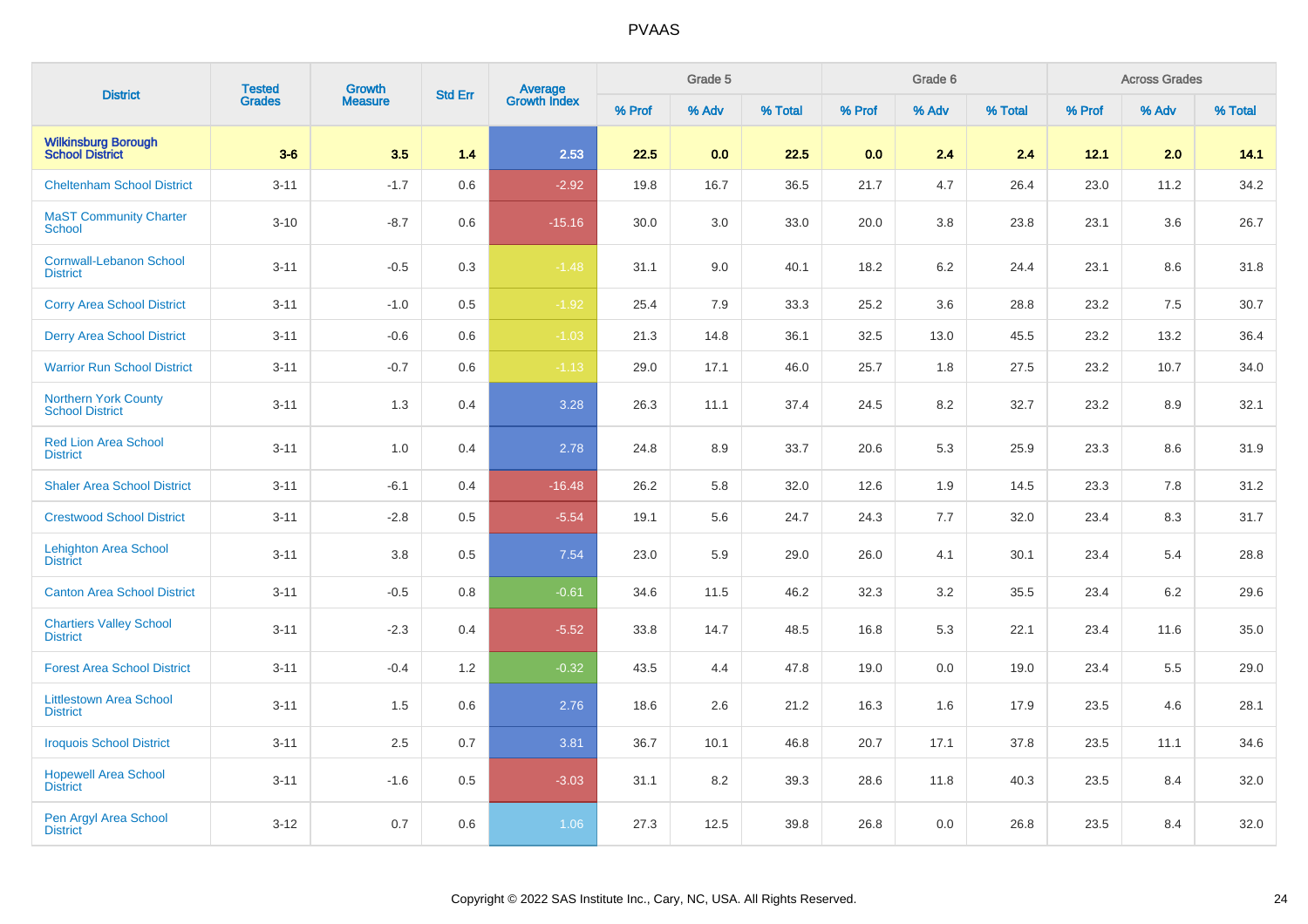| <b>District</b>                                              | <b>Tested</b> | <b>Growth</b>  | <b>Std Err</b> |                                |        | Grade 5 |         |        | Grade 6 |         |        | <b>Across Grades</b> |         |
|--------------------------------------------------------------|---------------|----------------|----------------|--------------------------------|--------|---------|---------|--------|---------|---------|--------|----------------------|---------|
|                                                              | <b>Grades</b> | <b>Measure</b> |                | <b>Average</b><br>Growth Index | % Prof | % Adv   | % Total | % Prof | % Adv   | % Total | % Prof | % Adv                | % Total |
| <b>Wilkinsburg Borough</b><br><b>School District</b>         | $3-6$         | 3.5            | 1.4            | 2.53                           | 22.5   | 0.0     | 22.5    | 0.0    | 2.4     | 2.4     | 12.1   | 2.0                  | 14.1    |
| <b>Blue Ridge School District</b>                            | $3 - 11$      | $-1.1$         | 0.7            | $-1.44$                        | 23.3   | 5.5     | 28.8    | 14.9   | 0.0     | 14.9    | 23.5   | 4.1                  | 27.7    |
| <b>Neshannock Township</b><br><b>School District</b>         | $3 - 10$      | $-3.2$         | 0.7            | $-4.79$                        | 26.7   | 15.6    | 42.2    | 30.9   | 13.2    | 44.1    | 23.6   | 9.2                  | 32.8    |
| <b>Western Wayne School</b><br><b>District</b>               | $3 - 11$      | $-2.5$         | 0.6            | $-4.02$                        | 28.3   | 9.4     | 37.7    | 18.7   | 0.9     | 19.6    | 23.6   | 9.6                  | 33.2    |
| <b>Millersburg Area School</b><br><b>District</b>            | $3 - 11$      | $-2.3$         | 0.8            | $-2.81$                        | 37.2   | 19.6    | 56.9    | 15.1   | 3.8     | 18.9    | 23.6   | 9.2                  | 32.8    |
| <b>Greenville Area School</b><br><b>District</b>             | $3 - 11$      | 0.3            | 0.7            | 0.48                           | 34.4   | 4.4     | 38.9    | 19.2   | 5.1     | 24.4    | 23.6   | 5.4                  | 29.1    |
| <b>Moniteau School District</b>                              | $3 - 11$      | $-2.7$         | 0.7            | $-3.99$                        | 32.5   | 8.4     | 41.0    | 22.9   | 8.4     | 31.3    | 23.7   | 9.2                  | 32.9    |
| <b>Central Cambria School</b><br><b>District</b>             | $3 - 11$      | 2.5            | 0.6            | 4.43                           | 32.5   | 14.5    | 47.0    | 19.5   | 8.0     | 27.4    | 23.8   | 11.4                 | 35.1    |
| <b>Commonwealth Charter</b><br><b>Academy Charter School</b> | $3 - 10$      | $-2.6$         | 0.8            | $-3.07$                        | 25.4   | 3.4     | 28.8    | 26.0   | 4.0     | 30.0    | 23.9   | 5.7                  | 29.6    |
| <b>Upper Moreland Township</b><br><b>School District</b>     | $3 - 11$      | $-0.1$         | 0.4            | $-0.12$                        | 28.5   | 10.6    | 39.1    | 16.1   | 10.8    | 26.9    | 23.9   | 11.6                 | 35.5    |
| Pennsylvania Leadership<br><b>Charter School</b>             | $3 - 11$      | $-1.4$         | 0.5            | $-2.93$                        | 24.7   | 11.5    | 36.2    | 24.9   | 6.4     | 31.2    | 23.9   | 12.4                 | 36.4    |
| <b>Lakeland School District</b>                              | $3 - 11$      | $-2.1$         | 0.6            | $-3.30$                        | 29.3   | 2.7     | 32.0    | 25.5   | 6.4     | 31.9    | 24.0   | 5.5                  | 29.5    |
| <b>Forest Hills School District</b>                          | $3 - 11$      | 0.8            | 0.5            | 1.46                           | 34.1   | 21.2    | 55.3    | 20.8   | 3.3     | 24.2    | 24.0   | 11.0                 | 35.1    |
| <b>Karns City Area School</b><br><b>District</b>             | $3 - 11$      | 3.6            | 0.6            | 5.98                           | 23.6   | 9.0     | 32.6    | 29.6   | 1.1     | 30.7    | 24.0   | 3.2                  | 27.2    |
| <b>Wallenpaupack Area</b><br><b>School District</b>          | $3 - 11$      | 0.7            | 0.5            | 1.44                           | 27.0   | 6.1     | 33.1    | 11.1   | 3.7     | 14.8    | 24.0   | 7.0                  | 31.1    |
| <b>Westmont Hilltop School</b><br><b>District</b>            | $3 - 11$      | 2.7            | 0.6            | 4.21                           | 28.0   | 11.0    | 39.0    | 18.4   | 8.2     | 26.5    | 24.1   | 11.7                 | 35.7    |
| <b>Centre Learning</b><br><b>Community Charter School</b>    | $5-8$         | 4.9            | $2.0\,$        | 2.45                           |        |         |         |        |         |         | 24.1   | 18.5                 | 42.6    |
| <b>Keystone School District</b>                              | $3 - 11$      | $-1.0$         | 0.8            | $-1.25$                        | 28.4   | 19.4    | 47.8    | 32.1   | 1.9     | 34.0    | 24.1   | 7.6                  | 31.6    |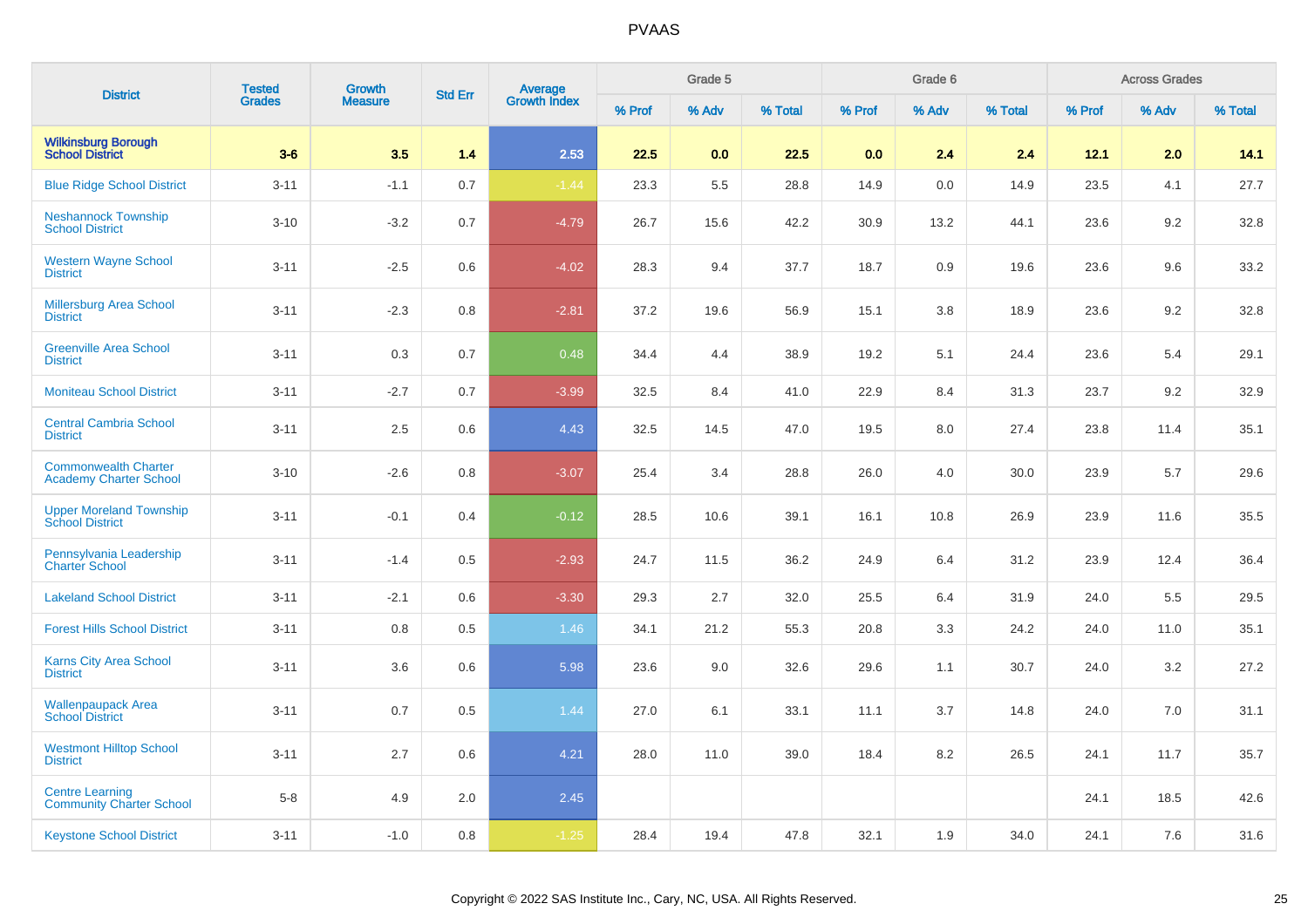| <b>District</b>                                           | <b>Tested</b> | Growth         | <b>Std Err</b> |                                |        | Grade 5 |         |        | Grade 6 |         |        | <b>Across Grades</b> |         |
|-----------------------------------------------------------|---------------|----------------|----------------|--------------------------------|--------|---------|---------|--------|---------|---------|--------|----------------------|---------|
|                                                           | <b>Grades</b> | <b>Measure</b> |                | <b>Average</b><br>Growth Index | % Prof | % Adv   | % Total | % Prof | % Adv   | % Total | % Prof | % Adv                | % Total |
| <b>Wilkinsburg Borough</b><br><b>School District</b>      | $3-6$         | 3.5            | 1.4            | 2.53                           | 22.5   | 0.0     | 22.5    | 0.0    | 2.4     | 2.4     | 12.1   | 2.0                  | 14.1    |
| Saint Clair Area School<br><b>District</b>                | $3-8$         | 1.1            | 0.9            | $1.25$                         | 28.3   | 13.2    | 41.5    | 24.0   | 4.0     | 28.0    | 24.2   | 7.2                  | 31.4    |
| <b>Conestoga Valley School</b><br><b>District</b>         | $3 - 11$      | 4.8            | 0.4            | 12.76                          | 21.3   | 12.6    | 33.8    | 24.9   | 7.7     | 32.7    | 24.2   | 13.5                 | 37.8    |
| Lackawanna Trail School<br><b>District</b>                | $3 - 10$      | 1.4            | 0.7            | 1.91                           | 21.8   | 9.1     | 30.9    | 34.3   | 10.4    | 44.8    | 24.2   | 11.5                 | 35.8    |
| <b>Franklin Towne Charter</b><br><b>Elementary School</b> | $3-8$         | $-6.2$         | 1.2            | $-5.29$                        | 24.1   | 10.3    | 34.5    | 18.5   | 14.8    | 33.3    | 24.3   | 9.6                  | 33.9    |
| <b>Mechanicsburg Area</b><br><b>School District</b>       | $3 - 11$      | $-1.3$         | 0.4            | $-3.51$                        | 27.0   | 14.7    | 41.8    | 16.3   | 2.8     | 19.1    | 24.3   | 10.0                 | 34.2    |
| Philadelphia Academy<br><b>Charter School</b>             | $3 - 11$      | $-2.5$         | 0.7            | $-3.55$                        | 22.1   | 6.5     | 28.6    | 25.0   | 7.9     | 32.9    | 24.3   | 9.8                  | 34.2    |
| <b>Wellsboro Area School</b><br><b>District</b>           | $3 - 11$      | $3.0\,$        | 0.6            | 5.05                           | 30.4   | 7.0     | 37.4    | 16.2   | 5.0     | 21.2    | 24.3   | 8.8                  | 33.1    |
| <b>Avon Grove Charter School</b>                          | $3 - 11$      | 1.8            | 0.6            | 3.34                           | 22.1   | 6.6     | 28.7    | 29.9   | 11.7    | 41.6    | 24.3   | 10.2                 | 34.6    |
| <b>Claysburg-Kimmel School</b><br><b>District</b>         | $3 - 11$      | 3.0            | 0.8            | 3.68                           | 29.7   | 6.2     | 35.9    | 30.0   | 2.0     | 32.0    | 24.4   | 5.7                  | 30.1    |
| <b>Conneaut School District</b>                           | $3 - 12$      | 3.7            | 0.5            | 6.95                           | 21.8   | 7.5     | 29.3    | 23.8   | 9.8     | 33.6    | 24.4   | 10.4                 | 34.8    |
| <b>Montrose Area School</b><br><b>District</b>            | $3 - 10$      | 1.4            | 0.7            | 2.04                           | 19.4   | 19.4    | 38.8    | 27.2   | 4.4     | 31.5    | 24.4   | 7.4                  | 31.8    |
| <b>Windber Area School</b><br><b>District</b>             | $3 - 11$      | $-1.8$         | 0.7            | $-2.54$                        | 28.8   | 20.0    | 48.8    | 20.9   | 9.0     | 29.8    | 24.4   | 15.1                 | 39.6    |
| <b>Central Fulton School</b><br><b>District</b>           | $3 - 11$      | $-0.7$         | 0.8            | $-0.86$                        | 30.3   | 6.6     | 36.8    | 15.9   | 1.4     | 17.4    | 24.6   | 8.3                  | 32.8    |
| <b>Northern Bedford County</b><br><b>School District</b>  | $3 - 11$      | $-1.5$         | 0.8            | $-1.83$                        | 24.5   | 8.2     | 32.6    | 30.5   | 1.7     | 32.2    | 24.6   | 5.2                  | 29.8    |
| <b>Pine Grove Area School</b><br><b>District</b>          | $3 - 11$      | $-2.2$         | 0.6            | $-3.90$                        | 23.2   | 4.2     | 27.4    | 19.7   | 3.4     | 23.1    | 24.6   | 7.8                  | 32.4    |
| <b>Big Spring School District</b>                         | $3 - 11$      | $-1.2$         | 0.5            | $-2.55$                        | 26.7   | 13.0    | 39.7    | 22.0   | 3.8     | 25.8    | 24.6   | 10.4                 | 35.0    |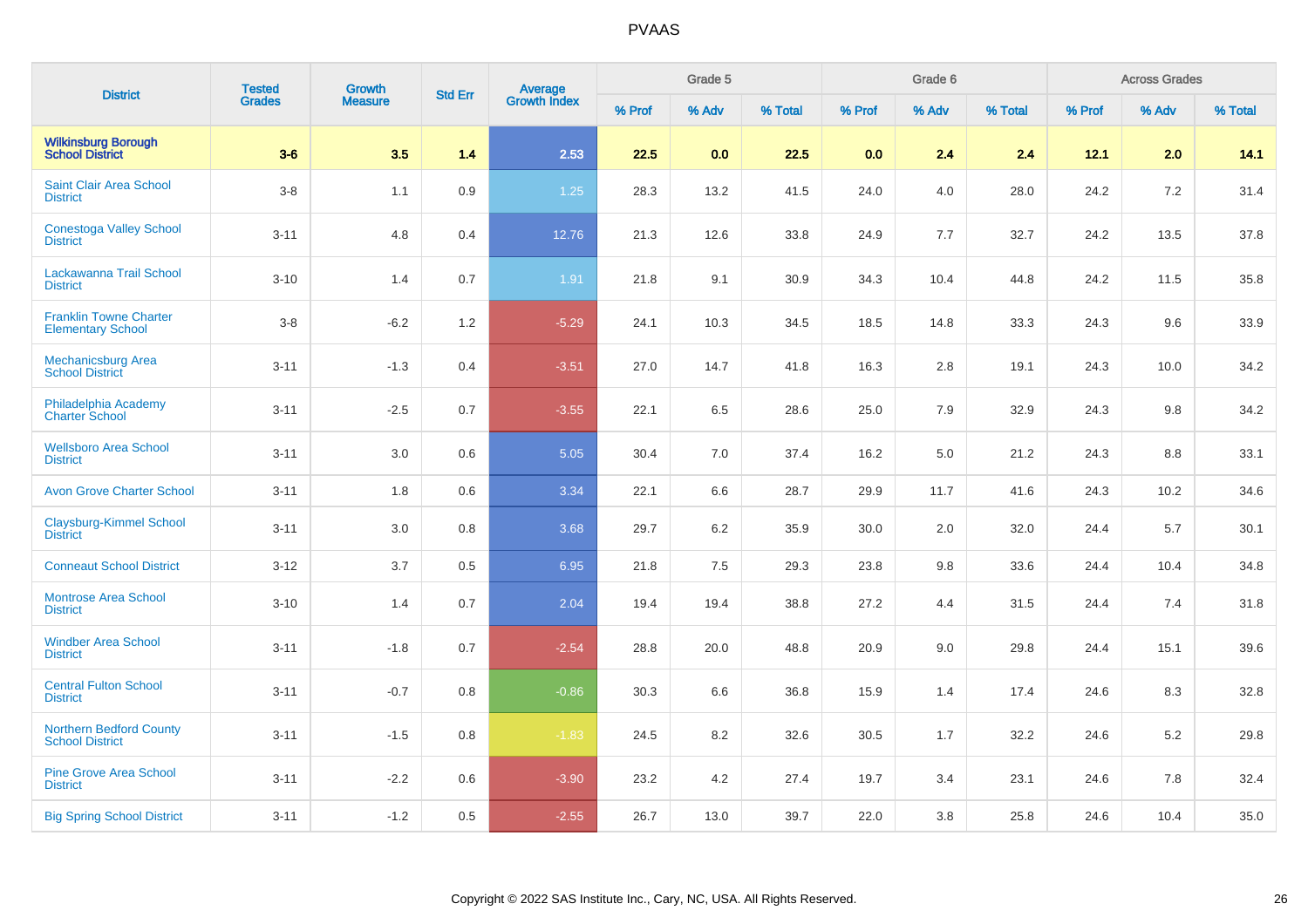| <b>District</b>                                       | <b>Tested</b> | <b>Growth</b>  | <b>Std Err</b> |                                |        | Grade 5 |         |        | Grade 6 |         |        | <b>Across Grades</b> |         |
|-------------------------------------------------------|---------------|----------------|----------------|--------------------------------|--------|---------|---------|--------|---------|---------|--------|----------------------|---------|
|                                                       | <b>Grades</b> | <b>Measure</b> |                | <b>Average</b><br>Growth Index | % Prof | % Adv   | % Total | % Prof | % Adv   | % Total | % Prof | % Adv                | % Total |
| <b>Wilkinsburg Borough</b><br><b>School District</b>  | $3-6$         | 3.5            | 1.4            | 2.53                           | 22.5   | 0.0     | 22.5    | 0.0    | 2.4     | 2.4     | 12.1   | 2.0                  | 14.1    |
| <b>Millville Area School District</b>                 | $3 - 12$      | 3.8            | 0.9            | 4.13                           | 34.0   | 0.0     | 34.0    | 18.9   | 1.9     | 20.8    | 24.6   | 4.7                  | 29.3    |
| Meyersdale Area School<br><b>District</b>             | $3 - 11$      | 1.9            | 0.8            | 2.36                           | 35.2   | 9.3     | 44.4    | 26.6   | 15.6    | 42.2    | 24.6   | 9.4                  | 34.0    |
| <b>Upper Perkiomen School</b><br><b>District</b>      | $3 - 11$      | 2.0            | 0.4            | 4.82                           | 26.0   | 11.8    | 37.8    | 23.0   | 6.1     | 29.1    | 24.8   | 10.4                 | 35.1    |
| <b>Eastern York School District</b>                   | $3 - 11$      | $-0.5$         | 0.5            | $-0.97$                        | 29.5   | 11.0    | 40.5    | 23.5   | 6.0     | 29.5    | 24.8   | 10.7                 | 35.4    |
| <b>Dover Area School District</b>                     | $3 - 12$      | $-1.9$         | 0.4            | $-4.86$                        | 24.5   | 8.2     | 32.7    | 24.5   | 3.6     | 28.1    | 24.8   | 10.2                 | 35.0    |
| <b>Newport School District</b>                        | $3 - 12$      | 2.2            | 0.8            | 2.79                           | 22.2   | 11.1    | 33.3    | 25.0   | 6.9     | 31.9    | 24.8   | 6.9                  | 31.7    |
| <b>Palmerton Area School</b><br><b>District</b>       | $3 - 11$      | 3.0            | 0.6            | 5.04                           | 27.7   | 15.7    | 43.4    | 30.6   | 9.3     | 39.8    | 24.8   | 8.0                  | 32.8    |
| <b>Neshaminy School District</b>                      | $3 - 11$      | $-0.6$         | 0.3            | $-2.16$                        | 26.6   | 8.4     | 35.0    | 18.4   | 3.5     | 21.9    | 24.8   | 10.8                 | 35.6    |
| Saint Marys Area School<br><b>District</b>            | $3 - 11$      | $-2.5$         | 0.5            | $-4.59$                        | 35.6   | 8.7     | 44.4    | 21.8   | 1.6     | 23.4    | 24.9   | 7.3                  | 32.3    |
| <b>Delaware Valley School</b><br><b>District</b>      | $3 - 11$      | 0.1            | 0.4            | 0.32                           | 26.1   | 11.6    | 37.8    | 19.0   | 8.6     | 27.6    | 25.0   | 9.4                  | 34.4    |
| <b>Southern York County</b><br><b>School District</b> | $3 - 11$      | $-0.3$         | 0.5            | $-0.61$                        | 25.6   | 7.0     | 32.7    | 36.1   | 8.9     | 45.0    | 25.1   | 8.0                  | 33.0    |
| <b>Bald Eagle Area School</b><br><b>District</b>      | $3 - 11$      | 2.6            | 0.6            | 4.48                           | 35.2   | 14.8    | 50.0    | 25.7   | 8.9     | 34.6    | 25.1   | 13.7                 | 38.8    |
| <b>Northwestern School</b><br><b>District</b>         | $3 - 11$      | $-6.8$         | 0.6            | $-11.09$                       | 34.7   | 6.3     | 41.0    | 21.8   | 1.2     | 23.0    | 25.1   | 6.0                  | 31.1    |
| Philadelphia Performing<br><b>Arts Charter School</b> | $3-9$         | $-0.4$         | 0.7            | $-2.63$                        | 19.2   | 9.0     | 28.2    | 19.6   | 3.6     | 23.2    | 25.2   | 9.7                  | 34.9    |
| <b>Keystone Oaks School</b><br><b>District</b>        | $3 - 11$      | $-3.0$         | 0.6            | $-5.22$                        | 26.0   | 20.3    | 46.3    | 19.5   | 11.5    | 31.0    | 25.2   | 15.8                 | 41.0    |
| <b>Oley Valley School District</b>                    | $3 - 11$      | 0.7            | 0.6            | 1.09                           | 19.8   | 5.0     | 24.8    | 30.8   | 11.2    | 42.1    | 25.2   | 6.6                  | 31.8    |
| <b>Penn-Delco School District</b>                     | $3 - 11$      | $-4.5$         | 0.4            | $-10.57$                       | 31.7   | 11.9    | 43.6    | 20.2   | 6.6     | 26.8    | 25.2   | 8.0                  | 33.2    |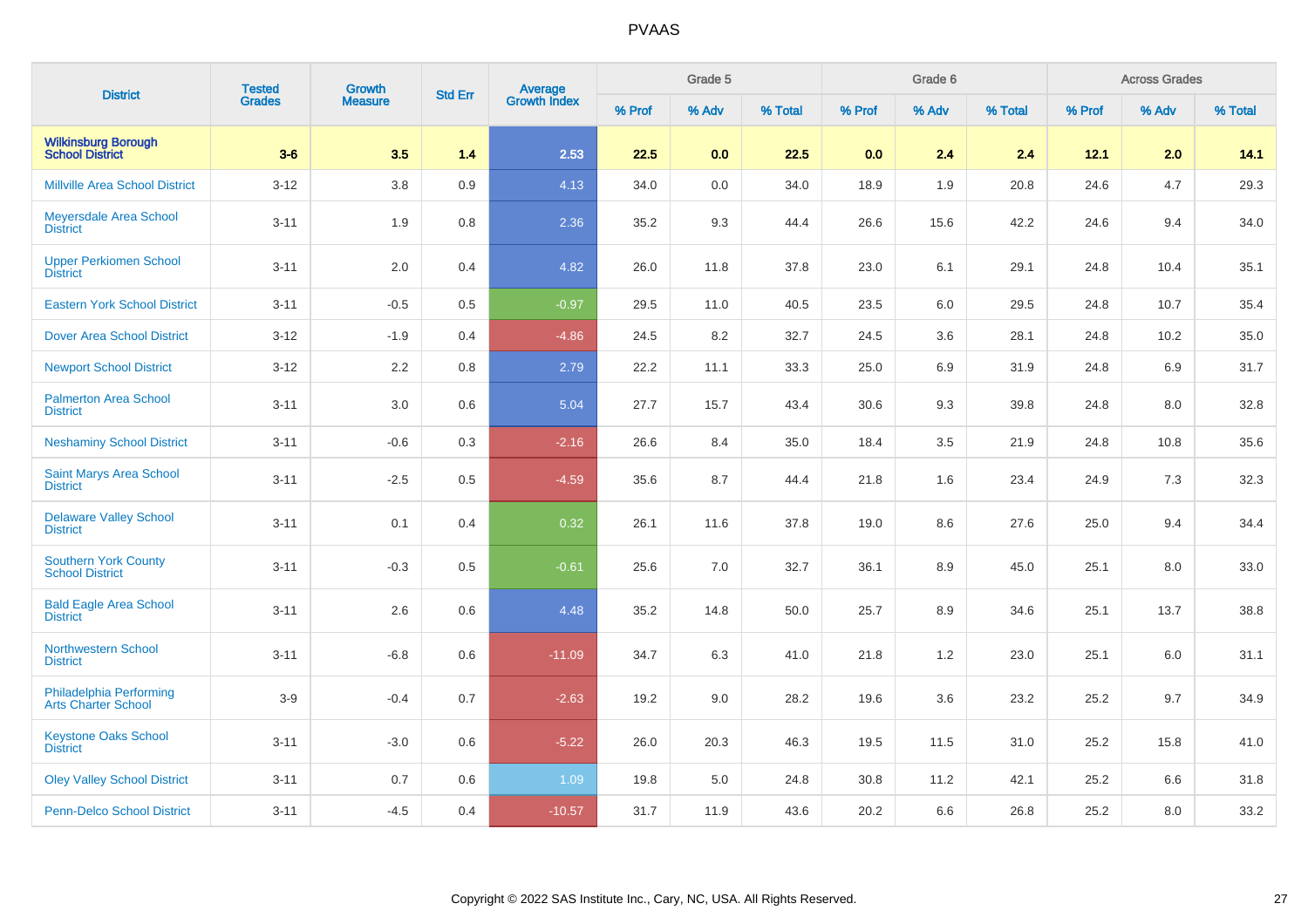| <b>District</b>                                      | <b>Tested</b> | <b>Growth</b>  | <b>Std Err</b> |                                |        | Grade 5 |         |        | Grade 6 |         |        | <b>Across Grades</b> |         |
|------------------------------------------------------|---------------|----------------|----------------|--------------------------------|--------|---------|---------|--------|---------|---------|--------|----------------------|---------|
|                                                      | <b>Grades</b> | <b>Measure</b> |                | <b>Average</b><br>Growth Index | % Prof | % Adv   | % Total | % Prof | % Adv   | % Total | % Prof | % Adv                | % Total |
| <b>Wilkinsburg Borough</b><br><b>School District</b> | $3-6$         | 3.5            | 1.4            | 2.53                           | 22.5   | 0.0     | 22.5    | 0.0    | 2.4     | 2.4     | 12.1   | 2.0                  | 14.1    |
| <b>Fairfield Area School</b><br><b>District</b>      | $3 - 11$      | $-1.2$         | $0.8\,$        | $-1.44$                        | 32.3   | 1.6     | 33.9    | 19.7   | 1.6     | 21.3    | 25.3   | 6.7                  | 32.0    |
| <b>Conewago Valley School</b><br><b>District</b>     | $3-12$        | $1.2$          | 0.4            | 3.28                           | 26.3   | 8.6     | 35.0    | 29.9   | 10.6    | 40.5    | 25.3   | 8.6                  | 33.9    |
| <b>Burrell School District</b>                       | $3 - 11$      | $-3.1$         | 0.7            | $-4.49$                        | 22.5   | 1.8     | 24.3    | 15.4   | 3.8     | 19.2    | 25.3   | 6.1                  | 31.4    |
| Daniel Boone Area School<br><b>District</b>          | $3 - 12$      | $-1.1$         | 0.5            | $-2.33$                        | 27.2   | 11.1    | 38.3    | 28.7   | 6.6     | 35.4    | 25.4   | 7.1                  | 32.4    |
| <b>Butler Area School District</b>                   | $3 - 11$      | 0.7            | 0.3            | 2.49                           | 36.3   | 13.7    | 50.0    | 23.1   | 5.4     | 28.5    | 25.4   | 11.6                 | 37.0    |
| <b>Gettysburg Area School</b><br><b>District</b>     | $3 - 11$      | 1.3            | 0.4            | 2.96                           | 36.4   | 17.3    | 53.7    | 22.0   | 12.0    | 34.0    | 25.4   | 14.7                 | 40.1    |
| <b>Millcreek Township School</b><br><b>District</b>  | $3 - 11$      | 1.1            | 0.3            | 3.51                           | 26.5   | 20.8    | 47.3    | 23.1   | 9.4     | 32.4    | 25.4   | 15.9                 | 41.3    |
| <b>Valley Grove School District</b>                  | $3 - 10$      | $-2.4$         | 0.8            | $-2.89$                        | 35.4   | 8.3     | 43.8    | 27.6   | 1.7     | 29.3    | 25.5   | 6.8                  | 32.2    |
| <b>Phoenixville Area School</b><br><b>District</b>   | $3 - 11$      | $-3.6$         | 0.4            | $-8.80$                        | 37.1   | 16.7    | 53.8    | 17.6   | 8.6     | 26.1    | 25.5   | 11.8                 | 37.3    |
| <b>Johnsonburg Area School</b><br><b>District</b>    | $3 - 11$      | 2.2            | 1.0            | 2.28                           | 17.5   | 7.5     | 25.0    | 21.2   | 12.1    | 33.3    | 25.5   | 10.2                 | 35.7    |
| <b>Lower Dauphin School</b><br><b>District</b>       | $3 - 11$      | $-1.8$         | 0.4            | $-4.56$                        | 29.8   | 22.8    | 52.6    | 23.7   | 4.8     | 28.5    | 25.6   | 14.4                 | 39.9    |
| <b>Trinity Area School District</b>                  | $3 - 11$      | $-4.0$         | 0.4            | $-10.13$                       | 35.4   | 13.4    | 48.9    | 20.9   | 3.2     | 24.1    | 25.6   | 9.6                  | 35.2    |
| <b>Girard School District</b>                        | $3 - 11$      | 0.0            | 0.6            | 0.04                           | 33.9   | 15.2    | 49.1    | 27.4   | 13.7    | 41.0    | 25.6   | 18.0                 | 43.6    |
| <b>Seven Generations Charter</b><br><b>School</b>    | $3-5$         | 2.5            | 2.0            | 1.26                           | 24.3   | 5.4     | 29.7    |        |         |         | 25.6   | 5.6                  | 31.2    |
| Ephrata Area School<br><b>District</b>               | $3 - 11$      | 0.9            | 0.4            | 2.40                           | 34.6   | 12.9    | 47.5    | 24.8   | 8.0     | 32.8    | 25.6   | 12.5                 | 38.1    |
| <b>Warwick School District</b>                       | $3 - 11$      | $4.0\,$        | 0.4            | 10.87                          | 35.6   | 9.6     | 45.2    | 30.7   | 6.4     | 37.0    | 25.6   | 9.8                  | 35.4    |
| <b>Armstrong School District</b>                     | $3 - 11$      | 0.7            | 0.3            | 2.13                           | 25.3   | 10.5    | 35.8    | 26.6   | 13.3    | 39.9    | 25.7   | 9.4                  | 35.1    |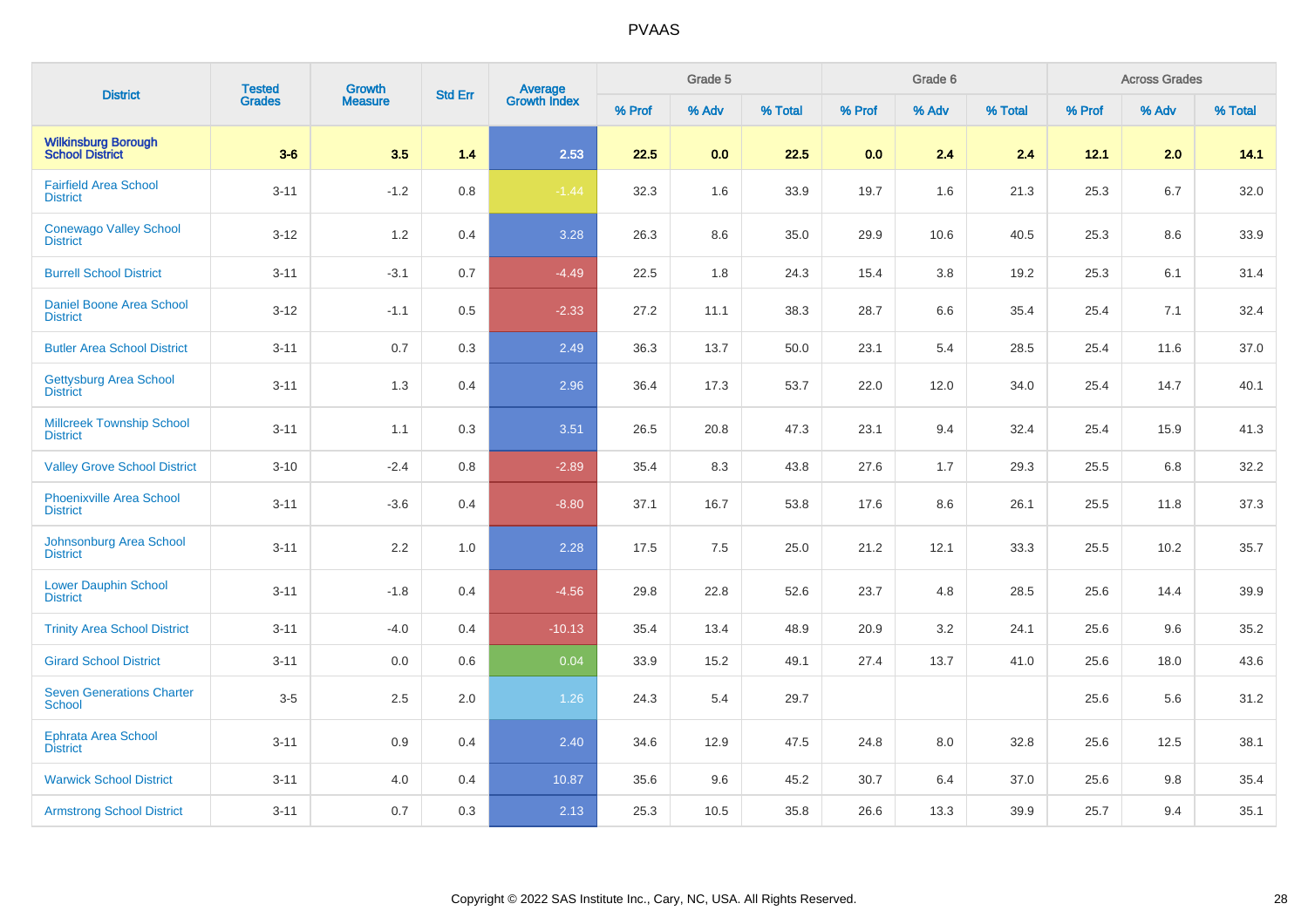| <b>District</b>                                        | <b>Tested</b> | <b>Growth</b>  | <b>Std Err</b> |                                |        | Grade 5 |         |        | Grade 6 |         |        | <b>Across Grades</b> |         |
|--------------------------------------------------------|---------------|----------------|----------------|--------------------------------|--------|---------|---------|--------|---------|---------|--------|----------------------|---------|
|                                                        | <b>Grades</b> | <b>Measure</b> |                | <b>Average</b><br>Growth Index | % Prof | % Adv   | % Total | % Prof | % Adv   | % Total | % Prof | % Adv                | % Total |
| <b>Wilkinsburg Borough</b><br><b>School District</b>   | $3-6$         | 3.5            | 1.4            | 2.53                           | 22.5   | 0.0     | 22.5    | 0.0    | 2.4     | 2.4     | 12.1   | 2.0                  | 14.1    |
| <b>Wyomissing Area School</b><br><b>District</b>       | $3 - 12$      | $-3.5$         | 0.6            | $-6.26$                        | 32.2   | 13.6    | 45.8    | 30.0   | 7.3     | 37.3    | 25.7   | 12.9                 | 38.6    |
| <b>Exeter Township School</b><br><b>District</b>       | $3 - 11$      | 2.9            | 0.4            | 7.16                           | 28.6   | 10.1    | 38.7    | 26.9   | 9.0     | 35.9    | 25.7   | 9.5                  | 35.3    |
| <b>Berlin Brothersvalley</b><br><b>School District</b> | $3 - 11$      | $2.2\,$        | 0.8            | 2.66                           | 34.0   | 15.1    | 49.1    | 21.2   | 3.0     | 24.2    | 25.8   | 10.8                 | 36.6    |
| Selinsgrove Area School<br><b>District</b>             | $3 - 12$      | 4.7            | 0.5            | 10.17                          | 26.0   | 6.1     | 32.0    | 32.0   | 17.0    | 49.0    | 25.8   | 14.6                 | 40.4    |
| <b>Riverview School District</b>                       | $3 - 11$      | $-6.6$         | $0.8\,$        | $-8.70$                        | 28.8   | 5.8     | 34.6    | 29.9   | 9.1     | 39.0    | 25.8   | 15.0                 | 40.8    |
| South Middleton School<br><b>District</b>              | $3 - 11$      | $-1.1$         | 0.5            | $-2.15$                        | 28.8   | 22.7    | 51.5    | 23.8   | 4.0     | 27.8    | 25.9   | 15.1                 | 41.0    |
| Northern Tioga School<br><b>District</b>               | $3 - 12$      | 3.4            | 0.5            | 6.67                           | 22.7   | 5.2     | 27.9    | 32.2   | 4.2     | 36.4    | 25.9   | 7.0                  | 32.8    |
| <b>Hatboro-Horsham School</b><br><b>District</b>       | $3 - 11$      | 0.6            | 0.4            | 1.72                           | 26.2   | 8.5     | 34.7    | 30.0   | 11.1    | 41.1    | 25.9   | 8.7                  | 34.6    |
| <b>Sayre Area School District</b>                      | $3 - 11$      | 1.9            | 0.7            | 2.58                           | 21.3   | 6.6     | 27.9    | 36.2   | 5.0     | 41.2    | 25.9   | 6.1                  | 32.0    |
| <b>Austin Area School District</b>                     | $3 - 11$      | 10.1           | 1.6            | 6.38                           | 23.1   | 15.4    | 38.5    | 30.8   | 7.7     | 38.5    | 26.0   | 6.8                  | 32.9    |
| Spring Grove Area School<br><b>District</b>            | $3 - 11$      | $-1.9$         | 0.4            | $-4.85$                        | 30.9   | 11.5    | 42.4    | 31.2   | 15.8    | 47.0    | 26.1   | 15.4                 | 41.5    |
| <b>South Eastern School</b><br><b>District</b>         | $3 - 11$      | 1.8            | 0.5            | 3.93                           | 21.6   | 15.9    | 37.5    | 25.4   | 14.4    | 39.9    | 26.2   | 11.6                 | 37.7    |
| <b>Deer Lakes School District</b>                      | $3 - 11$      | 1.8            | 0.6            | 3.25                           | 21.1   | 6.5     | 27.6    | 24.4   | 10.6    | 35.0    | 26.2   | 10.7                 | 36.9    |
| <b>Quakertown Community</b><br><b>School District</b>  | $3 - 12$      | $-0.7$         | 0.3            | $-2.10$                        | 31.8   | 16.7    | 48.5    | 31.0   | 7.5     | 38.4    | 26.2   | 12.7                 | 38.9    |
| Shanksville-Stonycreek<br><b>School District</b>       | $3 - 10$      | 6.4            | 1.4            | 4.61                           | 28.6   | 0.0     | 28.6    | 25.0   | 4.2     | 29.2    | 26.3   | 1.7                  | 28.0    |
| <b>Somerset Area School</b><br><b>District</b>         | $3 - 11$      | 0.0            | 0.5            | 0.05                           | 27.4   | 11.1    | 38.5    | 28.2   | 9.2     | 37.4    | 26.3   | 10.2                 | 36.6    |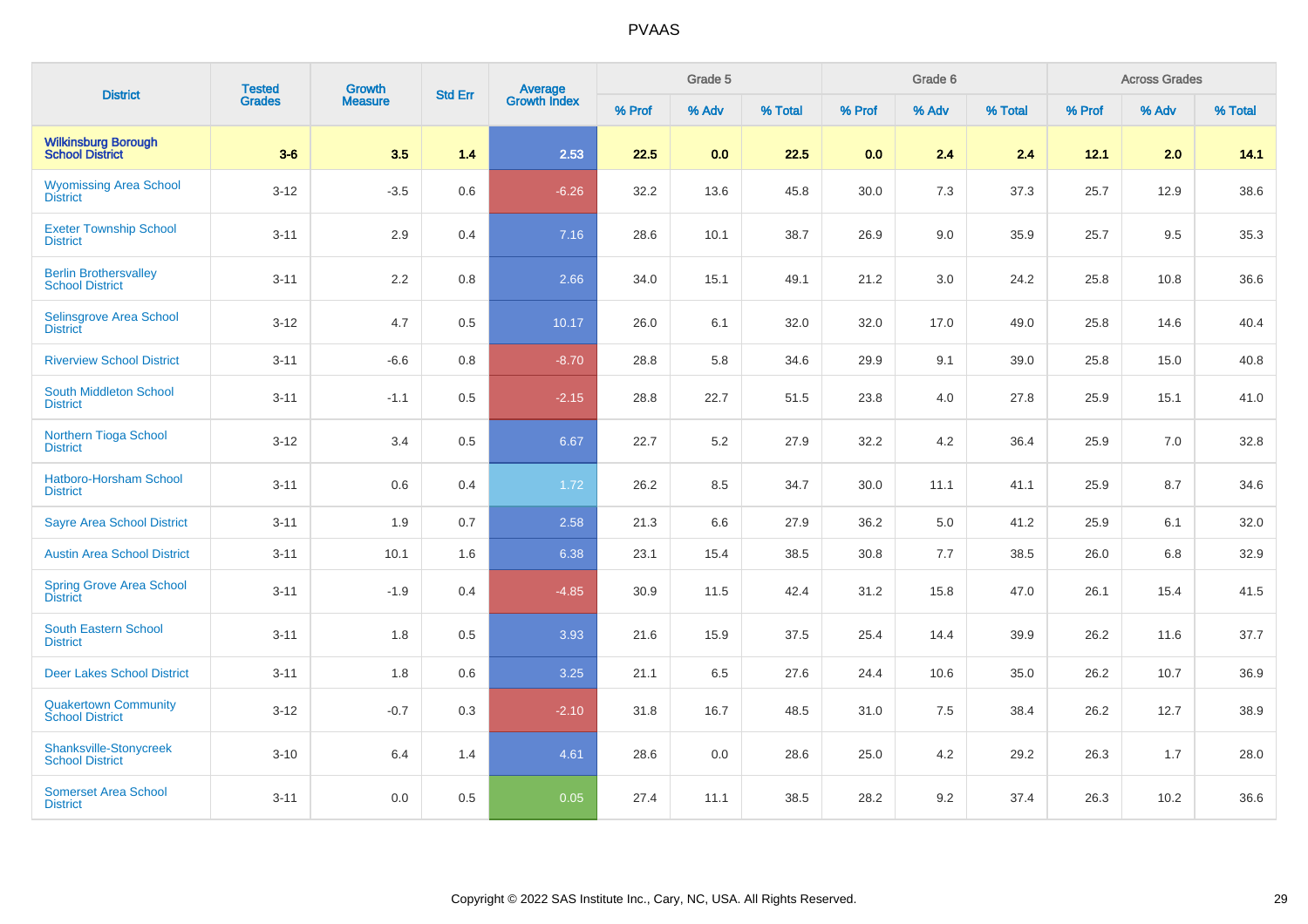|                                                        | <b>Tested</b> | <b>Growth</b>  |                |                         |        | Grade 5 |         |        | Grade 6 |         |        | <b>Across Grades</b> |         |
|--------------------------------------------------------|---------------|----------------|----------------|-------------------------|--------|---------|---------|--------|---------|---------|--------|----------------------|---------|
| <b>District</b>                                        | <b>Grades</b> | <b>Measure</b> | <b>Std Err</b> | Average<br>Growth Index | % Prof | % Adv   | % Total | % Prof | % Adv   | % Total | % Prof | % Adv                | % Total |
| <b>Wilkinsburg Borough</b><br>School District          | $3-6$         | 3.5            | 1.4            | 2.53                    | 22.5   | 0.0     | 22.5    | 0.0    | 2.4     | 2.4     | 12.1   | 2.0                  | 14.1    |
| Lake-Lehman School<br><b>District</b>                  | $3 - 11$      | 2.9            | 0.6            | 5.05                    | 30.6   | 9.9     | 40.5    | 21.0   | 6.7     | 27.6    | 26.3   | 6.7                  | 33.1    |
| <b>East Penn School District</b>                       | $3 - 11$      | 0.8            | 0.3            | 3.03                    | 32.6   | 12.6    | 45.2    | 20.7   | 7.8     | 28.4    | 26.4   | 13.0                 | 39.4    |
| Northwestern Lehigh<br><b>School District</b>          | $3 - 11$      | 0.6            | 0.5            | 1.24                    | 26.0   | 11.0    | 37.0    | 28.7   | 9.3     | 38.0    | 26.4   | 10.7                 | 37.2    |
| <b>Athens Area School District</b>                     | $3 - 11$      | 3.8            | 0.5            | 7.01                    | 31.2   | 6.2     | 37.5    | 28.2   | 5.9     | 34.1    | 26.5   | 8.2                  | 34.6    |
| <b>Clarion Area School District</b>                    | $3 - 11$      | $-0.1$         | 0.8            | $-0.13$                 | 31.2   | 8.3     | 39.6    | 32.1   | 7.1     | 39.3    | 26.5   | 10.2                 | 36.8    |
| <b>Western Beaver County</b><br><b>School District</b> | $3 - 11$      | 3.4            | 1.1            | 3.00                    | 12.5   | 12.5    | 25.0    | 32.6   | 11.6    | 44.2    | 26.5   | 9.8                  | 36.3    |
| <b>North Clarion County</b><br><b>School District</b>  | $3 - 12$      | 5.1            | 0.9            | 5.51                    | 34.1   | 6.8     | 40.9    | 31.7   | 12.2    | 43.9    | 26.5   | 10.6                 | 37.1    |
| <b>Southeastern Greene</b><br><b>School District</b>   | $3 - 10$      | $-11.8$        | 1.0            | $-11.73$                | 34.5   | 13.8    | 48.3    | 32.4   | 2.9     | 35.3    | 26.6   | 12.9                 | 39.5    |
| <b>Central Valley School</b><br><b>District</b>        | $3 - 10$      | $-3.2$         | 0.5            | $-6.14$                 | 24.6   | 4.9     | 29.6    | 22.1   | 2.2     | 24.3    | 26.6   | 9.0                  | 35.6    |
| Elizabethtown Area School<br><b>District</b>           | $3 - 12$      | 0.2            | 0.4            | 0.58                    | 29.9   | 22.6    | 52.6    | 22.2   | 10.9    | 33.1    | 26.7   | 14.6                 | 41.2    |
| <b>Wattsburg Area School</b><br><b>District</b>        | $3 - 11$      | 4.1            | 0.6            | 6.55                    | 25.0   | 18.2    | 43.2    | 27.2   | 17.4    | 44.6    | 26.7   | 12.5                 | 39.2    |
| <b>Chestnut Ridge School</b><br><b>District</b>        | $3 - 12$      | 4.2            | 0.6            | 6.77                    | 30.4   | 6.5     | 37.0    | 22.2   | 3.7     | 25.9    | 26.7   | 9.7                  | 36.4    |
| <b>Pennsbury School District</b>                       | $3 - 11$      | $-2.3$         | 0.3            | $-9.26$                 | 32.1   | 19.0    | 51.1    | 23.0   | 10.9    | 34.0    | 26.7   | 15.5                 | 42.2    |
| <b>Upper Merion Area School</b><br><b>District</b>     | $3 - 11$      | $-1.3$         | 0.4            | $-2.87$                 | 34.4   | 16.7    | 51.1    | 27.9   | 11.7    | 39.6    | 26.8   | 17.0                 | 43.8    |
| <b>Greencastle-Antrim School</b><br><b>District</b>    | $3 - 11$      | $-0.1$         | 0.4            | $-0.31$                 | 28.2   | 15.8    | 44.1    | 31.2   | 8.1     | 39.3    | 26.8   | 11.4                 | 38.2    |
| <b>Wilmington Area School</b><br><b>District</b>       | $3 - 11$      | $-0.8$         | 0.8            | $-0.96$                 | 36.8   | 10.5    | 47.4    | 12.7   | 1.6     | 14.3    | 26.8   | 7.9                  | 34.7    |
| <b>Abington School District</b>                        | $3 - 10$      | $-3.8$         | 0.3            | $-12.26$                | 25.7   | 12.4    | 38.1    | 30.8   | 10.8    | 41.6    | 26.9   | 10.4                 | 37.3    |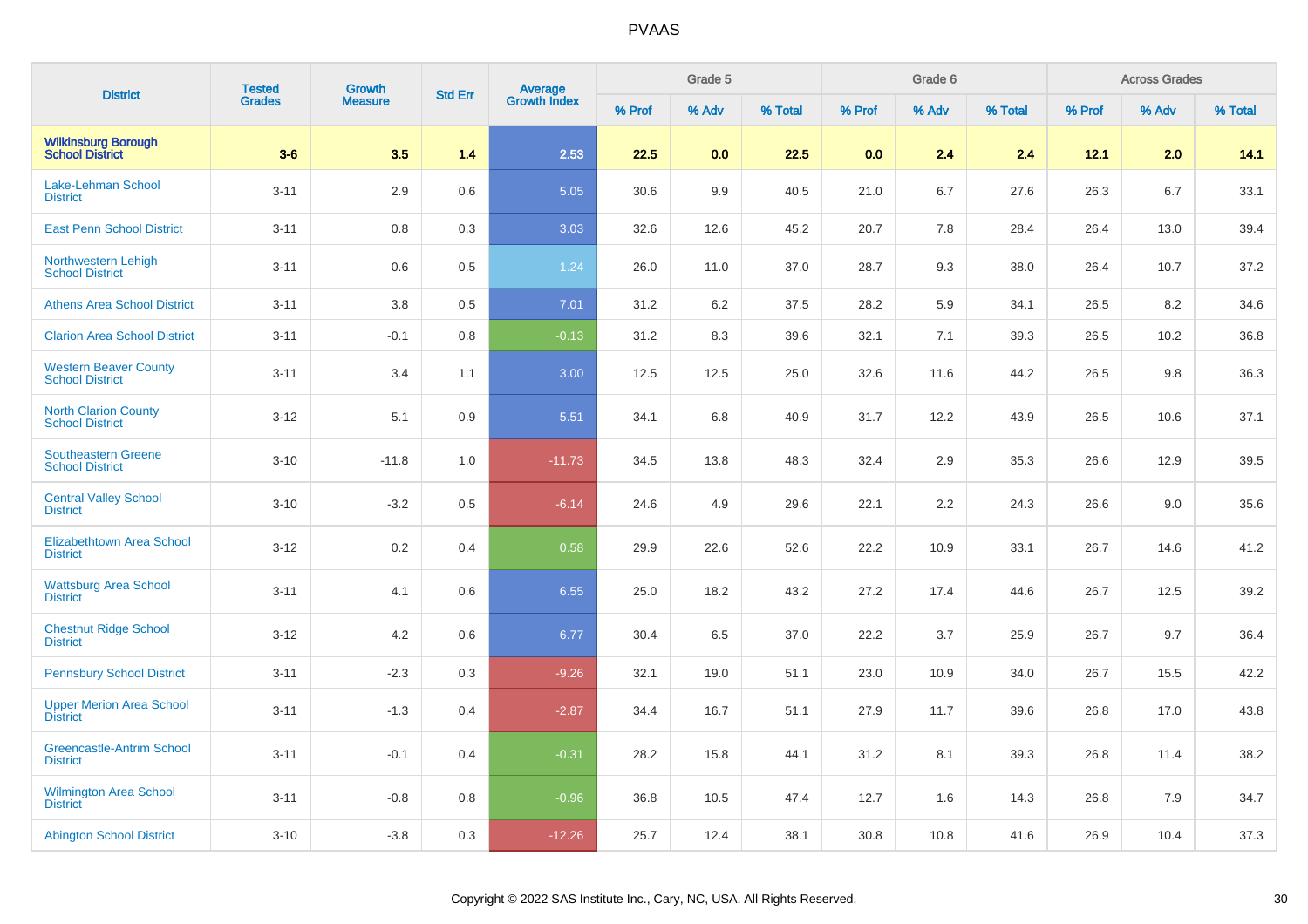| <b>District</b>                                      | <b>Tested</b> | Growth         | <b>Std Err</b> | <b>Average</b><br>Growth Index |        | Grade 5 |         |        | Grade 6 |         |        | <b>Across Grades</b> |         |
|------------------------------------------------------|---------------|----------------|----------------|--------------------------------|--------|---------|---------|--------|---------|---------|--------|----------------------|---------|
|                                                      | Grades        | <b>Measure</b> |                |                                | % Prof | % Adv   | % Total | % Prof | % Adv   | % Total | % Prof | % Adv                | % Total |
| <b>Wilkinsburg Borough</b><br><b>School District</b> | $3-6$         | 3.5            | 1.4            | 2.53                           | 22.5   | 0.0     | 22.5    | 0.0    | 2.4     | 2.4     | 12.1   | 2.0                  | 14.1    |
| <b>Bradford Area School</b><br><b>District</b>       | $3 - 12$      | 4.4            | 0.5            | 9.21                           | 33.5   | 10.2    | 43.7    | 23.4   | 8.8     | 32.2    | 26.9   | 11.3                 | 38.3    |
| <b>Elizabeth Forward School</b><br><b>District</b>   | $3 - 11$      | $-1.6$         | 0.5            | $-3.31$                        | 29.4   | 11.4    | 40.8    | 29.6   | 10.5    | 40.1    | 27.0   | 11.3                 | 38.3    |
| <b>Mohawk Area School</b><br><b>District</b>         | $3 - 11$      | 1.9            | 0.6            | 3.19                           | 26.2   | 4.8     | 31.1    | 19.2   | 13.8    | 33.0    | 27.0   | 10.4                 | 37.4    |
| <b>Midd-West School District</b>                     | $3 - 11$      | 4.5            | 0.6            | 8.11                           | 29.8   | 11.2    | 41.0    | 35.1   | 9.9     | 45.0    | 27.0   | 9.8                  | 36.8    |
| <b>South Butler County School</b><br><b>District</b> | $3 - 10$      | 0.6            | 0.5            | 1.13                           | 35.1   | 12.8    | 48.0    | 22.9   | 5.0     | 27.9    | 27.0   | 11.2                 | 38.3    |
| <b>Glendale School District</b>                      | $3 - 10$      | 1.2            | 0.8            | $1.45$                         | 42.9   | 4.8     | 47.6    | 26.4   | 5.7     | 32.1    | 27.0   | 7.8                  | 34.8    |
| <b>Bear Creek Community</b><br><b>Charter School</b> | $3-8$         | 4.4            | 0.8            | 5.44                           | 30.8   | 9.6     | 40.4    | 19.6   | 13.7    | 33.3    | 27.2   | 7.9                  | 35.1    |
| <b>Bangor Area School District</b>                   | $3 - 12$      | 4.2            | 0.5            | 8.44                           | 20.3   | 24.8    | 45.1    | 26.7   | 14.0    | 40.7    | 27.2   | 17.9                 | 45.2    |
| <b>Sharpsville Area School</b><br><b>District</b>    | $3 - 11$      | $-2.3$         | 0.8            | $-3.04$                        | 29.0   | 9.7     | 38.7    | 16.4   | 1.5     | 17.9    | 27.3   | 8.8                  | 36.1    |
| <b>York Suburban School</b><br><b>District</b>       | $3 - 11$      | $-1.0$         | 0.5            | $-2.00$                        | 28.6   | 23.2    | 51.7    | 17.1   | 6.5     | 23.6    | 27.3   | 17.9                 | 45.3    |
| Harmony Area School<br><b>District</b>               | $3 - 10$      | 0.9            | 1.7            | 0.55                           | 31.2   | 6.2     | 37.5    | 41.7   | 4.2     | 45.8    | 27.4   | 7.4                  | 34.7    |
| <b>Jersey Shore Area School</b><br><b>District</b>   | $3 - 11$      | 1.3            | 0.5            | 2.69                           | 24.0   | 10.8    | 34.7    | 32.5   | 7.1     | 39.7    | 27.4   | 10.1                 | 37.6    |
| <b>Annville-Cleona School</b><br><b>District</b>     | $3-12$        | 0.4            | 0.6            | 0.68                           | 33.8   | 12.5    | 46.2    | 16.7   | 2.1     | 18.8    | 27.5   | 9.4                  | 36.9    |
| <b>Blue Mountain School</b><br><b>District</b>       | $3 - 10$      | 0.1            | 0.5            | 0.31                           | 33.3   | 19.2    | 52.6    | 24.3   | 0.6     | 24.8    | 27.5   | 11.1                 | 38.6    |
| Philipsburg-Osceola Area<br><b>School District</b>   | $3 - 11$      | $-4.9$         | 0.6            | $-8.59$                        | 35.5   | 10.5    | 46.0    | 27.8   | 7.4     | 35.2    | 27.5   | 12.4                 | 40.0    |
| <b>Homer-Center School</b><br><b>District</b>        | $3 - 11$      | 10.3           | 0.8            | 13.11                          | 31.8   | 17.5    | 49.2    | 36.4   | 4.6     | 40.9    | 27.6   | 7.4                  | 35.0    |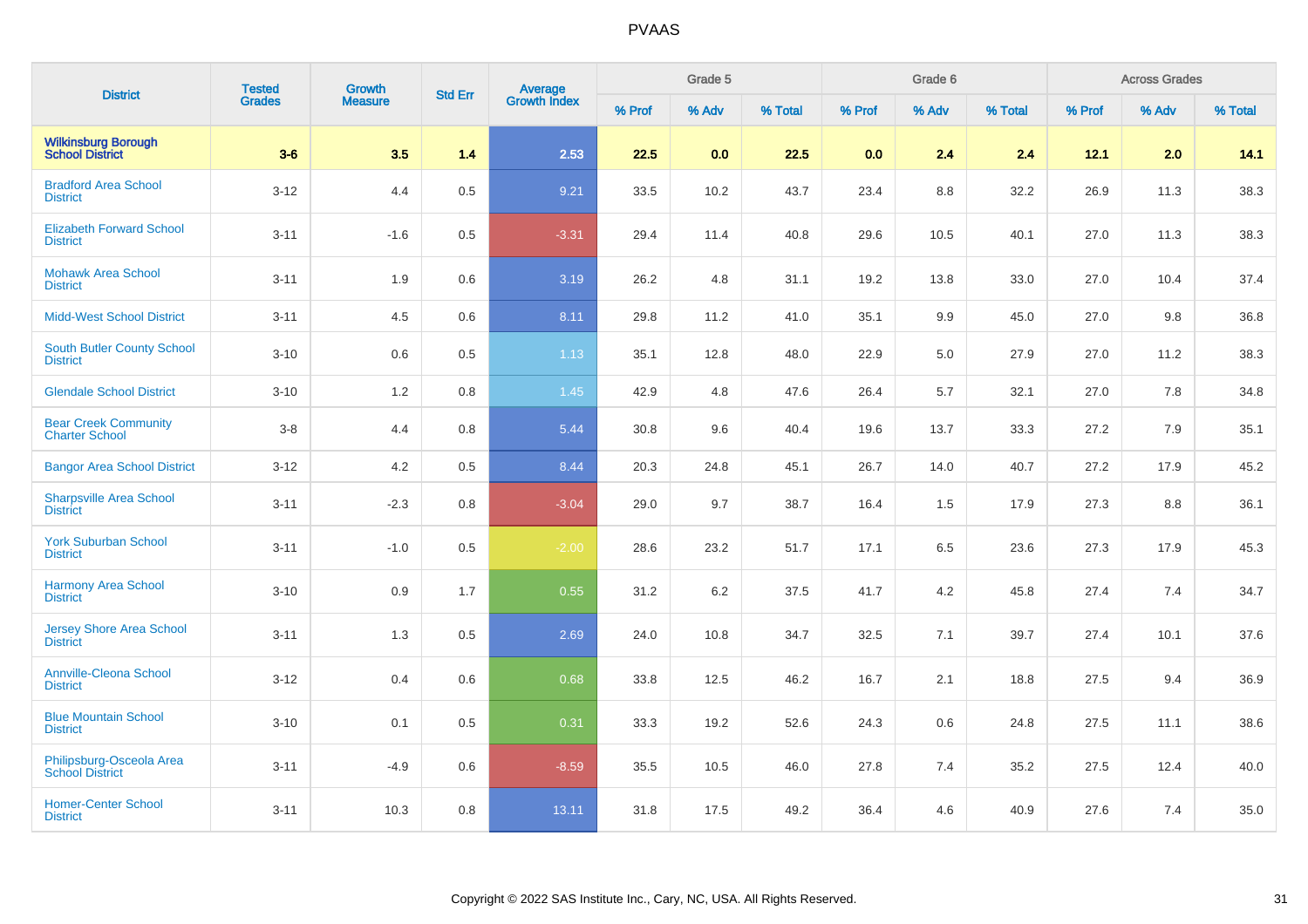| <b>District</b>                                              | <b>Tested</b> | <b>Growth</b>  | <b>Std Err</b> |                                |        | Grade 5 |         |        | Grade 6 |         |        | <b>Across Grades</b> |         |
|--------------------------------------------------------------|---------------|----------------|----------------|--------------------------------|--------|---------|---------|--------|---------|---------|--------|----------------------|---------|
|                                                              | <b>Grades</b> | <b>Measure</b> |                | <b>Average</b><br>Growth Index | % Prof | % Adv   | % Total | % Prof | % Adv   | % Total | % Prof | % Adv                | % Total |
| <b>Wilkinsburg Borough<br/>School District</b>               | $3-6$         | 3.5            | 1.4            | 2.53                           | 22.5   | 0.0     | 22.5    | 0.0    | 2.4     | 2.4     | 12.1   | 2.0                  | 14.1    |
| <b>Grove City Area School</b><br><b>District</b>             | $3 - 12$      | $-0.0$         | 0.6            | $-0.00$                        | 21.8   | 16.8    | 38.6    | 29.0   | 12.1    | 41.1    | 27.6   | 16.8                 | 44.3    |
| <b>Dallastown Area School</b><br><b>District</b>             | $3 - 11$      | 0.6            | 0.3            | 1.77                           | 25.8   | 13.0    | 38.8    | 31.1   | 11.5    | 42.6    | 27.7   | 14.8                 | 42.4    |
| <b>Punxsutawney Area School</b><br><b>District</b>           | $3 - 11$      | 4.6            | 0.6            | 8.24                           | 37.0   | 6.5     | 43.5    | 36.3   | 10.6    | 46.9    | 27.8   | 11.1                 | 38.8    |
| Northeastern York School<br><b>District</b>                  | $3 - 11$      | 1.4            | 0.4            | 3.38                           | 32.1   | 13.8    | 46.0    | 21.2   | 8.1     | 29.3    | 27.8   | 13.2                 | 41.0    |
| <b>Danville Area School</b><br><b>District</b>               | $3 - 11$      | 1.2            | 0.5            | 2.37                           | 33.8   | 25.6    | 59.4    | 26.4   | 8.3     | 34.7    | 27.8   | 17.7                 | 45.5    |
| <b>Marion Center Area School</b><br><b>District</b>          | $3 - 10$      | 0.9            | 0.7            | 1.31                           | 24.4   | 7.7     | 32.0    | 37.2   | 11.8    | 49.0    | 27.9   | 10.6                 | 38.4    |
| <b>Hempfield School District</b>                             | $3 - 11$      | 3.5            | 0.3            | 11.50                          | 32.6   | 14.9    | 47.5    | 27.8   | 18.0    | 45.8    | 27.9   | 18.3                 | 46.2    |
| <b>North Pocono School</b><br><b>District</b>                | $3 - 11$      | $-3.6$         | 0.6            | $-6.40$                        | 34.1   | 6.2     | 40.3    | 12.8   | 1.8     | 14.7    | 27.9   | 10.4                 | 38.3    |
| Southern Columbia Area<br><b>School District</b>             | $3 - 11$      | 1.8            | 0.7            | 2.83                           | 34.7   | 9.7     | 44.4    | 18.8   | 5.2     | 24.0    | 28.0   | 10.6                 | 38.6    |
| <b>United School District</b>                                | $3 - 11$      | 0.3            | 0.8            | 0.43                           | 27.0   | 1.6     | 28.6    | 31.8   | 12.7    | 44.4    | 28.1   | 9.4                  | 37.5    |
| <b>Williamsburg Community</b><br><b>School District</b>      | $3 - 11$      | 4.8            | 1.0            | 4.64                           | 25.0   | 12.5    | 37.5    | 34.3   | 8.6     | 42.9    | 28.1   | 8.4                  | 36.4    |
| <b>Folk Arts-Cultural</b><br><b>Treasures Charter School</b> | $3 - 7$       | $-1.8$         | 1.0            | $-1.76$                        | 22.7   | 6.8     | 29.6    | 28.9   | 4.4     | 33.3    | 28.1   | 6.2                  | 34.4    |
| <b>Montoursville Area School</b><br><b>District</b>          | $3 - 12$      | $-1.9$         | 0.5            | $-3.54$                        | 31.1   | 12.9    | 43.9    | 28.8   | 8.0     | 36.8    | 28.2   | 11.2                 | 39.4    |
| <b>Riverside Beaver County</b><br><b>School District</b>     | $3 - 11$      | 1.0            | 0.6            | 1.54                           | 21.9   | 12.5    | 34.4    | 23.8   | 4.0     | 27.7    | 28.3   | 10.4                 | 38.7    |
| <b>Otto-Eldred School District</b>                           | $3 - 11$      | 7.8            | 0.9            | 8.33                           | 23.8   | 28.6    | 52.4    | 45.0   | 12.5    | 57.5    | 28.3   | 13.9                 | 42.2    |
| <b>Cocalico School District</b>                              | $3 - 11$      | 2.0            | 0.4            | 4.68                           | 27.4   | 17.4    | 44.8    | 25.2   | 17.5    | 42.7    | 28.3   | 12.1                 | 40.4    |
| <b>Lakeview School District</b>                              | $3 - 11$      | $-3.9$         | 0.8            | $-4.99$                        | 28.6   | 18.4    | 46.9    | 30.0   | 7.1     | 37.1    | 28.3   | 13.3                 | 41.6    |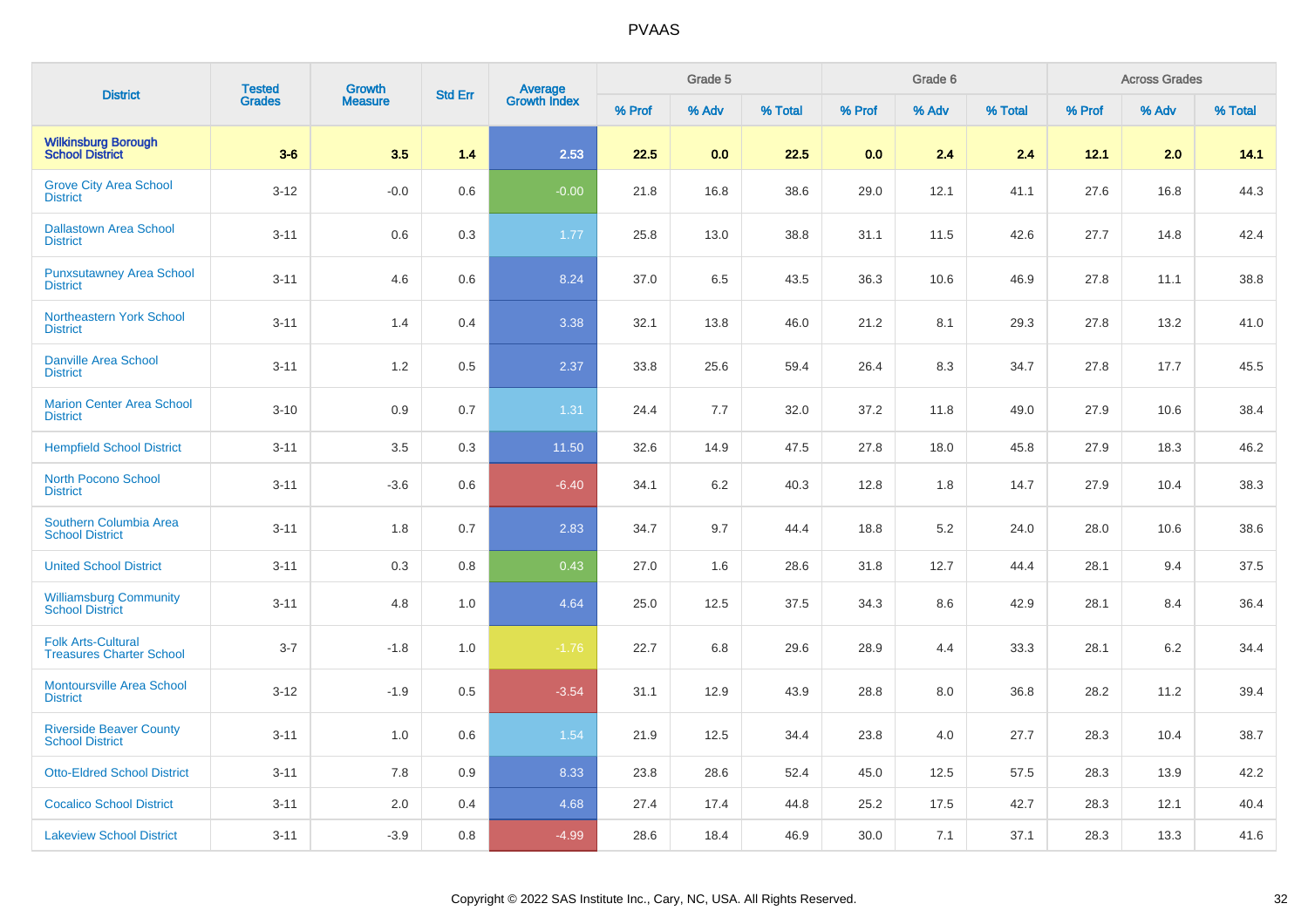| <b>District</b>                                         | <b>Tested</b> | <b>Growth</b>  | <b>Std Err</b> | Average<br>Growth Index |        | Grade 5 |         |        | Grade 6 |         |        | <b>Across Grades</b> |         |
|---------------------------------------------------------|---------------|----------------|----------------|-------------------------|--------|---------|---------|--------|---------|---------|--------|----------------------|---------|
|                                                         | <b>Grades</b> | <b>Measure</b> |                |                         | % Prof | % Adv   | % Total | % Prof | % Adv   | % Total | % Prof | % Adv                | % Total |
| <b>Wilkinsburg Borough</b><br><b>School District</b>    | $3-6$         | 3.5            | 1.4            | 2.53                    | 22.5   | 0.0     | 22.5    | 0.0    | 2.4     | 2.4     | 12.1   | 2.0                  | 14.1    |
| <b>Wilson School District</b>                           | $3 - 12$      | $-3.7$         | 0.5            | $-7.79$                 | 27.9   | 12.6    | 40.5    | 24.6   | 4.2     | 28.8    | 28.3   | 14.3                 | 42.6    |
| <b>Clarion-Limestone Area</b><br><b>School District</b> | $3 - 12$      | $-1.1$         | 0.9            | $-1.30$                 | 40.0   | 27.3    | 67.3    | 36.5   | 5.8     | 42.3    | 28.4   | 13.2                 | 41.6    |
| <b>Montgomery Area School</b><br><b>District</b>        | $3 - 11$      | 0.8            | 0.8            | 1.00                    | 25.7   | 10.8    | 36.5    | 29.0   | 30.6    | 59.7    | 28.4   | 13.2                 | 41.6    |
| <b>Fort Leboeuf School District</b>                     | $3 - 11$      | $-0.7$         | 0.5            | $-1.52$                 | 33.8   | 31.2    | 64.9    | 25.7   | 18.8    | 44.4    | 28.5   | 22.7                 | 51.2    |
| <b>Pennridge School District</b>                        | $3 - 10$      | $-1.2$         | 0.3            | $-3.99$                 | 35.5   | 15.4    | 50.9    | 19.1   | 2.9     | 22.0    | 28.5   | 12.0                 | 40.5    |
| <b>Laurel School District</b>                           | $3 - 11$      | $-0.4$         | 0.7            | $-0.55$                 | 25.7   | 5.4     | 31.1    | 23.9   | 12.7    | 36.6    | 28.6   | 13.6                 | 42.2    |
| <b>Bellefonte Area School</b><br><b>District</b>        | $3 - 11$      | 3.1            | 0.5            | 6.77                    | 32.7   | 22.0    | 54.8    | 31.6   | 7.3     | 39.0    | 28.6   | 15.7                 | 44.3    |
| Hollidaysburg Area School<br><b>District</b>            | $3 - 11$      | 2.9            | 0.4            | 7.22                    | 33.2   | 16.0    | 49.2    | 26.4   | 12.8    | 39.2    | 28.7   | 12.7                 | 41.4    |
| <b>Manheim Township School</b><br><b>District</b>       | $3 - 12$      | $-0.7$         | 0.3            | $-2.18$                 | 29.8   | 17.1    | 46.9    | 33.2   | 23.2    | 56.3    | 28.7   | 21.3                 | 49.9    |
| <b>Blackhawk School District</b>                        | $3 - 11$      | $-1.6$         | 0.5            | $-3.31$                 | 38.0   | 8.8     | 46.7    | 28.3   | 8.8     | 37.1    | 28.7   | 9.2                  | 37.8    |
| <b>Chartiers-Houston School</b><br><b>District</b>      | $3 - 10$      | $-2.5$         | 0.7            | $-3.68$                 | 25.6   | 12.2    | 37.8    | 35.1   | 2.6     | 37.7    | 28.7   | 8.2                  | 36.9    |
| <b>Brockway Area School</b><br><b>District</b>          | $3 - 11$      | 2.7            | 0.7            | 3.81                    | 35.4   | 17.7    | 53.2    | 29.4   | 36.8    | 66.2    | 28.7   | 18.6                 | 47.4    |
| <b>Greenwood School District</b>                        | $3 - 11$      | 3.3            | 0.8            | 4.02                    | 30.3   | 13.6    | 43.9    | 32.1   | 7.6     | 39.6    | 28.8   | 15.4                 | 44.2    |
| <b>Plum Borough School</b><br><b>District</b>           | $3 - 11$      | $-3.1$         | 0.4            | $-7.49$                 | 34.5   | 8.4     | 42.9    | 32.3   | 19.5    | 51.8    | 28.8   | 15.8                 | 44.6    |
| <b>South Park School District</b>                       | $3 - 11$      | 3.3            | 0.6            | 5.32                    | 33.3   | 11.9    | 45.2    | 27.8   | 11.3    | 39.2    | 28.8   | 10.4                 | 39.2    |
| Nazareth Area School<br><b>District</b>                 | $3 - 11$      | $-2.2$         | 0.4            | $-5.78$                 | 30.3   | 13.0    | 43.3    | 27.3   | 13.5    | 40.8    | 28.9   | 10.3                 | 39.2    |
| Salisbury-Elk Lick School<br><b>District</b>            | $3 - 11$      | $-4.2$         | 1.3            | $-3.23$                 | 29.2   | 12.5    | 41.7    | 37.5   | 0.0     | 37.5    | 28.9   | 5.8                  | 34.7    |
| <b>Jenkintown School District</b>                       | $3 - 11$      | $-5.2$         | 1.0            | $-5.00$                 | 35.4   | 12.5    | 47.9    | 18.9   | 8.1     | 27.0    | 29.0   | 16.2                 | 45.2    |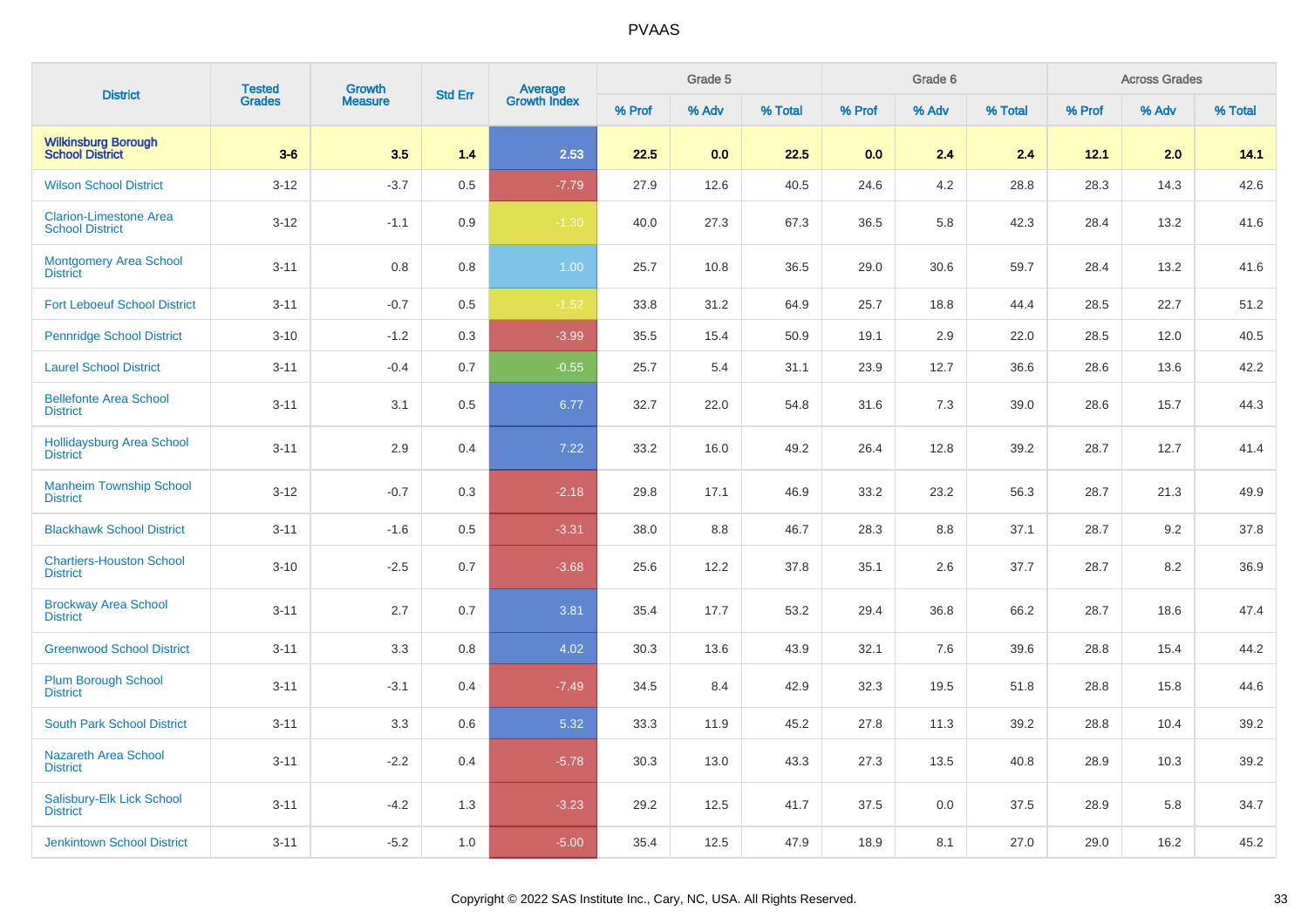| <b>District</b>                                     | <b>Tested</b> | <b>Growth</b>  | <b>Std Err</b> | Average<br>Growth Index |        | Grade 5 |         |        | Grade 6 |         |        | <b>Across Grades</b> |         |
|-----------------------------------------------------|---------------|----------------|----------------|-------------------------|--------|---------|---------|--------|---------|---------|--------|----------------------|---------|
|                                                     | <b>Grades</b> | <b>Measure</b> |                |                         | % Prof | % Adv   | % Total | % Prof | % Adv   | % Total | % Prof | % Adv                | % Total |
| <b>Wilkinsburg Borough<br/>School District</b>      | $3-6$         | 3.5            | 1.4            | 2.53                    | 22.5   | 0.0     | 22.5    | 0.0    | 2.4     | 2.4     | 12.1   | 2.0                  | 14.1    |
| <b>Shade-Central City School</b><br><b>District</b> | $3 - 11$      | 1.4            | 1.4            | 0.99                    | 18.8   | 0.0     | 18.8    | 26.9   | 0.0     | 26.9    | 29.0   | 3.0                  | 32.1    |
| <b>Mercer Area School District</b>                  | $3 - 11$      | $-1.2$         | 0.7            | $-1.57$                 | 32.8   | 15.5    | 48.3    | 35.3   | 8.8     | 44.1    | 29.0   | 12.7                 | 41.7    |
| <b>State College Area School</b><br><b>District</b> | $3 - 11$      | 0.6            | 0.4            | 1.70                    | 29.6   | 33.7    | 63.3    | 27.4   | 15.3    | 42.7    | 29.0   | 27.0                 | 56.1    |
| <b>Boyertown Area School</b><br><b>District</b>     | $3 - 11$      | $-2.5$         | 0.3            | $-7.13$                 | 29.0   | 8.5     | 37.4    | 24.6   | 4.6     | 29.2    | 29.1   | 9.0                  | 38.2    |
| <b>Beaver Area School District</b>                  | $3 - 10$      | $-4.4$         | 0.6            | $-7.75$                 | 36.2   | 23.8    | 60.0    | 37.3   | 28.8    | 66.1    | 29.2   | 25.6                 | 54.8    |
| <b>Garnet Valley School</b><br><b>District</b>      | $3 - 10$      | $-2.1$         | 0.4            | $-5.78$                 | 26.5   | 22.8    | 49.3    | 30.8   | 18.2    | 49.0    | 29.2   | 18.6                 | 47.8    |
| <b>Moon Area School District</b>                    | $3 - 11$      | $-2.5$         | 0.4            | $-6.69$                 | 32.1   | 15.8    | 48.0    | 26.9   | 9.1     | 36.0    | 29.3   | 16.9                 | 46.2    |
| <b>Freeport Area School</b><br><b>District</b>      | $3 - 10$      | 0.9            | 0.5            | 1.60                    | 30.5   | 9.9     | 40.5    | 26.6   | 15.3    | 41.9    | 29.3   | 13.4                 | 42.8    |
| Northampton Area School<br><b>District</b>          | $3 - 11$      | $-3.1$         | 0.7            | $-4.80$                 | 28.5   | 9.3     | 37.8    | 23.7   | 5.3     | 29.0    | 29.6   | 9.8                  | 39.4    |
| <b>North Penn School District</b>                   | $3 - 11$      | 0.9            | 0.2            | 3.83                    | 30.6   | 14.1    | 44.6    | 25.7   | 14.1    | 39.7    | 29.6   | 14.0                 | 43.7    |
| <b>Northeast Bradford School</b><br><b>District</b> | $3 - 10$      | 1.9            | 0.9            | 2.12                    | 40.0   | 12.5    | 52.5    | 34.8   | 2.2     | 37.0    | 29.7   | 6.0                  | 35.7    |
| Portage Area School<br><b>District</b>              | $3 - 10$      | 0.3            | 0.8            | 0.38                    | 28.6   | 7.1     | 35.7    | 30.0   | 10.0    | 40.0    | 29.8   | 12.9                 | 42.6    |
| <b>North East School District</b>                   | $3 - 11$      | 1.4            | 0.5            | 2.61                    | 33.3   | 9.4     | 42.7    | 23.1   | 9.7     | 32.8    | 29.8   | 12.1                 | 41.8    |
| <b>Mifflinburg Area School</b><br><b>District</b>   | $3 - 11$      | 2.1            | 0.6            | 3.70                    | 32.0   | 12.0    | 44.0    | 29.7   | 4.5     | 34.2    | 29.9   | 8.8                  | 38.6    |
| <b>Wayne Highlands School</b><br><b>District</b>    | $3 - 11$      | 2.2            | 0.5            | 4.54                    | 36.4   | 14.3    | 50.7    | 31.5   | 11.4    | 43.0    | 29.9   | 16.0                 | 46.0    |
| <b>Canon-Mcmillan School</b><br><b>District</b>     | $3 - 11$      | $-1.3$         | 0.3            | $-3.91$                 | 29.4   | 22.3    | 51.7    | 28.2   | 9.8     | 38.0    | 30.0   | 14.6                 | 44.6    |
| <b>Kutztown Area School</b><br><b>District</b>      | $3 - 12$      | $-1.4$         | 0.8            | $-1.80$                 | 40.3   | 11.9    | 52.2    | 24.2   | 3.2     | 27.4    | 30.0   | 13.3                 | 43.3    |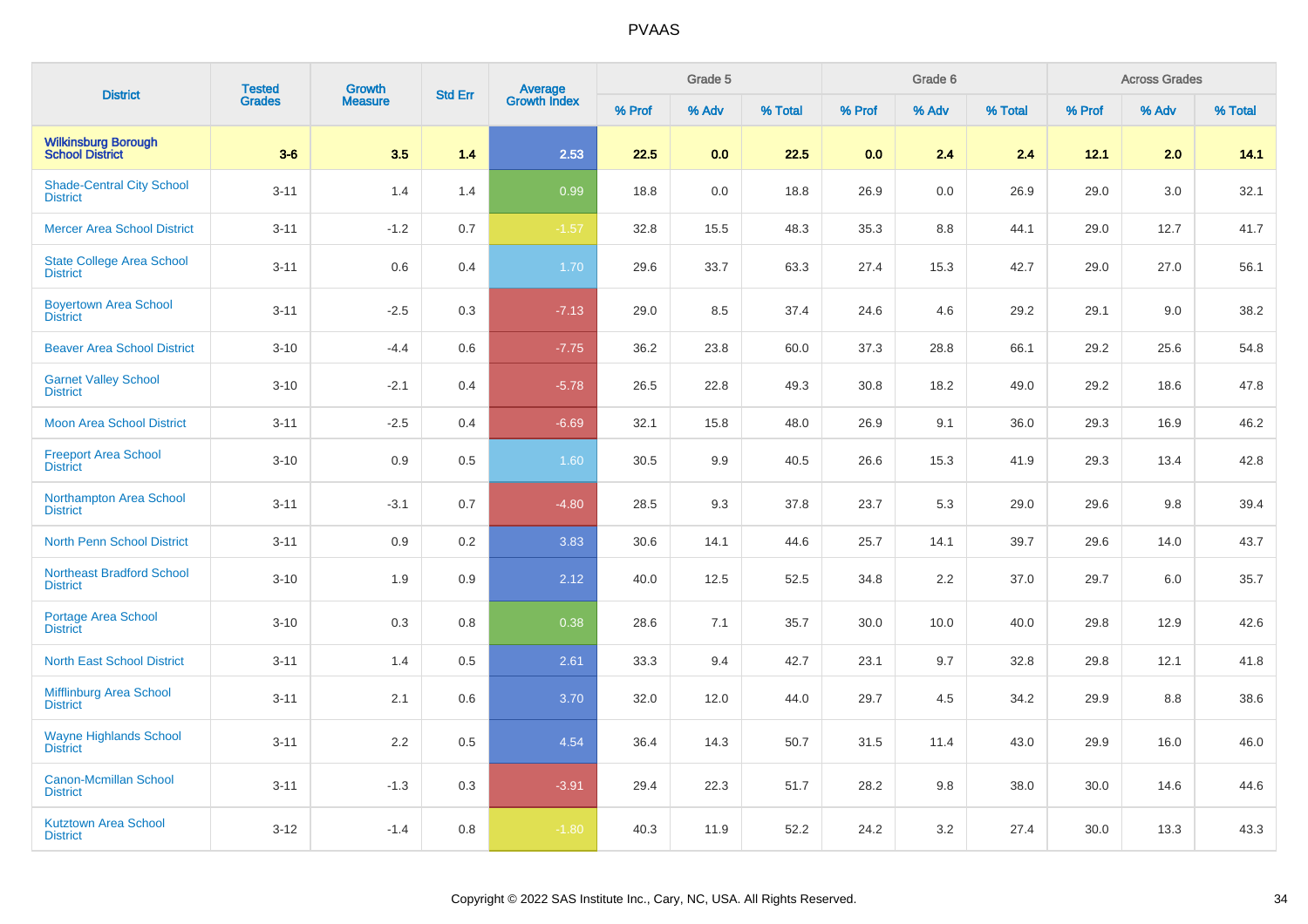| <b>District</b>                                      | <b>Tested</b> | Growth         | <b>Std Err</b> | <b>Average</b><br>Growth Index |        | Grade 5 |         |        | Grade 6 |         |        | <b>Across Grades</b> |         |
|------------------------------------------------------|---------------|----------------|----------------|--------------------------------|--------|---------|---------|--------|---------|---------|--------|----------------------|---------|
|                                                      | <b>Grades</b> | <b>Measure</b> |                |                                | % Prof | % Adv   | % Total | % Prof | % Adv   | % Total | % Prof | % Adv                | % Total |
| <b>Wilkinsburg Borough</b><br><b>School District</b> | $3-6$         | 3.5            | 1.4            | 2.53                           | 22.5   | 0.0     | 22.5    | 0.0    | 2.4     | 2.4     | 12.1   | 2.0                  | 14.1    |
| <b>Seneca Valley School</b><br><b>District</b>       | $3 - 11$      | $-2.1$         | 0.3            | $-7.45$                        | 28.8   | 15.8    | 44.6    | 33.8   | 9.8     | 43.6    | 30.0   | 14.4                 | 44.4    |
| <b>Indiana Area School District</b>                  | $3 - 11$      | 1.8            | 0.4            | 4.10                           | 29.3   | 17.7    | 47.0    | 23.9   | 11.7    | 35.5    | 30.1   | 15.1                 | 45.2    |
| <b>General Mclane School</b><br><b>District</b>      | $3 - 11$      | 3.9            | 0.5            | 7.89                           | 36.9   | 15.4    | 52.4    | 27.3   | 12.4    | 39.8    | 30.2   | 16.6                 | 46.8    |
| <b>Ridgway Area School</b><br><b>District</b>        | $3 - 11$      | 4.4            | 0.8            | 5.42                           | 36.7   | 20.0    | 56.7    | 42.6   | 18.0    | 60.7    | 30.2   | 18.4                 | 48.6    |
| <b>Union Area School District</b>                    | $3 - 11$      | $-0.6$         | 0.9            | $-0.72$                        | 40.0   | 12.5    | 52.5    | 32.8   | 5.2     | 37.9    | 30.2   | 7.4                  | 37.6    |
| <b>Fox Chapel Area School</b><br><b>District</b>     | $3 - 11$      | 1.4            | 0.4            | 3.66                           | 35.9   | 45.1    | 81.0    | 31.9   | 28.4    | 60.2    | 30.3   | 40.6                 | 70.9    |
| <b>Wissahickon School District</b>                   | $3 - 10$      | $-0.4$         | 0.3            | $-1.33$                        | 32.3   | 30.1    | 62.4    | 34.5   | 16.2    | 50.7    | 30.3   | 27.2                 | 57.4    |
| <b>West Middlesex Area</b><br><b>School District</b> | $3 - 10$      | 0.9            | 0.9            | 1.06                           | 21.7   | 21.7    | 43.5    | 39.3   | 4.9     | 44.3    | 30.3   | 7.4                  | 37.7    |
| <b>Cameron County School</b><br><b>District</b>      | $3-12$        | 1.0            | 1.0            | 1.04                           | 48.4   | 0.0     | 48.4    | 29.0   | 2.6     | 31.6    | 30.3   | 6.8                  | 37.2    |
| <b>North Hills School District</b>                   | $3 - 11$      | $-3.1$         | 0.4            | $-8.67$                        | 34.1   | 14.0    | 48.1    | 30.1   | 11.4    | 41.5    | 30.4   | 13.8                 | 44.2    |
| <b>Bethel Park School District</b>                   | $3 - 11$      | $-0.2$         | 0.4            | $-0.56$                        | 31.6   | 17.7    | 49.3    | 27.0   | 17.1    | 44.1    | 30.4   | 17.5                 | 48.0    |
| <b>Hempfield Area School</b><br><b>District</b>      | $3 - 12$      | 2.3            | 0.3            | 7.58                           | 34.6   | 13.8    | 48.4    | 24.6   | 14.9    | 39.6    | 30.5   | 16.4                 | 46.9    |
| <b>Abington Heights School</b><br><b>District</b>    | $3 - 11$      | $-1.7$         | 0.5            | $-3.75$                        | 29.2   | 13.3    | 42.5    | 21.1   | 6.7     | 27.8    | 30.5   | 14.3                 | 44.8    |
| <b>Perkiomen Valley School</b><br><b>District</b>    | $3 - 11$      | $-0.2$         | 0.3            | $-0.74$                        | 35.2   | 22.4    | 57.5    | 21.5   | 11.3    | 32.7    | 30.6   | 16.6                 | 47.1    |
| <b>Oswayo Valley School</b><br><b>District</b>       | $3 - 12$      | 0.2            | 1.1            | 0.16                           | 27.6   | 20.7    | 48.3    | 25.9   | 7.4     | 33.3    | 30.6   | 20.6                 | 51.2    |
| <b>Camp Hill School District</b>                     | $3 - 12$      | $-2.0$         | 0.7            | $-3.08$                        | 40.7   | 27.2    | 67.9    | 24.0   | 4.0     | 28.0    | 30.7   | 15.4                 | 46.1    |
| <b>Cumberland Valley School</b><br><b>District</b>   | $3 - 12$      | 3.8            | 0.2            | 15.85                          | 33.5   | 27.3    | 60.8    | 31.4   | 13.8    | 45.2    | 30.7   | 22.4                 | 53.2    |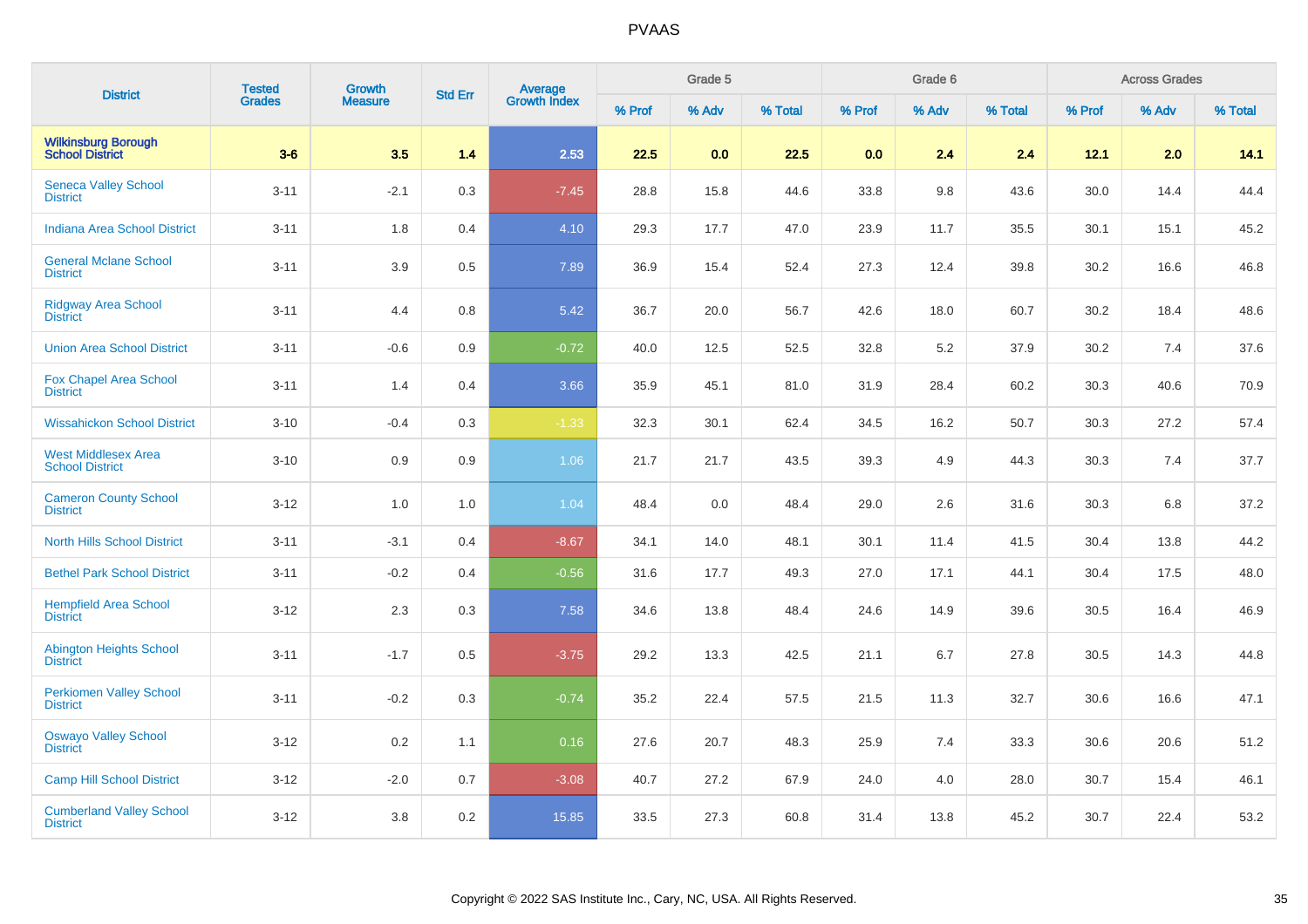| <b>District</b>                                       | <b>Tested</b> | Growth<br><b>Measure</b> | <b>Std Err</b> | <b>Average</b><br>Growth Index |        | Grade 5 |         |        | Grade 6 |         | <b>Across Grades</b> |       |         |
|-------------------------------------------------------|---------------|--------------------------|----------------|--------------------------------|--------|---------|---------|--------|---------|---------|----------------------|-------|---------|
|                                                       | <b>Grades</b> |                          |                |                                | % Prof | % Adv   | % Total | % Prof | % Adv   | % Total | % Prof               | % Adv | % Total |
| <b>Wilkinsburg Borough<br/>School District</b>        | $3-6$         | 3.5                      | 1.4            | 2.53                           | 22.5   | 0.0     | 22.5    | 0.0    | 2.4     | 2.4     | 12.1                 | 2.0   | 14.1    |
| <b>Parkland School District</b>                       | $3 - 11$      | $-3.5$                   | 0.3            | $-13.25$                       | 33.6   | 26.4    | 60.0    | 33.4   | 15.9    | 49.3    | 30.8                 | 24.1  | 54.9    |
| <b>Avon Grove School District</b>                     | $3 - 10$      | 0.8                      | 0.4            | 2.09                           | 28.6   | 23.2    | 51.8    | 30.5   | 19.3    | 49.8    | 30.8                 | 18.2  | 49.0    |
| <b>West Jefferson Hills School</b><br><b>District</b> | $3 - 11$      | $-1.1$                   | 0.4            | $-2.85$                        | 35.0   | 17.5    | 52.5    | 24.8   | 3.3     | 28.0    | 30.8                 | 13.4  | 44.3    |
| <b>Souderton Area School</b><br><b>District</b>       | $3 - 11$      | 0.8                      | 0.3            | 2.50                           | 35.8   | 26.1    | 61.9    | 29.8   | 8.6     | 38.4    | 30.8                 | 18.3  | 49.1    |
| <b>Methacton School District</b>                      | $3 - 11$      | $-1.5$                   | 0.3            | $-4.40$                        | 30.5   | 14.2    | 44.7    | 28.2   | 9.9     | 38.1    | 30.9                 | 13.6  | 44.5    |
| <b>Dallas School District</b>                         | $3 - 11$      | $-5.7$                   | 0.5            | $-11.04$                       | 43.8   | 15.6    | 59.4    | 24.3   | 2.8     | 27.1    | 30.9                 | 12.9  | 43.8    |
| <b>Lewisburg Area School</b><br><b>District</b>       | $3 - 11$      | 6.7                      | 0.6            | 12.13                          | 33.6   | 28.3    | 62.0    | 40.0   | 24.2    | 64.2    | 31.0                 | 30.1  | 61.1    |
| <b>Council Rock School</b><br><b>District</b>         | $3 - 11$      | $-0.6$                   | 0.2            | $-2.58$                        | 30.5   | 16.8    | 47.3    | 33.6   | 14.1    | 47.6    | 31.0                 | 18.6  | 49.7    |
| <b>Great Valley School District</b>                   | $3 - 11$      | 0.1                      | 0.4            | 0.20                           | 31.0   | 24.2    | 55.2    | 38.1   | 8.6     | 46.6    | 31.1                 | 20.1  | 51.2    |
| <b>Loyalsock Township School</b><br><b>District</b>   | $3 - 12$      | 3.7                      | 0.6            | 6.34                           | 33.0   | 18.3    | 51.3    | 32.6   | 10.2    | 42.9    | 31.1                 | 13.2  | 44.4    |
| <b>Saucon Valley School</b><br><b>District</b>        | $3 - 11$      | 6.7                      | 0.5            | 12.55                          | 32.0   | 25.4    | 57.4    | 33.6   | 11.0    | 44.5    | 31.2                 | 18.8  | 50.0    |
| <b>Montour School District</b>                        | $3 - 11$      | 5.0                      | 0.4            | 11.10                          | 31.8   | 25.1    | 57.0    | 30.6   | 24.5    | 55.1    | 31.2                 | 26.8  | 58.1    |
| <b>Lower Merion School</b><br><b>District</b>         | $3 - 11$      | 3.3                      | 0.3            | 12.62                          | 27.6   | 48.2    | 75.8    | 31.4   | 37.3    | 68.6    | 31.2                 | 40.9  | 72.2    |
| <b>Bedford Area School</b><br><b>District</b>         | $3 - 11$      | 3.8                      | 0.6            | 6.78                           | 34.4   | 4.2     | 38.7    | 32.2   | 7.8     | 40.0    | 31.3                 | 10.5  | 41.7    |
| <b>West Allegheny School</b><br><b>District</b>       | $3 - 12$      | 1.0                      | 0.4            | 2.40                           | 32.7   | 40.9    | 73.6    | 33.6   | 21.4    | 55.0    | 31.3                 | 30.8  | 62.1    |
| <b>Penn Manor School District</b>                     | $3 - 11$      | 3.2                      | 0.3            | 9.54                           | 33.8   | 14.9    | 48.6    | 28.7   | 15.2    | 43.9    | 31.4                 | 16.9  | 48.2    |
| <b>Palisades School District</b>                      | $3 - 11$      | 1.0                      | 0.6            | 1.58                           | 33.3   | 16.7    | 50.0    | 27.6   | 4.1     | 31.6    | 31.4                 | 13.6  | 45.0    |
| Palmyra Area School<br><b>District</b>                | $3 - 11$      | 0.0                      | 0.4            | 0.08                           | 36.2   | 17.5    | 53.8    | 27.2   | 8.3     | 35.4    | 31.5                 | 15.7  | 47.2    |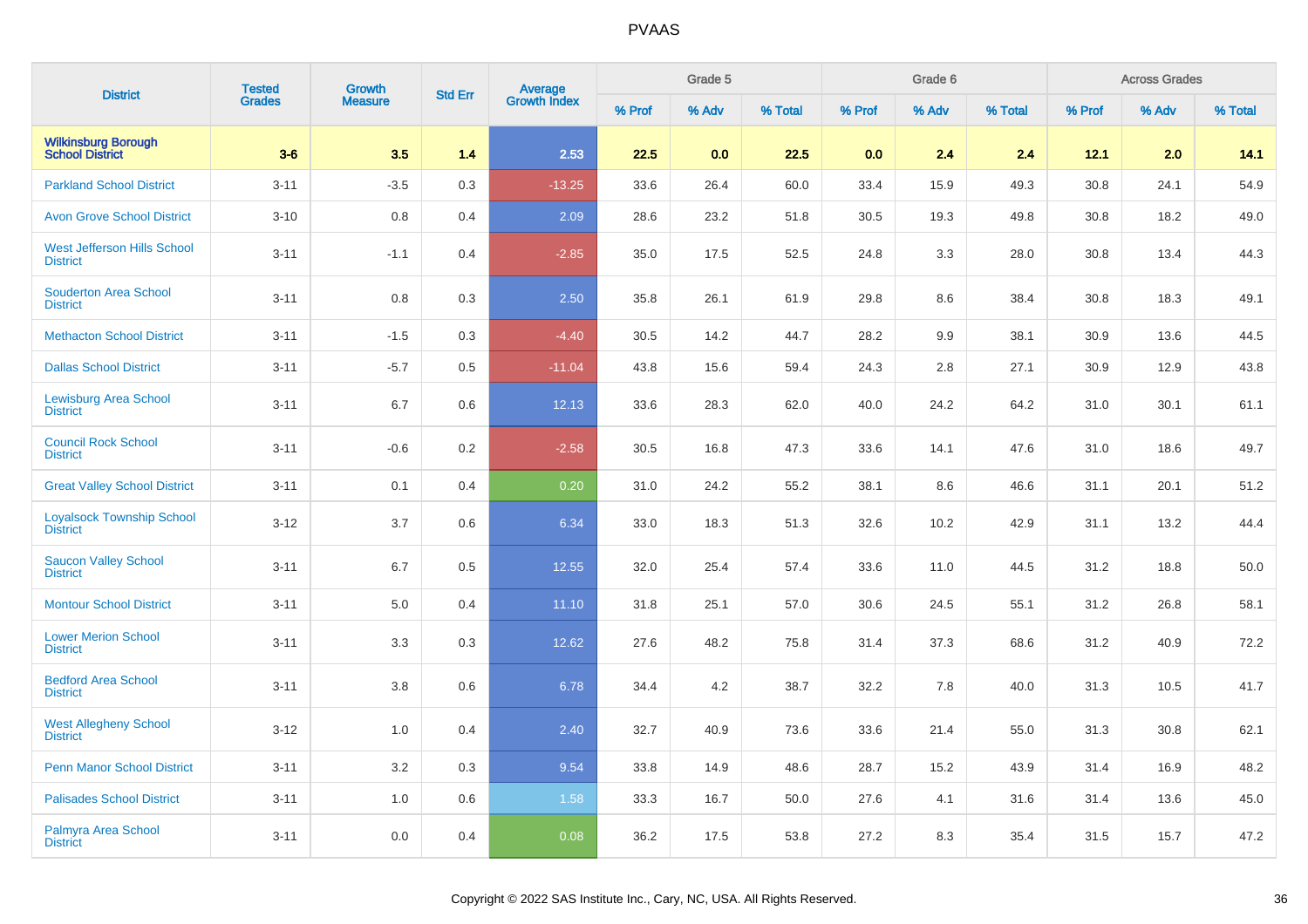| <b>District</b>                                          | <b>Tested</b> | Growth<br><b>Measure</b> | <b>Std Err</b> | <b>Average</b><br>Growth Index |        | Grade 5 |         |        | Grade 6 |         | <b>Across Grades</b> |       |         |
|----------------------------------------------------------|---------------|--------------------------|----------------|--------------------------------|--------|---------|---------|--------|---------|---------|----------------------|-------|---------|
|                                                          | Grades        |                          |                |                                | % Prof | % Adv   | % Total | % Prof | % Adv   | % Total | % Prof               | % Adv | % Total |
| <b>Wilkinsburg Borough</b><br><b>School District</b>     | $3-6$         | 3.5                      | 1.4            | 2.53                           | 22.5   | 0.0     | 22.5    | 0.0    | 2.4     | 2.4     | 12.1                 | 2.0   | 14.1    |
| <b>Muncy School District</b>                             | $3 - 11$      | 2.4                      | 0.7            | 3.35                           | 36.7   | 8.3     | 45.0    | 32.5   | 14.3    | 46.8    | 31.5                 | 13.1  | 44.6    |
| <b>Rose Tree Media School</b><br><b>District</b>         | $3 - 10$      | $-1.7$                   | 0.4            | $-4.23$                        | 29.7   | 19.6    | 49.3    | 31.4   | 15.3    | 46.7    | 31.5                 | 20.2  | 51.8    |
| <b>Colonial School District</b>                          | $3 - 11$      | $-0.9$                   | 0.3            | $-2.58$                        | 32.7   | 27.3    | 60.0    | 35.6   | 15.3    | 50.9    | 31.5                 | 21.3  | 52.8    |
| <b>East Lycoming School</b><br><b>District</b>           | $3 - 11$      | 2.6                      | 0.6            | 4.75                           | 36.1   | 23.5    | 59.7    | 26.2   | 26.2    | 52.3    | 31.5                 | 19.5  | 51.0    |
| <b>Haverford Township School</b><br><b>District</b>      | $3 - 11$      | $-0.7$                   | 0.3            | $-2.32$                        | 30.7   | 27.3    | 58.0    | 26.4   | 15.0    | 41.4    | 31.6                 | 23.1  | 54.7    |
| <b>Franklin Regional School</b><br><b>District</b>       | $3 - 11$      | 0.3                      | 0.4            | 0.65                           | 39.6   | 22.0    | 61.7    | 33.2   | 19.3    | 52.5    | 31.7                 | 25.0  | 56.7    |
| <b>Forbes Road School District</b>                       | $3 - 11$      | $-5.7$                   | 1.4            | $-4.13$                        | 38.7   | 3.2     | 41.9    | 26.7   | 0.0     | 26.7    | 31.9                 | 2.9   | 34.8    |
| <b>Owen J Roberts School</b><br><b>District</b>          | $3 - 11$      | $-3.2$                   | 0.3            | $-9.54$                        | 35.7   | 21.9    | 57.7    | 29.6   | 17.3    | 46.9    | 31.9                 | 16.7  | 48.6    |
| <b>West Chester Area School</b><br><b>District</b>       | $3 - 11$      | $-1.3$                   | 0.3            | $-4.83$                        | 35.0   | 18.9    | 53.9    | 29.1   | 9.5     | 38.7    | 32.0                 | 17.9  | 49.8    |
| <b>Central Bucks School</b><br><b>District</b>           | $3 - 11$      | $0.2\,$                  | 0.2            | 1.25                           | 36.0   | 18.4    | 54.4    | 31.8   | 16.6    | 48.4    | 32.0                 | 16.6  | 48.6    |
| <b>Curwensville Area School</b><br><b>District</b>       | $3 - 11$      | 1.8                      | 0.8            | 2.29                           | 43.9   | 17.1    | 61.0    | 21.4   | 7.1     | 28.6    | 32.0                 | 11.2  | 43.3    |
| <b>Twin Valley School District</b>                       | $3 - 12$      | 1.9                      | 0.4            | 4.23                           | 37.8   | 14.0    | 51.9    | 28.6   | 8.2     | 36.9    | 32.2                 | 17.8  | 50.0    |
| <b>Mars Area School District</b>                         | $3 - 10$      | 0.5                      | 0.4            | 1.16                           | 31.3   | 20.9    | 52.2    | 32.6   | 24.5    | 57.1    | 32.3                 | 21.1  | 53.4    |
| <b>Lower Moreland Township</b><br><b>School District</b> | $3 - 11$      | 2.2                      | 0.5            | 4.65                           | 27.3   | 27.3    | 54.6    | 38.8   | 19.4    | 58.2    | 32.4                 | 17.7  | 50.0    |
| <b>Fairview School District</b>                          | $3 - 11$      | $-0.6$                   | 0.5            | $-1.14$                        | 31.8   | 12.7    | 44.4    | 24.8   | 11.3    | 36.1    | 32.4                 | 15.4  | 47.7    |
| <b>Slippery Rock Area School</b><br><b>District</b>      | $3 - 11$      | 1.4                      | 0.5            | 2.68                           | 37.0   | 20.5    | 57.5    | 28.6   | 26.3    | 54.9    | 32.4                 | 20.5  | 53.0    |
| <b>Penns Valley Area School</b><br><b>District</b>       | $3 - 12$      | $5.2\,$                  | 0.6            | 8.61                           | 43.9   | 18.4    | 62.2    | 38.8   | 17.5    | 56.3    | 32.5                 | 14.3  | 46.8    |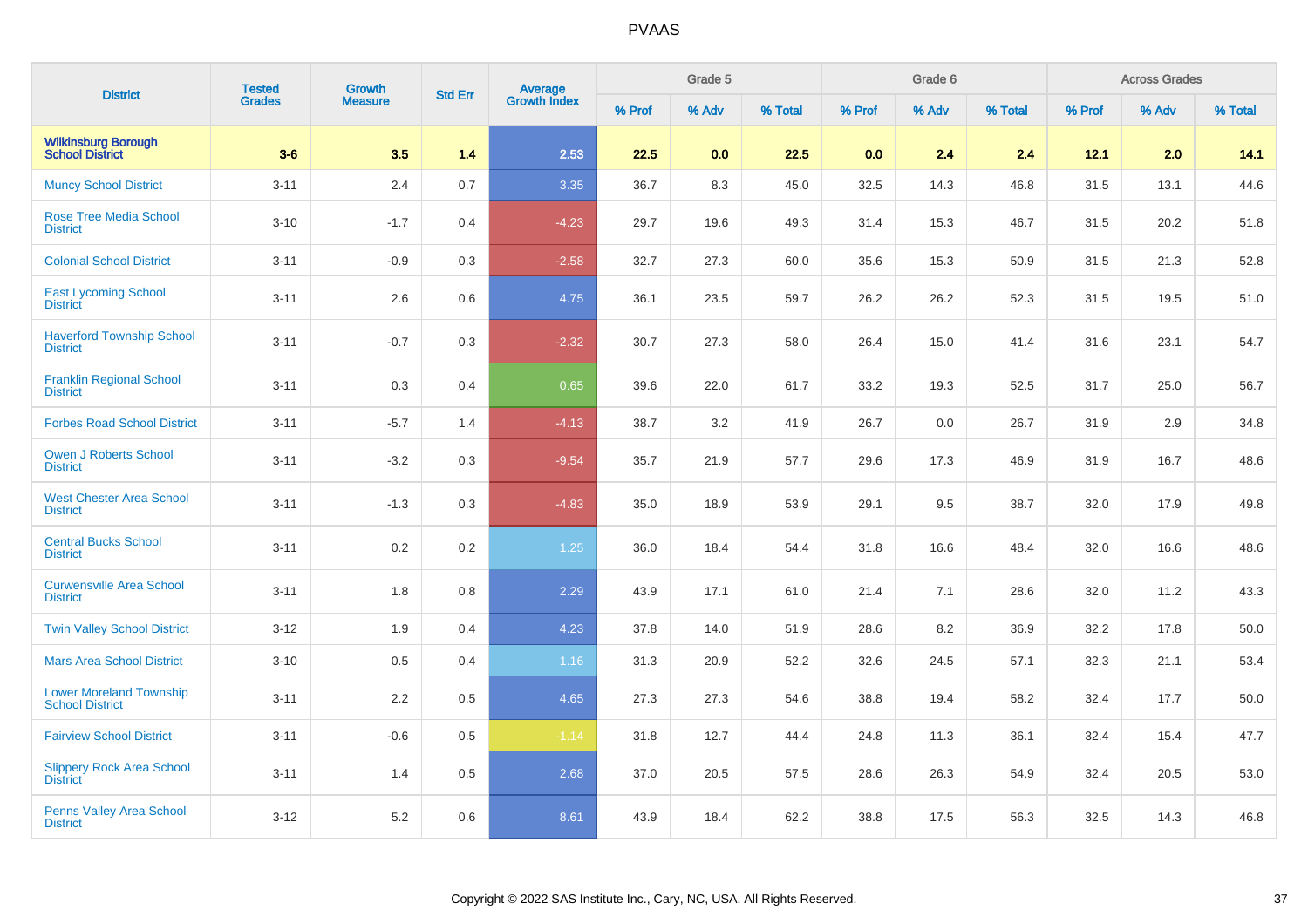| <b>District</b>                                         | <b>Tested</b> | <b>Growth</b>  | <b>Std Err</b> | <b>Average</b><br>Growth Index |        | Grade 5 |         |        | Grade 6 |         | <b>Across Grades</b> |       |         |
|---------------------------------------------------------|---------------|----------------|----------------|--------------------------------|--------|---------|---------|--------|---------|---------|----------------------|-------|---------|
|                                                         | <b>Grades</b> | <b>Measure</b> |                |                                | % Prof | % Adv   | % Total | % Prof | % Adv   | % Total | % Prof               | % Adv | % Total |
| <b>Wilkinsburg Borough<br/>School District</b>          | $3-6$         | 3.5            | 1.4            | 2.53                           | 22.5   | 0.0     | 22.5    | 0.0    | 2.4     | 2.4     | 12.1                 | 2.0   | 14.1    |
| <b>Central Columbia School</b><br><b>District</b>       | $3 - 12$      | $3.8\,$        | 0.5            | 7.42                           | 30.5   | 25.2    | 55.6    | 28.2   | 25.2    | 53.3    | 32.6                 | 22.1  | 54.7    |
| <b>Harbor Creek School</b><br><b>District</b>           | $3 - 11$      | $-3.0$         | 0.5            | $-6.14$                        | 35.1   | 17.5    | 52.6    | 35.8   | 14.2    | 50.0    | 32.8                 | 17.9  | 50.6    |
| <b>Marple Newtown School</b><br><b>District</b>         | $3 - 11$      | $-3.4$         | 0.4            | $-7.77$                        | 36.2   | 21.4    | 57.6    | 31.7   | 20.2    | 51.9    | 32.9                 | 20.2  | 53.1    |
| <b>Bucks County Montessori</b><br><b>Charter School</b> | $3-6$         | 9.5            | 1.8            | 5.15                           | 16.1   | 25.8    | 41.9    | 42.9   | 28.6    | 71.4    | 33.0                 | 29.8  | 62.8    |
| <b>Springfield Township</b><br><b>School District</b>   | $3 - 11$      | 1.7            | 0.5            | 3.63                           | 31.3   | 12.3    | 43.6    | 26.9   | 11.1    | 38.0    | 33.1                 | 15.4  | 48.5    |
| <b>Hampton Township School</b><br><b>District</b>       | $3 - 11$      | $0.5\,$        | 0.4            | 1.19                           | 33.5   | 35.2    | 68.7    | 30.6   | 12.9    | 43.6    | 33.4                 | 29.9  | 63.3    |
| <b>Tredyffrin-Easttown School</b><br><b>District</b>    | $3 - 10$      | 1.9            | 0.4            | 4.37                           | 36.2   | 36.2    | 72.4    | 36.8   | 28.2    | 65.0    | 33.6                 | 38.6  | 72.2    |
| <b>Hermitage School District</b>                        | $3 - 12$      | 1.0            | 0.5            | 1.94                           | 39.7   | 7.8     | 47.5    | 34.3   | 21.7    | 55.9    | 33.8                 | 16.8  | 50.6    |
| <b>Springfield School District</b>                      | $3 - 11$      | $-3.6$         | 0.4            | $-10.34$                       | 35.0   | 20.1    | 55.1    | 30.6   | 7.7     | 38.4    | 33.8                 | 18.4  | 52.2    |
| Wallingford-Swarthmore<br>School District               | $3 - 10$      | 0.4            | 0.4            | 1.02                           | 38.3   | 33.9    | 72.2    | 29.9   | 20.5    | 50.4    | 33.9                 | 27.8  | 61.7    |
| <b>Quaker Valley School</b><br><b>District</b>          | $3 - 11$      | 0.6            | 0.5            | 1.08                           | 36.4   | 23.6    | 60.0    | 32.5   | 20.8    | 53.3    | 34.0                 | 24.3  | 58.3    |
| <b>North Allegheny School</b><br><b>District</b>        | $3 - 11$      | 0.3            | 0.3            | 1.31                           | 38.5   | 35.1    | 73.5    | 35.2   | 13.4    | 48.6    | 34.1                 | 26.8  | 60.9    |
| <b>Greater Latrobe School</b><br><b>District</b>        | $3 - 11$      | 1.6            | 0.4            | 3.89                           | 36.4   | 15.5    | 51.9    | 37.0   | 5.3     | 42.3    | 34.1                 | 15.0  | 49.1    |
| Spring-Ford Area School<br><b>District</b>              | $3 - 11$      | 1.6            | 0.3            | 5.87                           | 36.6   | 13.0    | 49.6    | 33.2   | 16.5    | 49.7    | 34.2                 | 19.2  | 53.4    |
| <b>Penn-Trafford School</b><br><b>District</b>          | $3 - 11$      | $-3.6$         | 0.4            | $-9.37$                        | 40.3   | 24.6    | 64.9    | 36.1   | 20.9    | 57.0    | 34.4                 | 21.1  | 55.5    |
| Lampeter-Strasburg School<br><b>District</b>            | $3 - 12$      | $-0.2$         | 0.4            | $-0.49$                        | 38.6   | 13.5    | 52.2    | 32.4   | 4.9     | 37.2    | 34.5                 | 12.8  | 47.4    |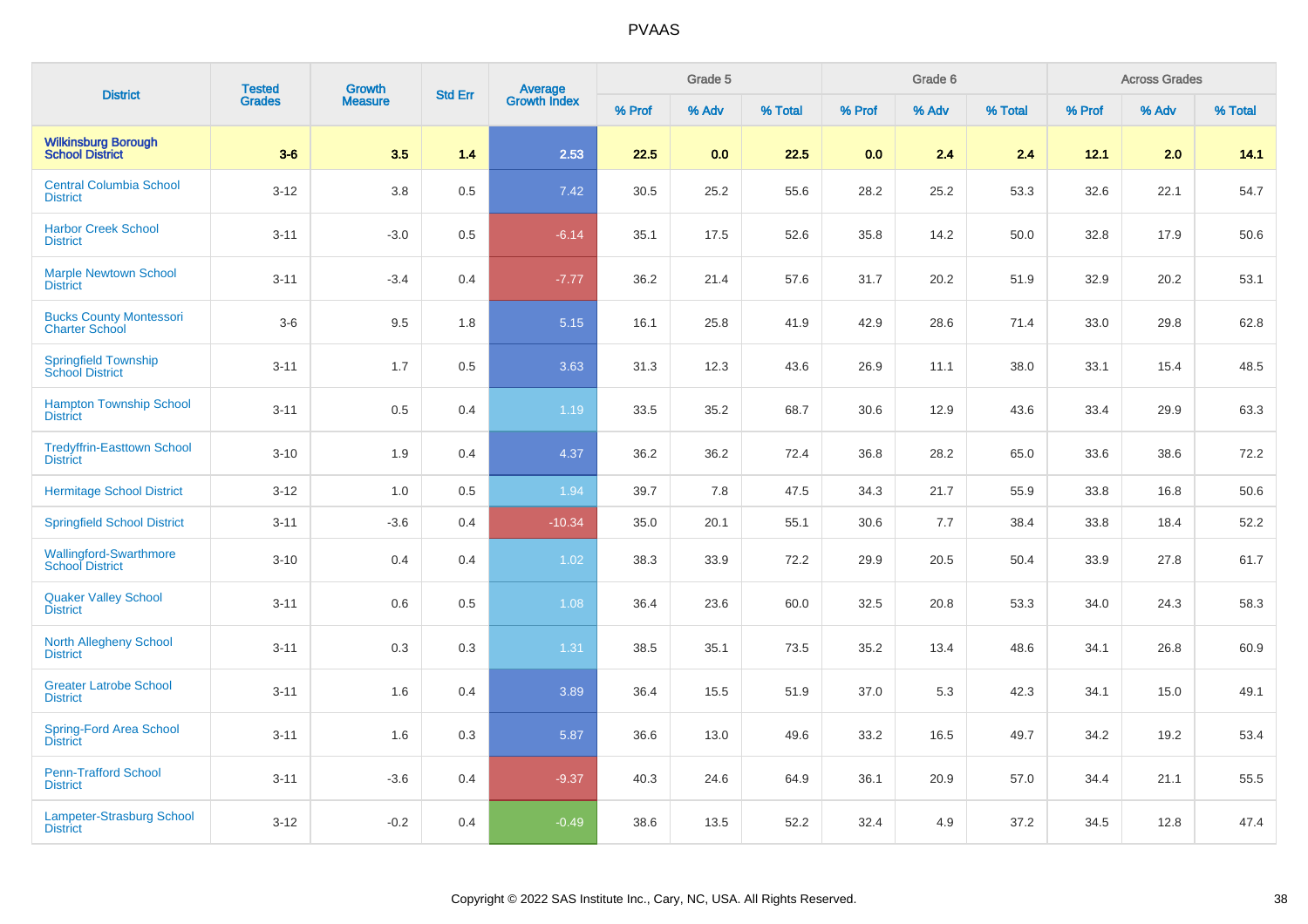| <b>District</b>                                          | <b>Tested</b> | <b>Growth</b>  |                |                                |        | Grade 5 |         |        | Grade 6 |         | <b>Across Grades</b> |       |         |
|----------------------------------------------------------|---------------|----------------|----------------|--------------------------------|--------|---------|---------|--------|---------|---------|----------------------|-------|---------|
|                                                          | <b>Grades</b> | <b>Measure</b> | <b>Std Err</b> | <b>Average</b><br>Growth Index | % Prof | % Adv   | % Total | % Prof | % Adv   | % Total | % Prof               | % Adv | % Total |
| <b>Wilkinsburg Borough<br/>School District</b>           | $3-6$         | 3.5            | 1.4            | 2.53                           | 22.5   | 0.0     | 22.5    | 0.0    | 2.4     | 2.4     | 12.1                 | 2.0   | 14.1    |
| <b>Conemaugh Township Area</b><br><b>School District</b> | $3 - 12$      | $-1.5$         | 0.8            | $-2.00$                        | 51.6   | 22.6    | 74.2    | 23.0   | 16.4    | 39.3    | 34.8                 | 23.6  | 58.4    |
| <b>Pine-Richland School</b><br><b>District</b>           | $3 - 11$      | $-1.8$         | 0.3            | $-5.32$                        | 35.0   | 21.7    | 56.7    | 35.6   | 11.5    | 47.1    | 34.9                 | 21.2  | 56.1    |
| <b>Southern Lehigh School</b><br><b>District</b>         | $3 - 11$      | $-1.1$         | 0.4            | $-2.36$                        | 33.9   | 21.0    | 54.8    | 28.3   | 16.8    | 45.1    | 35.0                 | 20.7  | 55.8    |
| <b>Avonworth School District</b>                         | $3 - 10$      | $2.8$          | 0.5            | 5.25                           | 33.8   | 25.5    | 59.3    | 37.7   | 12.3    | 50.0    | 35.2                 | 20.0  | 55.2    |
| South Fayette Township<br><b>School District</b>         | $3 - 11$      | 0.2            | 0.4            | 0.46                           | 37.5   | 23.5    | 61.0    | 40.8   | 18.4    | 59.2    | 35.4                 | 28.3  | 63.7    |
| <b>Upper Dublin School</b><br><b>District</b>            | $3 - 12$      | 0.6            | 0.4            | 1.43                           | 41.8   | 29.3    | 71.1    | 38.5   | 24.8    | 63.3    | 35.7                 | 29.8  | 65.5    |
| <b>Peters Township School</b><br><b>District</b>         | $3 - 11$      | 0.5            | 0.4            | 1.39                           | 37.8   | 32.6    | 70.4    | 35.7   | 24.9    | 60.6    | 35.8                 | 30.6  | 66.3    |
| Mt Lebanon School District                               | $3 - 11$      | $-2.1$         | 0.4            | $-5.86$                        | 39.7   | 34.6    | 74.3    | 42.0   | 15.7    | 57.7    | 36.2                 | 29.4  | 65.5    |
| <b>Norwin School District</b>                            | $3 - 11$      | $-0.5$         | 0.3            | $-1.39$                        | 31.7   | 25.2    | 56.9    | 37.2   | 20.7    | 58.0    | 36.5                 | 21.0  | 57.4    |
| <b>Richland School District</b>                          | $3 - 11$      | 3.8            | 0.6            | 6.45                           | 40.8   | 21.4    | 62.1    | 40.4   | 10.6    | 51.1    | 36.6                 | 16.5  | 53.1    |
| <b>Upper Saint Clair School</b><br><b>District</b>       | $3 - 11$      | 3.0            | 0.4            | 7.98                           | 36.3   | 35.5    | 71.8    | 40.8   | 27.3    | 68.1    | 36.7                 | 35.6  | 72.3    |
| <b>New Hope-Solebury School</b><br><b>District</b>       | $3 - 11$      | 4.2            | 0.6            | 6.75                           | 40.4   | 25.5    | 66.0    | 41.2   | 11.8    | 52.9    | 36.8                 | 21.0  | 57.8    |
| <b>Downingtown Area School</b><br><b>District</b>        | $3 - 11$      | $-1.3$         | 0.3            | $-3.81$                        | 40.5   | 24.2    | 64.7    | 28.9   | 24.6    | 53.5    | 36.8                 | 25.9  | 62.7    |
| <b>Radnor Township School</b><br><b>District</b>         | $3 - 12$      | 4.4            | 0.4            | 10.31                          | 34.0   | 41.4    | 75.4    | 41.7   | 25.4    | 67.1    | 36.8                 | 31.8  | 68.6    |
| <b>Unionville-Chadds Ford</b><br><b>School District</b>  | $3 - 11$      | 0.5            | 0.4            | 1.38                           | 38.8   | 29.9    | 68.7    | 38.4   | 17.1    | 55.5    | 36.9                 | 27.5  | 64.4    |
| <b>Derry Township School</b><br><b>District</b>          | $3 - 10$      | 4.3            | 1.3            | 3.36                           | 39.1   | 28.5    | 67.6    | 51.5   | 21.2    | 72.7    | 37.5                 | 30.3  | 67.8    |
| <b>Infinity Charter School</b>                           | $3 - 8$       | 5.9            | 1.2            | 4.84                           | 40.9   | 31.8    | 72.7    | 46.2   | 11.5    | 57.7    | 38.7                 | 29.6  | 68.3    |